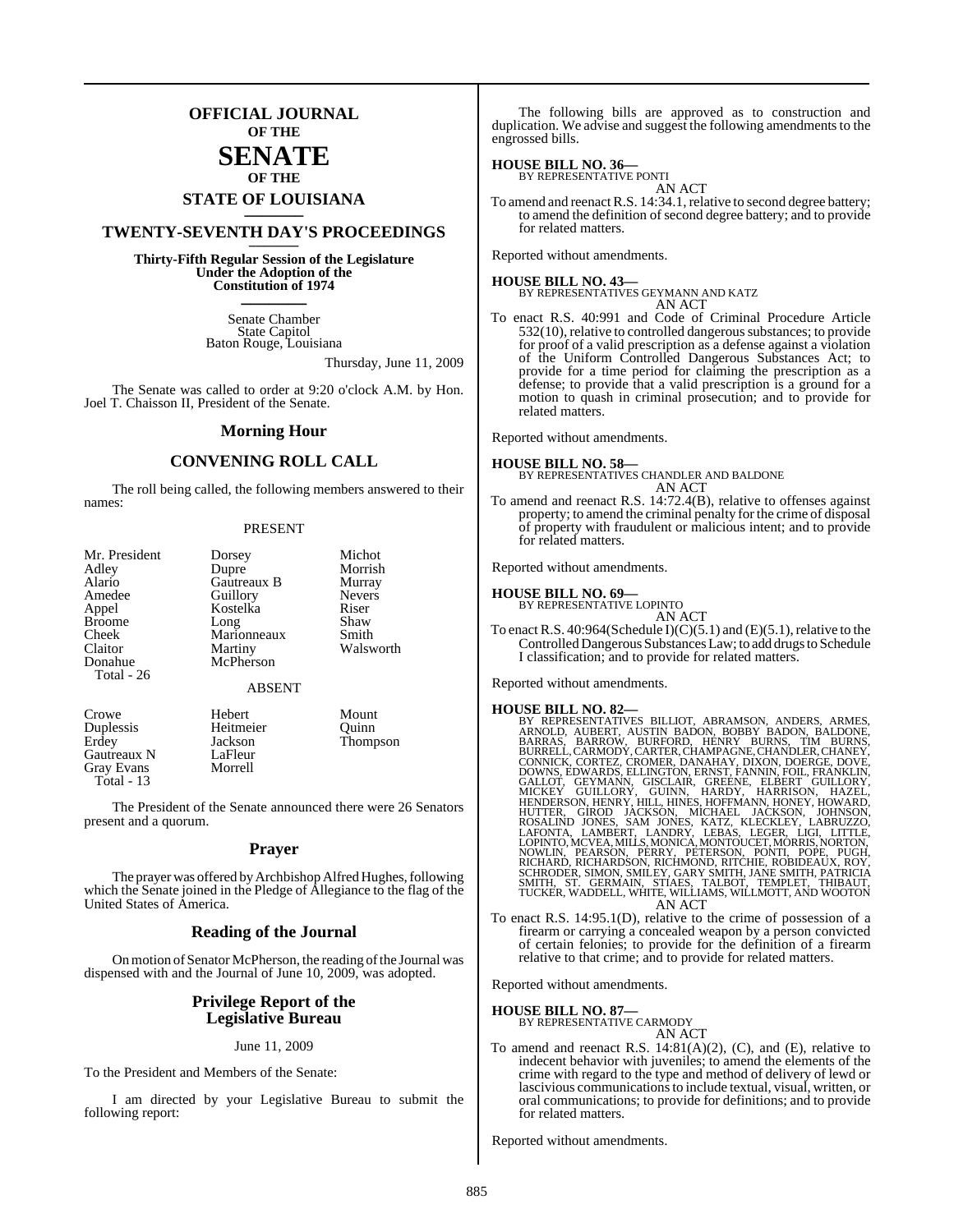# **Page 2 SENATE 27th DAY'S PROCEEDINGS**

June 11, 2009

**HOUSE BILL NO. 91—** BY REPRESENTATIVE WOOTON

AN ACT

To enact R.S. 13:996.66, relative to judicial expense funds; to provide for an additional fee to be collected as court costs by the clerk of court; to fund a judicial expense fund for the Twenty-Fifth Judicial District Court; to provide that the additional funds collected shall be placed into a separate account; to provide for uses of the fund; to require an annual audit of the fund; to provide for restrictions on use of the fund; to provide for a contingent effective date; and to provide for related matters.

Reported without amendments.

**HOUSE BILL NO. 132—** BY REPRESENTATIVE GEYMANN

AN ACT

To amend and reenact R.S. 14:30.1(A)(3) and (4), relative to second degree murder; to modify the definition of second degree murder to include the unlawful distribution or dispensing of all controlled dangerous substances and combinations of those substances; and to provide for related matters.

Reported without amendments.

**HOUSE BILL NO. 147—** BY REPRESENTATIVE LAFONTA AN ACT

To amend and reenact R.S. 37:2160(C) and 2162(I) and to enact R.S. 37:2158(E) and 2160(D), relative to the business of contracting; to provide for increased criminal penalties for engaging in the business of contracting without authority; to provide for an increase in civil penalties which may be assessed for a violation of provisions of law regulating the business of contracting; to provide for the remission of finesto the contractor's educational trust fund; and to provide for related matters.

Reported without amendments.

**HOUSE BILL NO. 150—** BY REPRESENTATIVE MONTOUCET AND SENATOR HEBERT AN ACT

To enact R.S. 13:783(D)(7), relative to expenses of the clerk's office; to authorize the clerks of the district courtsin Acadia Parish and in Iberia Parish to receive an automobile expense allowance; and to provide for related matters.

Reported without amendments.

#### **HOUSE BILL NO. 155—** BY REPRESENTATIVE HARDY

AN ACT

To amend and reenact R.S. 14:32(A) and 39 and to enact R.S.  $14:32(C)(3)$ , (D), and (E), relative to certain crimes involving criminal negligence; to amend the definition of negligent homicide to include the killing of a human being by a dog or other animal; to amend the definition of negligent criminal injuring to include an injury caused by a dog or other animal; to provide for exceptions; to provide for definitions; and to provide for related matters.

Reported without amendments.

## **HOUSE BILL NO. 157—** BY REPRESENTATIVES AUSTIN BADON AND LEGER AN ACT

To amend and reenact R.S. 14:112.1(B) and to enact R.S. 14:112.1(A)(4) and (C), relative to false personation of a peace officer; to provide for definitions of "badge" and "peace officer"; and to provide for related matters.

Reported without amendments.

**HOUSE BILL NO. 186—** BY REPRESENTATIVE WOOTON AN ACT

To amend and reenact R.S. 15:587(D), (E), and (F) and to enact R.S. 15:587(G), relative to criminal history information; to provide for the remission of fees charged for providing this information; to provide for the use of some of those fees; to authorize the sheriff to conduct screening functions; and to provide for related matters.

Reported without amendments.

**HOUSE BILL NO. 221—** BY REPRESENTATIVE THIBAUT

AN ACT

To amend and reenact Children's Code Article 818(C), relative to juvenile identification procedures; to provide for the maintenance of juvenile fingerprints; to delete the provision applicable to the destruction of fingerprint records of certain juveniles upon reaching the age of seventeen; and to provide for related matters.

Reported without amendments.

# **HOUSE BILL NO. 225—** BY REPRESENTATIVE LOPINTO

AN ACT

To amend and reenact Code of Criminal Procedure Article 894.2(A) and (G), relative to sentencing in criminal cases; to provide with respect to home incarceration; to authorize home incarceration either in lieu of imprisonment or in addition to a term of imprisonment; to increase the maximum number of years a defendant may be sentenced to home incarceration for a felony; and to provide for related matters.

Reported without amendments.

#### **HOUSE BILL NO. 264—**

BY REPRESENTATIVE EDWARDS AN ACT

To amend and reenact R.S.  $44:9(A)(3)(a)$  and to enact R.S.  $44:9(A)(4)$  and  $(K)$ , relative to expungement of arrest records in misdemeanor and felony cases; to increase the fee that the Bureau of Criminal Identification and Information may charge for processing an expungement when ordered to do so by the court; to provide that no fee shall be charged in certain cases; to require the expungement fees to be imposed in all other cases; to authorize the sheriff and the district attorney to charge a processing fee for expungement of arrest records when ordered to do so by the court; and to provide for related matters.

Reported with amendments.

#### **LEGISLATIVE BUREAU AMENDMENTS**

Amendments proposed by Legislative Bureau to Engrossed House Bill No. 264 by Representative Edwards

#### AMENDMENT NO. 1

In Senate Committee Amendment No. 1, proposed by the Senate Committee on Judiciary B, and adopted by the Senate on June 10, 2009, on line 6, delete the word "following"

**HOUSE BILL NO. 279—** BY REPRESENTATIVES RICHARDSON AND WHITE AN ACT

To amend and reenact R.S. 13:910, relative to clerks of court; to provide for the appointment of certain deputy clerks of court in East Baton Rouge Parish; to provide relative to the powers and authority of the deputy clerks of court; and to provide for related matters.

Reported without amendments.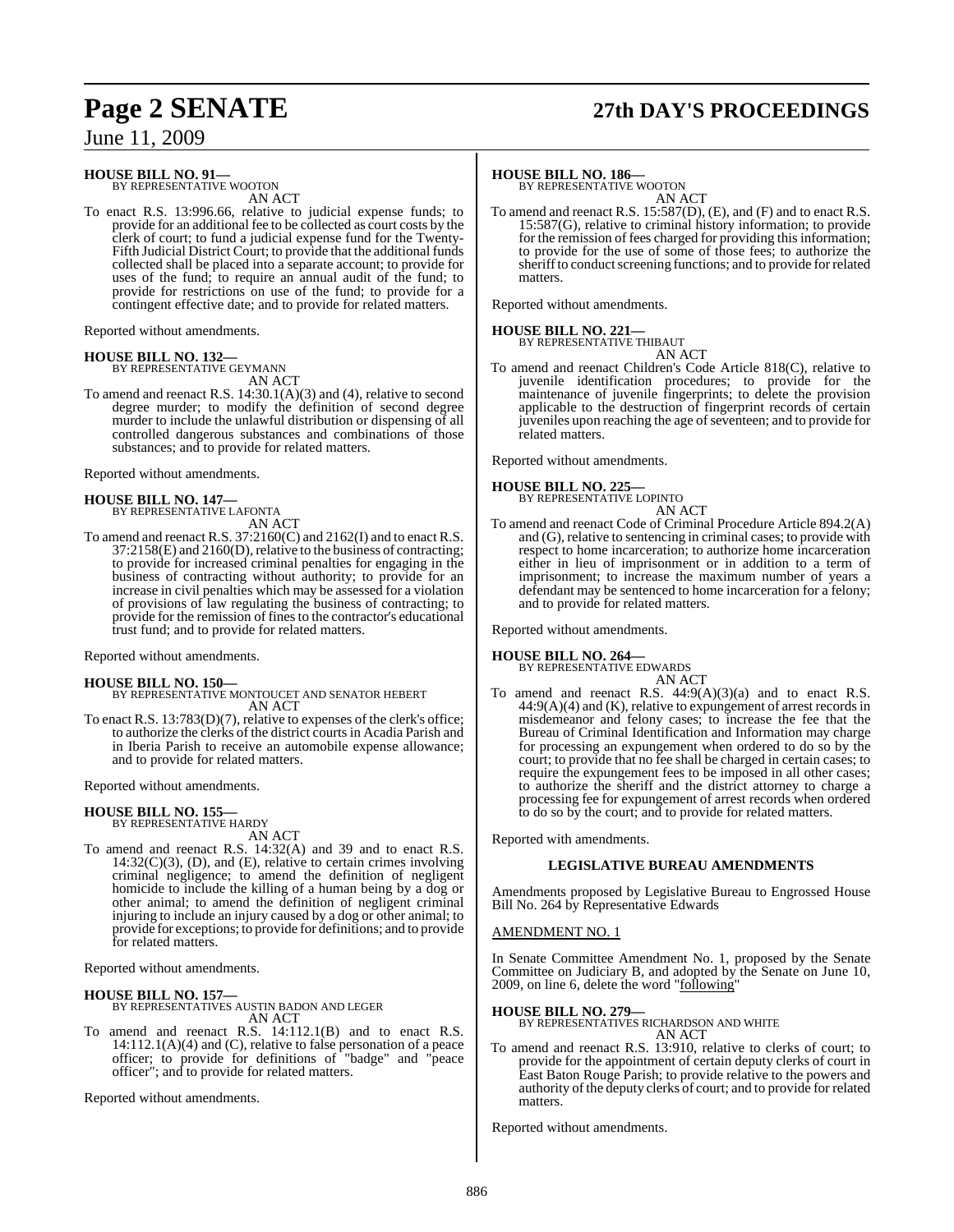# **27th DAY'S PROCEEDINGS Page 3 SENATE**

# June 11, 2009

**HOUSE BILL NO. 282—** BY REPRESENTATIVE CHAMPAGNE

AN ACT

To amend and reenact Children's Code Article 793.1(introductory paragraph), 793.2 (introductory paragraph), and 793.3 (A), (B)(introductory paragraph), and (D) and to repeal Children's Code Article 793.3(E), relative to reauthorization of the early intervention program for at-risk children; to make the program permanent; to eliminate a sunset date for the program; to provide for an effective date; and to provide for related matters.

Reported without amendments.

# **HOUSE BILL NO. 312—** BY REPRESENTATIVE ABRAMSON

AN ACT

To amend and reenact R.S. 14:95.1(A), relative to the possession of a firearm or carrying a concealed weapon by a person convicted of certain felonies; to add a conviction for possession of a firearm while in the possession of or during the sale or distribution of a controlled dangerous substance as a predicate offense for the crime of unlawful possession of a firearm by persons convicted of certain felonies; and to provide for related matters.

Reported without amendments.

#### **HOUSE BILL NO. 341—**

BY REPRESENTATIVES CONNICK AND TUCKER AND SENATOR **CHAISSON** 

AN ACT

To appropriate funds out of the General Fund of the state of Louisiana for Fiscal Year 2009-2010 to be used to pay the legal fees and expenses incurred by Dr. Anna Pou; to provide for payment to the Dr. Anna Pou Defense Fund; to provide for payment to the LSU Healthcare Network; and to provide for related matters.

Reported without amendments.

#### **HOUSE BILL NO. 399—**

BY REPRESENTATIVES GEYMANN AND WOOTON AN ACT

To enact R.S. 40:964(Schedule IV)(B)(52), relative to controlled dangerous substances; to add Carisoprodol to Schedule IV; and to provide for related matters.

Reported without amendments.

**HOUSE BILL NO. 476—**<br>BY REPRESENTATIVES CONNICK, HENRY BURNS, CARTER,<br>CHAMPAGNE, FOIL, LEGER, LIGI, LITTLE, MILLS, PERRY, POPE,<br>PUGH, ROBIDEAUX, SIMON, SMILEY, JANE SMITH, TALBOT,<br>TEMPLET, THIBAUT, AND WILLMOTT AND DUPLES

AN ACT

To amend and reenact R.S. 14:81.4(A),  $(B)(2)$  and  $(4)$ , and  $(E)(1)$ , 91.1(A)(2), 91.2(A)(3) and (4), and R.S. 15:538(A), (D)(1)(b) and (c), and (6)(b) and (c), and to enact R.S. 14:91.3 and 91.4, relative to the protection of children; to amend the crime of prohibited sexual conduct between educator and student; to amend the crime of unlawful presence of a sexually violent predator to apply to child care facilities and family child day care homes; to amend the crime of unlawful presence of a sex offender to apply to certain locations; to create the crime of unlawful participation in a child-related business and to provide for criminal penalties; to create the crime of contributing to the endangerment of a minor and to provide for criminal penalties; to provide relative to conditions of probation, parole, or suspension of sentence for convicted sex offenders with respect to volunteer work activities; and to provide for related matters.

Reported with amendments.

#### **LEGISLATIVE BUREAU AMENDMENTS**

Amendments proposed by Legislative Bureau to Engrossed House Bill No. 476 by Representative Connick

#### AMENDMENT NO. 1

In Senate Committee Amendment No. 6 proposed by the Senate Committee on Judiciary C and adopted by the Senate on June 10, 2009, on page 2, between lines 4 and 5, insert

"(1) "School property" means any property used for school purposes, including but not limited to school buildings, playgrounds, and parking lots.

(2) "Public park or recreational facility" means any building or area owned by the state or by a political subdivision which is open to the public and used or operated as a park or recreational facility and shall include all parks and recreational areas administered by the office of state parks in the Department of Culture, Recreation and Tourism."

#### AMENDMENT NO. 2

In Senate Committee Amendment No. 6 proposed by the Senate Committee on Judiciary C and adopted by the Senate on June 10, 2009, on page 2, line 5, delete  $*$  "

AMENDMENT NO. 3

On page 4, line 4, delete " \* \* \* "

#### **HOUSE BILL NO. 554—**

BY REPRESENTATIVES LANDRY, BOBBY BADON, HENRY BURNS, CARTER, CHAMPAGNE, CHANEY, CORTEZ, DOERGE, DOWNS, HUTTER, SAM JONES, KATZ, LABRUZZO, MILLS, ROBIDEAUX, AND WOOTON

AN ACT

To enact R.S. 29:735.3.1, relative to homeland security; to provide civil immunity during a declared state of emergency; to provide immunity for gratuitous volunteers providing care in coordination with the state or political subdivisions; to provide an exception for gross negligence or willful misconduct; to provide an exception for care which requires a license; and to provide for related matters.

Reported without amendments.

#### **HOUSE BILL NO. 564—**

BY REPRESENTATIVES ABRAMSON, AUSTIN BADON, BOBBY<br>BADON, BALDONE, BILLIOT, BROSSETT, HENRY BURNS, TIMBURNS,<br>BURRELL, CARTER, CHANEY, FOLL, GISCLAIR, MICKEY GUILLORY,<br>GUINN, HARDY, HAZEL, HENDERSON, HILL, HINES, HOFFMANN,<br>HO AN ACT

To enact R.S. 14:46.3, relative to trafficking of children for sexual purposes; to create the crime of trafficking of children for sexual purposes; to provide for definitions; to prohibit the use of certain defenses; to provide for criminal penalties; and to provide for related matters.

Reported with amendments.

#### **LEGISLATIVE BUREAU AMENDMENTS**

Amendments proposed by Legislative Bureau to Reengrossed House Bill No. 564 by Representative Abramson

#### AMENDMENT NO. 1

On page 1, lines 12 and 14, change ", or" to "."

#### AMENDMENT NO. 2

On page 2, lines 26 and 29, following "parole" and before "or" insert ","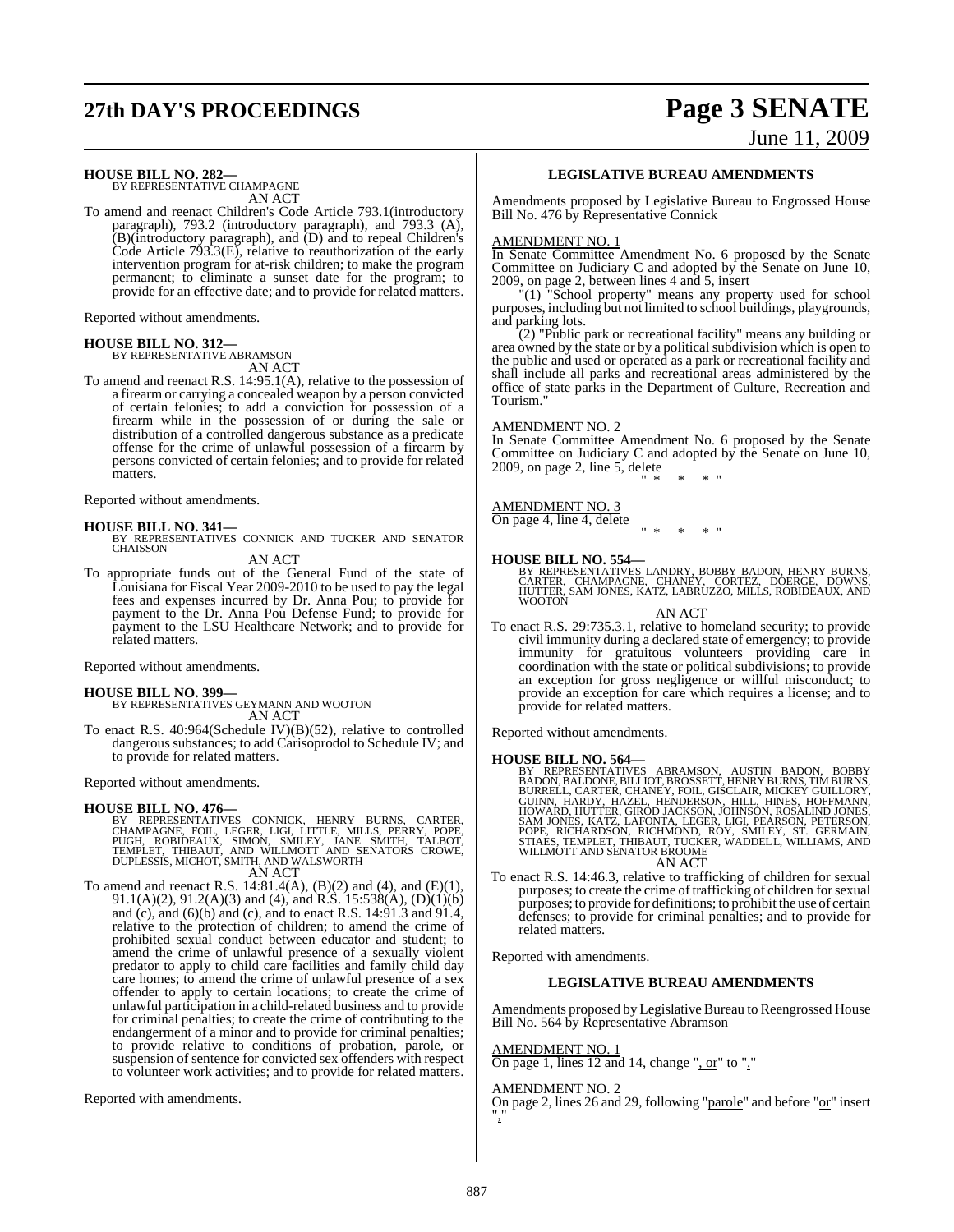# **Page 4 SENATE 27th DAY'S PROCEEDINGS**

June 11, 2009

#### **HOUSE BILL NO. 565—**

BY REPRESENTATIVE ERNST AN ACT

To amend and reenact Children's Code Articles 839(C) and 840(C), relative to informal adjustment agreements; to provide with respect to authority of the court to utilize a teen or youth court program; to require the consent ofthe district attorney; to extend the maximum period of informal adjustment; and to provide for related matters.

Reported without amendments.

#### **HOUSE BILL NO. 688—** BY REPRESENTATIVE MONTOUCET

AN ACT

To enact R.S. 14:40.6, relative to the unlawful disruption of the operation of a school; to create the crime of the unlawful disruption of the operation of a school; to provide for definitions; to provide for penalties; and to provide for related matters.

Reported with amendments.

#### **LEGISLATIVE BUREAU AMENDMENTS**

Amendments proposed by Legislative Bureau to Reengrossed House Bill No. 688 by Representative Montoucet

#### AMENDMENT NO. 1

On page 1, line 6, following "R.S." and before "40.6" insert "14:"

**HOUSE BILL NO. 703—**<br>
BY REPRESENTATIVES KATZ, HENRY BURNS, CHAMPAGNE,<br>
CORTEZ, DOVE, FOIL, LITTLE, MILLS, PERRY, PUGH, ROBIDEAUX,<br>
SIMON, SMILEY, JANE SMITH, THIBAUT, AND WILLMOTT AND<br>
SENATORS CROWE, DUPLESSIS, KOSTELKA **WOOTON** 

#### AN ACT

To amend and reenact R.S.  $15:587(A)(2)(a)$  and (b) and 587.1(A)(1)(a), (B), and (D) and R.S.  $46:51.2(A)(1)$ , (D), and (F)(introductory paragraph) and to enact R.S. 15:587.1(I) and R.S.  $46:51.2(\dot{G})$  and  $(\dot{H})$ , relative to criminal background checks; to authorize the release of certain criminal history information to the Department of Social Services; to provide the department with the authority to receive such information; to mandate that national criminal history checks be requested on certain individuals; to expand hiring prohibitions for certain individuals; and to provide for related matters.

Reported without amendments.

#### **HOUSE BILL NO. 707—** BY REPRESENTATIVE ROSALIND JONES

AN ACT To enact Code of Criminal Procedure Articles 881.1(A)(4), 893(E)(4), and 895(B)(3) and R.S. 15:574.4.1(J), relative to criminal sentencing; to authorize the court to sentence a defendant to not more than six months in the intensive incarceration program; to provide for the procedure to set aside the conviction and dismiss prosecution in certain cases; to provide for the expungement of criminal records in certain cases; to provide for applicability; to authorize the filing of a motion to reconsider sentence in certain cases; to provide for resentencing in certain cases; and to provide for related matters.

Reported without amendments.

## **HOUSE BILL NO. 710—**

BY REPRESENTATIVES ERNST AND FOIL AN ACT

To amend and reenact R.S. 29:26(A), 28.1(B), and 148, relative to the Military Department; to provide for benefits paid to members of the military forces of the state; to authorize the operation of certain morale, welfare, and recreational activities; to provide for contempts of court for certain courts-martial; to provide for an effective date; and to provide for related matters.

Reported without amendments.

#### **HOUSE BILL NO. 711—**

- BY REPRESENTATIVES RITCHIE, ANDERS, BOBBY BADON, HENRY<br>BURNS, CHANEY, GISCLAIR, MICKEY GUILLORY, GUINN, HOWARD,<br>JOHNSON, LITTLE, PERRY, SIMON, AND ST. GERMAIN AN ACT
- To enact Part IX of Chapter 28 of Title 3 of the Louisiana Revised Statutes of 1950, to be comprised of R.S. 3:4421 through 4425, relative to forestry; to create the Forestry Product Fairness Act; to provide for legislative purpose; to provide relative to incentives to directly support the purchase of forestry products; to provide for promulgation of rules and regulations; to provide for definitions; and to provide for related matters.

Reported without amendments.

**HOUSE BILL NO. 755—** BY REPRESENTATIVES EDWARDS, BURFORD, TIM BURNS, CHANDLER, HINES, JOHNSON, RICHARDSON, AND WILLMOTT AN ACT

To amend and reenact R.S. 14:81.1(F) and to enact Civil Code To amend and reenact R.S. 14:81.1(F) and to enact Civil Code<br>Article 2315.3, relative to victims of child pornography; to provide for exemplary damages for children who are victims of child pornography; to provide for the sharing of information between law enforcement, the attorney general, and the National Center for Missing and Exploited Children; and to provide for related matters.

Reported without amendments.

#### **HOUSE BILL NO. 880—**

BY REPRESENTATIVES TEMPLET, ARMES, AUBERT, HENRY BURNS, GISCLAIR, GUINN, HOWARD, NORTON, AND POPE AN ACT

To amend and reenact R.S. 40:1322(B), relative to convenience fees; to authorize the Department of Public Safety and Corrections to charge a convenience fee when a customer paysfor a transaction in certain ways; and to provide for related matters.

Reported without amendments.

#### **HOUSE BILL NO. 894— (Substitute for HouseBill No. 809 by Representative Peterson)** BY REPRESENTATIVE PETERSON AN ACT

To enact Children's Code Article 896.1 and Part VI of Chapter 7 of Title 15 of the Louisiana Revised Statutes of 1950, to be comprised of R.S. 15:971 through 974, relative to juvenile delinquency; to provide for the disposition and treatment of juveniles following adjudication; to provide for the creation of the Functional Family Therapy Pilot Program; to provide for the administration of the program by the Department of Public Safety and Corrections, youth services, office of juvenile justice; to authorize the use of cooperative endeavor agreements and contracts to implement the program; to provide for the eligibility of participants in the pilot program; to authorize courts to recommend that eligible juveniles participate in the program; to provide for definitions; and to provide for related matters.

Reported without amendments.

Respectfully submitted, ROB MARIONNEAUX Chairman

## **Adoption of Legislative Bureau Report**

On motion of Senator Marionneaux, the Legislative Bureau amendments were adopted and the Bills and Joint Resolutions were read by title and passed to a third reading.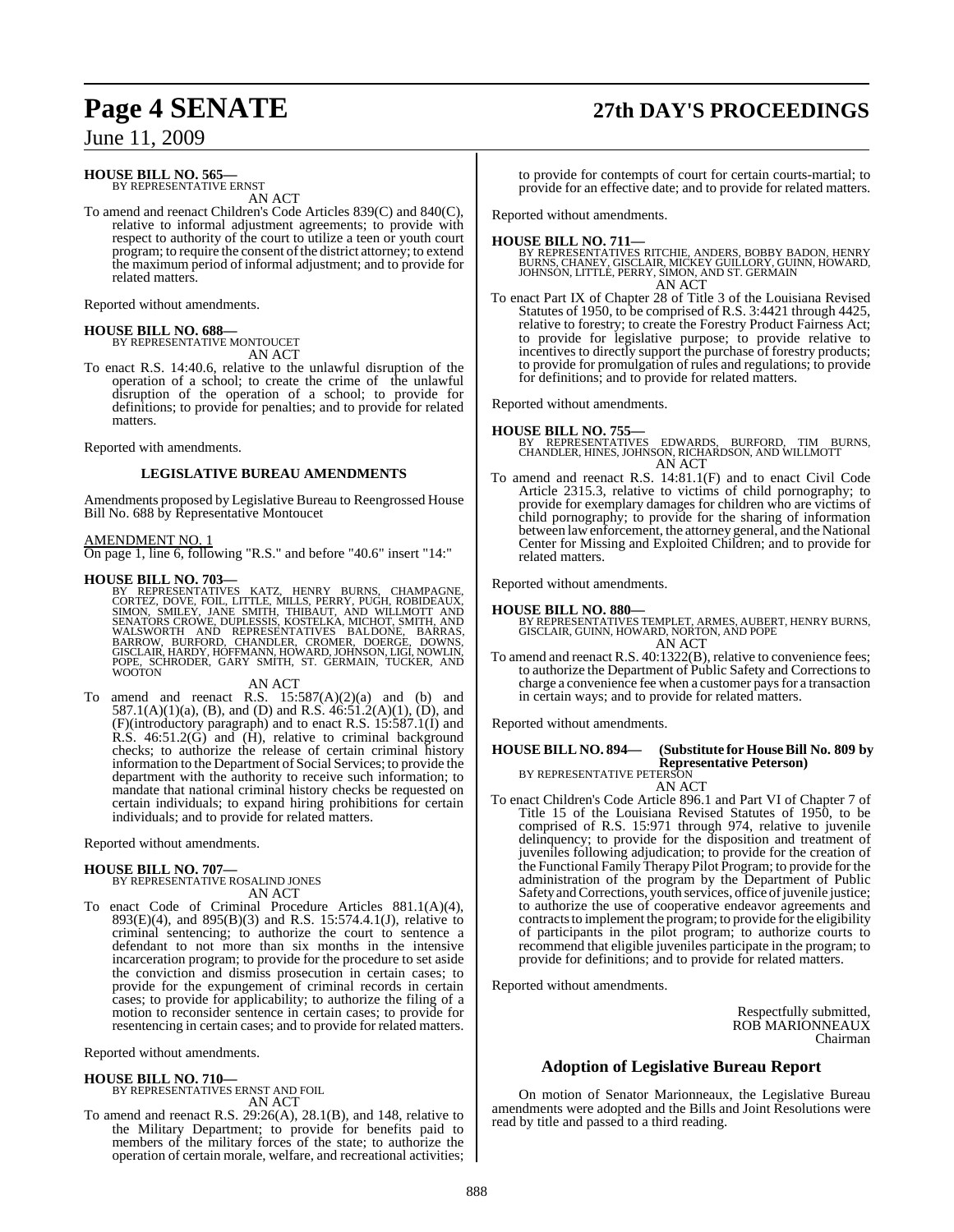# **27th DAY'S PROCEEDINGS Page 5 SENATE**

# June 11, 2009

#### **Message from the House**

#### **PASSED SENATE BILLS AND JOINT RESOLUTIONS**

#### June 10, 2009

To the Honorable President and Members of the Senate:

I am directed to inform your honorable body that the House of Representatives has finally passed the following Senate Bills and Joint Resolutions:

# **SENATE BILL NO. 138—** BY SENATOR WALSWORTH

AN ACT

To enact Subpart H-2 of Chapter 2 of Title 22 of the Louisiana Revised Statutes of 1950, to be comprised of R.S. 22:237 through 237.13, relative to the conversion of mutual non-life insurers and mutual insurance holding companies; to provide definitions; to require a plan of reorganization; to provide with respect to consideration and dividend protections; to provide for approval by the commissioner of insurance after a public hearing; to provide with respect to approval by qualified voters; to provide limitations; to require the filing of a certificate of compliance; to provide for the effect of reorganization; and to provide for related matters.

Reported with amendments.

#### **SENATE BILL NO. 244—** BY SENATOR MOUNT

AN ACT

To amend and reenact R.S. 36:508.3(B), (F) and (G), relative to the assistant secretary of the office of public works, hurricane flood protection, and intermodal transportation; to provide for the qualifications, powers, and duties of the assistant secretary; and to provide for related matters.

Reported with amendments.

# **SENATE BILL NO. 24—** BY SENATOR AMEDEE

AN ACT To amend and reenact R.S. 37:1432(A) and (B), relative to the Louisiana Real Estate Commission; to add two at-large members to the commission; and to provide for related matters.

Reported with amendments.

# **SENATE BILL NO. 115—** BY SENATORS MARTINY AND BROOME

AN ACT

To enact Section 5 of Subpart A of Part V of Chapter 1 of Title 14 of the Louisiana Revised Statutes of 1950, to be comprised of R.S. 14:89.6, relative to human-animal hybrids; to prohibit humananimal hybrids; to provide for criminal elements; to provide for definitions; to provide for penalties; and to provide for related matters.

Reported with amendments.

**SENATE BILL NO. 299—**<br>BY SENATORS DUPLESSIS AND MICHOT AND REPRESENTATIVE ROSALIND JONES AN ACT

To enact Chapter 3-D of Title 3 of the Louisiana Revised Statutes of 1950, to be comprised of R.S. 3:296, relative to the Healthy Food Retail Act; to provide for a financing program to stimulate investment in healthy food retail outlets in underserved areas of Louisiana; to provide for administration of the program; to provide for eligible projects and uses for funding; and to provide for related matters.

Reported with amendments.

## **SENATE BILL NO. 31—**

BY SENATOR ADLEY

AN ACT To amend and reenact R.S. 14:102.1, relative to offenses affecting public sensibility; to provide for the reclassification of certain acts as aggravated cruelty to an animal; to provide for penalties for unjustified causing of physical pain, suffering or death of an animal; and to provide for related matters.

Reported with amendments.

# **SENATE BILL NO. 61—** BY SENATOR HEITMEIER

AN ACT To enact Children's Code Article 837(I), relative to certain delinquency proceedings; to provide that the court, upon a showing of good cause, may authorize the Department of Health and Hospitals to use restraints on the person of a child during transport; and to provide for related matters.

Reported with amendments.

#### **SENATE BILL NO. 333—**

BY SENATORS BROOME, DORSEY AND ERDEY AND<br>REPRESENTATIVES BARROW, CARTER, FOIL, HONEY, MICHAEL<br>JACKSON,PONTI,POPE,PATRICIA SMITH AND WHITE AN ACT

To enact R.S. 33:9038.63, relative to cooperative development in East Baton Rouge Parish; to create the Bluebonnet Convention Hotel Taxing District as a special taxing and tax increment financing district in East Baton Rouge Parish; to provide for the boundaries of the district; to provide for the governance of the district; to provide forthe authority, powers, duties, and function of the governing body; to levy and collect a tax upon hotel occupancy and food and beverage not intended for home consumption within the district and to engage in tax increment financing; and to provide for related matters.

Reported with amendments.

- **SENATE BILL NO. 41—** BY SENATORS DUPRE, N. GAUTREAUX AND MORRISH AN ACT
- To amend and reenactR.S. 17:9(B) and 3367(B),R.S. 30:4(D)(1),(2) and (3), 83(G), 121(A), 123.1(A) and (C), 124, 126(A), 127(A),  $127.1(B)(1)$ ,  $128(A)$  and  $(B)(2)$ ,  $131$ ,  $136(A)(1)(b)$  and  $(B)(1)$ , (2) and (3), 136.1(A) and (B), 136.3(A) and (D), 137, 139, 141, 143(A), (D)(4), (5), (6), and (F), 144(A) (introductory paragraph) and (B), 148.1, 148.2(A)(introductory paragraph) and (B), 150(C)(1), 153, 154(C), 155, 156, 158, 159, 179.11, 179.12, 186, 187, 188(A) and (B), 208, 209 (introductory paragraph), (2) and (4)(b), (d) and (e)(introductory paragraph),  $209.\overline{1}(\hat{A})$  and  $(B)(1), 212(\hat{A}), (D)(2)$  and  $(3), 213, 214, 215,$ 216(B) and (C)(4), and 804, R.S. 34:3108(E), 3478(E) and 3498(E), R.S. 36:353, 359(E) and 807, R.S. 39:14(1), R.S. 41:643(A), 1217.1(B), 1732(A) and (B) and 1733, R.S. 42:6.1(A)(6), R.S. 44:18, R.S. 56:30.3(B), 426(C), and  $798(A)(1)$ ,  $(2)(b)$  and (c), relative to the Department of Natural Resources; to change the name of the State Mineral Board to the State Mineral and Energy Board; to change the name of the Mineral Resources Operation Fund to the Mineral and Energy Operation Fund; to provide for the dedication of monies in the fund; and to provide for related matters.

Reported with amendments.

**SENATE BILL NO. 140—**

BY SENATOR RISER

AN ACT To amend and reenact R.S. 30:2373(D) and to enactR.S. 30:2373(F), relative to certain hazardous materials; to provide a standard of care with respect to the handling or storing of a hazardous material; to provide for reimbursement of emergency response costs of a release of a hazardous material, waste, or substance; to provide for situations when reimbursement from certain funds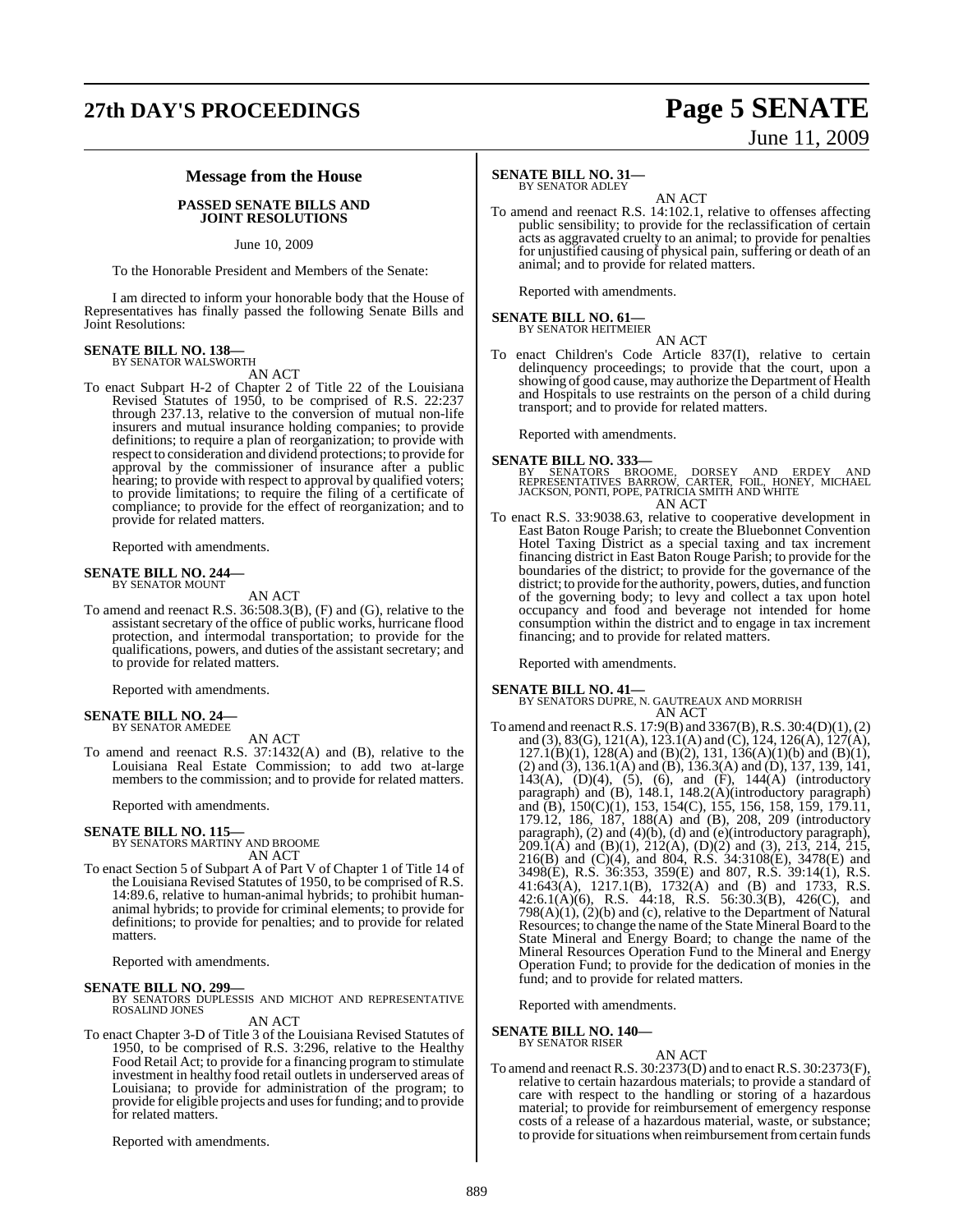are not applicable; to provide for penalties, terms, and conditions; and to provide for related matters.

Reported with amendments.

#### **SENATE BILL NO. 301—**

BY SENATORS DUPRE AND THOMPSON AN ACT

To enact R.S. 14:126.5, relative to perjury; to create the crime of false statements concerning participation in medical assistance programs; to provide for elements of the crime; to provide for definitions; to provide for penalties; and to provide for related matters.

Reported with amendments.

# **SENATE BILL NO. 29—** BY SENATOR RISER

AN ACT

To enact Chapter 19-C of Title 51 of the Louisiana Revised Statutes of 1950, to be comprised of R.S. 51:1741.1 through 1741.5, relative to caller ID spoofing; to provide for short title; to provide for definitions; to provide for violations of the Louisiana Consumer Protection Act; and to provide for related matters.

Reported with amendments.

**SENATE BILL NO. 60—** BY SENATORS KOSTELKA AND THOMPSON AN ACT

To amend and reenact Civil Code Article 3497, and to enact R.S. 3:4278.1(G) and 4278.2(G), relative to liberative prescription; to increase the prescriptive period for an action for damages for the harvesting of timber without the consent of the owner; to provide relative to an action for damages caused by the harvesting and sale of timber without the consent of the owner; and to provide for related matters.

Reported with amendments.

# **SENATE BILL NO. 106—** BY SENATOR CHEEK

AN ACT

To enact R.S. 29:735.5, relative to civil liability of health care providers and health care personnel; to provide immunity for health care providers and health care personnel during a declared state of emergency who render or fail to render emergency care, health care services, first aid, ambulatory or mobile medical unit assistance, transportation or care delivery during evacuations of health care provider facilities, during repopulations of such facilities and during the sheltering of such facilities; to provide for definitions, terms, and conditions; to provide for an effective date; and to provide for related matters.

Reported with amendments.

**SENATE BILL NO. 175—** BY SENATORS MICHOT AND WALSWORTH AN ACT

To amend and reenact R.S. 32:781(5), (6), and (19), 782, 783(A), (F)(1), (2), and (8), and (I), 784(B) and (C), 785(C)(1), (D), and (E), 787, 789, 790(A) and (C), 802(A), 1251, 1252(2)(introductory paragraph), (a), and (c), (4), (8), (9), (12),  $(13)$ ,  $(16)$ ,  $(17)$ ,  $(19)$ ,  $(21)$ ,  $(23)(a)$ ,  $(b)(iv)$ , and  $(c)$ ,  $(24)$ ,  $(25)$ ,  $(26)$ ,  $(27)$ ,  $(29)$ ,  $(33)$ ,  $(34)$ ,  $(35)$ ,  $(36)(a)$  and  $(b)(vi)$ , and  $(37)$ , 1253(A)(introductory paragraph), (1)(introductory paragraph), and (2), (3)(a) and (b), and (E),  $1254(A)(6)$ , (B)(2), (C)(9), (D)(4) and (7), (E)(introductory sentence),  $(E)(1)$ ,  $(2)$ ,  $(3)$ ,  $(4)(a)$ ,  $(5)$ ,  $(7)$ ,  $(8)$ ,  $(9)$ ,  $(10)(a)$ , and  $(11)$ ,  $(F)(4)$ , and  $(N)$ , 1255(A)(2), 1256, 1261(1)(a)(introductory paragraph), (1)(a)(iv) and (v), and (o), (q) and (t), and (6)(a), 1265, and 1268, to enact R.S. 32:1252 (39) through (50), 1254(A)(18) and (19), (D)(6)(c), 1257.1, 1258(A)(10), 1261(7), 1261.1, 1261.2, 1262(A)(5), 1268.1 and 1268.2, and to repeal R.S. 32:781(1) through (4), (9) through (18), (22) through (25), and (28),  $783(\overline{F})(7)$  and  $(10)$ ,  $784(A)(5)$  through  $(8)$ , and Part IV of

# **Page 6 SENATE 27th DAY'S PROCEEDINGS**

Chapter 4-C of Title 32 of the Louisiana Revised Statutes of 1950, comprised of R.S. 32:811 through 822, relative to the distribution and sale of motor vehicles; to provide for changes in definitions within the Recreational and Used Motor Vehicle Commission and the Motor Vehicle Commission; to provide for changes to the jurisdiction and authority of the Recreational and Used Motor Vehicle Commission and the Motor Vehicle Commission; to provide for changes to the membership of the Used Motor Vehicle Commission and the Motor Vehicle Commission; to transfer authority over recreational products from the Recreational and Used Motor Vehicle Commission to the Motor Vehicle Commission; to provide for unauthorized acts of a manufacturer, distributor, wholesaler, distributor branch, factory branch, or converter; to provide for acts of a motor vehicle dealer or specialty dealer; to provide for violations; to provide for indemnification of franchised dealers; to provide for payments to dealers; to provide for penalties; to provide for repurchase upon termination of a franchise; and to provide for related matters.

Reported with amendments.

**SENATE BILL NO. 189—** BY SENATOR ALARIO

AN ACT

To enact R.S. 32:127, relative to highway right of way crossings; to authorize golf carts and all-terrain vehicles to cross Louisiana Highway 1 within the town of Grand Isle; and to provide for related matters.

Reported with amendments.

Respectfully submitted, ALFRED W. SPEER Clerk of the House of Representatives

#### **Introduction of Senate Resolutions**

Senator Morrish asked for and obtained a suspension of the rules to read Senate Resolutions a first and second time.

**SENATE RESOLUTION NO. 95—**

BY SENATOR MORRISH A RESOLUTION

To urge and request the establishment of a special committee to study and make recommendations regarding abandonment of motor vehicles.

On motion of Senator Morrish the resolution was read by title and adopted.

#### **SENATE RESOLUTION NO. 96—** BY SENATOR BROOME

A RESOLUTION

To express the sincere condolences of the Senate of the Legislature of Louisiana upon the death of Hazel Freeman.

On motion of Senator Broome the resolution was read by title and adopted.

## **Introduction of Senate Concurrent Resolutions**

Senator Morrish asked for and obtained a suspension of the rules to read Senate Concurrent Resolutions a first and second time.

#### **SENATE CONCURRENT RESOLUTION NO. 126—** BY SENATOR MORRISH

A CONCURRENT RESOLUTION To commend Leonela "Dawn" Guzman for her commitment and leadership as the first president of the Legislative Youth Advisory Council and for her participation as a senior member.

The resolution was read by title. Senator Morrish moved to adopt the Senate Concurrent Resolution.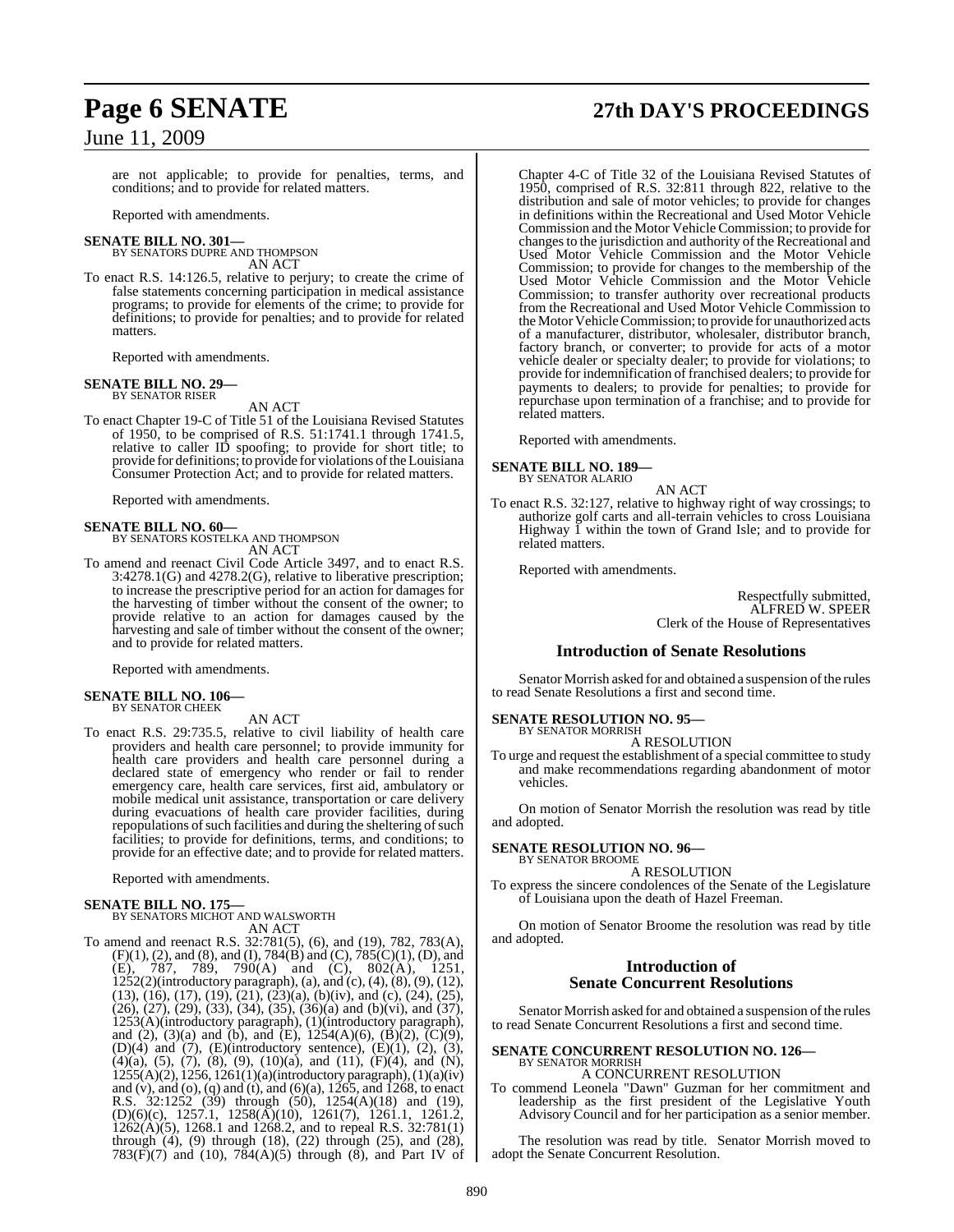# **27th DAY'S PROCEEDINGS Page 7 SENATE**

## **ROLL CALL**

The roll was called with the following result:

#### YEAS

Total - 0

# ABSENT

| Adley       | Hebert    | Morrell  |
|-------------|-----------|----------|
| Duplessis   | Heitmeier | Mount    |
| Gautreaux B | Jackson   | Ouinn    |
| Gautreaux N | LaFleur   | Thompson |
| Total - 12  |           |          |

The Chair declared the Senate adopted the Senate Concurrent Resolution and ordered it sent to the House.

#### **Senate Resolutions on Second Reading, Subject to Call**

#### **Called from the Calendar**

Senator Marionneaux asked that Senate Resolution No. 18 be called from the Calendar.

#### **SENATE RESOLUTION NO. 18—** BY SENATOR MARIONNEAUX

A RESOLUTION

To express the sincere condolences of the Senate of the Legislature of Louisiana to the family of Louisiana Army National Guard Sergeant Brandon Boudreaux upon his death on active duty.

On motion of Senator Marionneaux the resolution was read by title and adopted.

#### **Rules Suspended**

Senator McPherson asked for and obtained a suspension of the rules to pass over House Bills on Second Reading to be Referred.

## **House Bills and Joint Resolutions on Second Reading Reported by Committees**

# **HOUSE BILL NO. 145—** BY REPRESENTATIVE ARNOLD

AN ACT

To amend and reenact R.S. 6:314(A), 653.1(A), and 766.1(A), to enact R.S. 6:1255(D), and to repeal R.S. 6:314(C), 653.1(C), and 766.1(C), relative to accounts payable on death; to provide for one or more beneficiaries to collect funds upon a depositor's death; to provide for savings banks to offer payment on death accounts; to repeal definitions; and to provide for related matters.

Reported with amendments by the Committee on Commerce, Consumer Protection, and International Affairs.

June 11, 2009

#### **SENATE COMMITTEE AMENDMENTS**

Amendments proposed by Senate Committee on Commerce, Consumer Protection and International Affairsto Reengrossed House Bill No. 145 by Representative Arnold

#### AMENDMENT NO. 1

On page 1, line 2, after "6:314(A)," and before "653.1(A)" insert "319,"

#### AMENDMENT NO. 2

On page 1, line 5, after "death accounts;" and before "to repeal" insert "to provide for public funds deposits collateralization;"

#### AMENDMENT NO. 3

On page 1, line 8, after "6:314(A)," and before "653.1(A)," insert "319.

#### AMENDMENT NO. 4

On page 1, at the end of line 19, add the following: "The depositor shall give to the depository bank an affidavit in authentic formstating the names of one or more beneficiaries. The bank may conclusively rely on this affidavit for the disbursal of funds. Upon receiving a death certificate, the bank may disburse funds to the named beneficiaries.

#### AMENDMENT NO. 5

On page 1, after line 20, add the following: "§319. Public funds deposits collateralization

A. Notwithstanding any other law to the contrary, including, but not limited to, R.S. 33:2955 and R.S. 49:327, any bank, savings bank or savings and loan association, domiciled or having a branch in Louisiana, that receives public funds deposits may utilize, and public bodies may accept, any "recognized system or program<u>" like the</u> Certificate of Deposit Account Registry (CDARS) Reciprocal Program offered by Promontory Interfinancial Network, to provide FDIC insurance coverage and such funds shall be deemed and considered fully collateralized, provided that the recognized system or program satisfies the FDIC's requirements for agency pass-through deposit insurance coverage.

B. A "recognized system or program" shall mean a method by which FDIC insurance is obtained by all public funds held on deposit by a governmental entity, such as the Certificate of Deposit Account Registry (CDARS) Reciprocal Program offered by Promontory Interfinancial Network. It shall also include generally any program or system where FDIC coverage of public funds deposited in excess of the maximum amount of coverage available at the depository institution may be obtained by dividing the deposited funds into amounts under the FDIC maximum and spreading the funds out to be held as deposits among other FDIC insured financial institutions participating in such a program. If an FDIC insured institution does place some public funds deposits with other FDIC insured financial institutions participating in the program or network, then the financial institution that originally received the public funds for deposit must, as part of such a program, receive an equal amount of funds for deposit in return from participating FDIC insured institutions from other sources of deposit. The total dollar amount of funds received pursuant to the provisions of this Section by a bank, savings bank, or savings and loan association, domiciled or having a branch in Louisiana, must be maintained by that financial institution.

\* \* \*"

#### AMENDMENT NO. 6

On page 2, at the end of line 13, add the following: "The member shall, at the time such share account is established, give to the federal or state credit union an affidavit in authentic form stating the names of one or more beneficiaries. The credit union may conclusively rely on this affidavit for the disbursal of funds. Upon receiving a death certificate, the credit union may disburse funds to the named beneficiaries.

#### AMENDMENT NO. 7

On page 2, at the end of line 24, add the following: "The depositor" shall give to the association an affidavit in authentic form stating the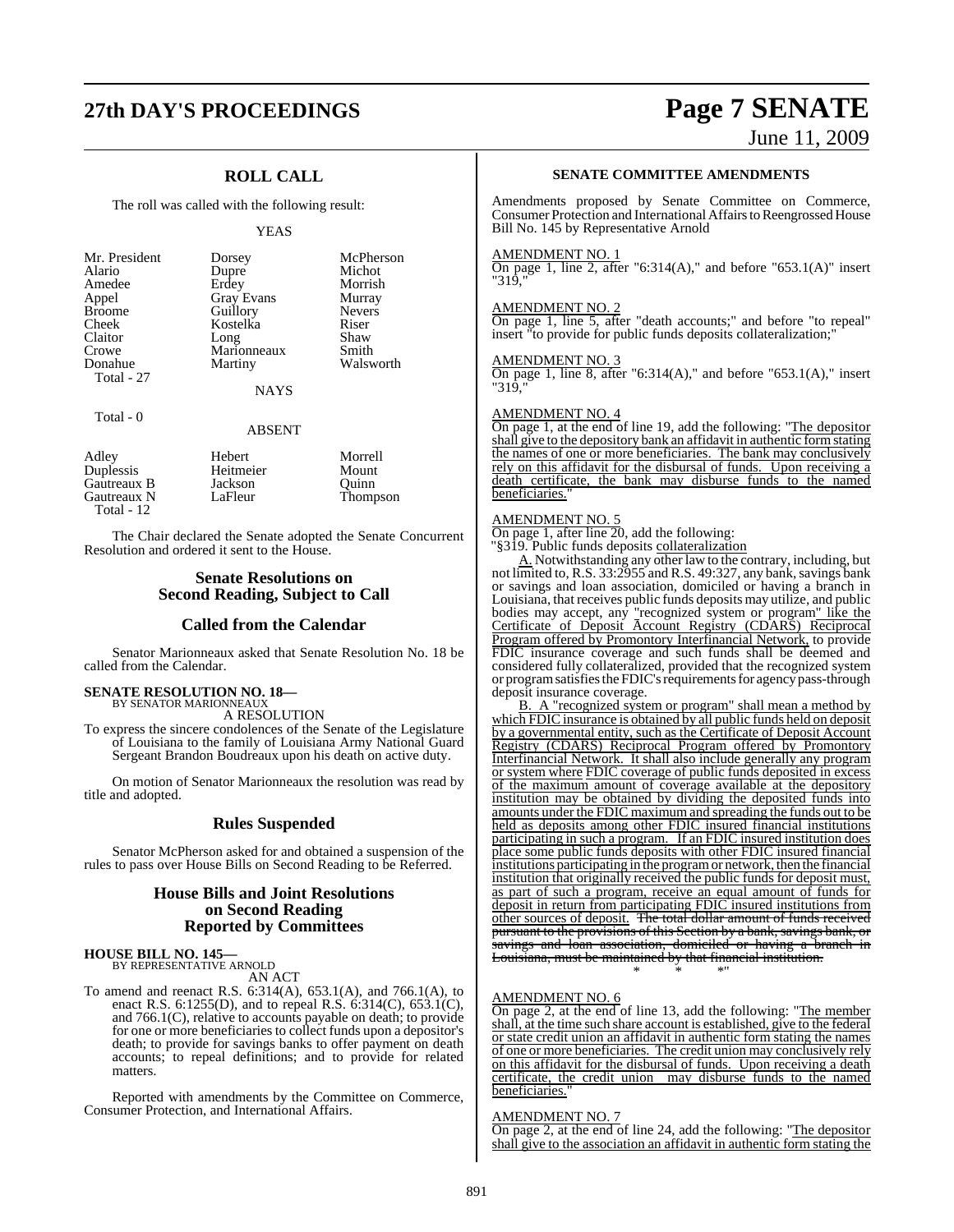# **Page 8 SENATE 27th DAY'S PROCEEDINGS**

June 11, 2009

names of one or more beneficiaries. The association may conclusively rely on this affidavit for the disbursal of funds. Upon receiving a death certificate, the association may disburse funds to the named beneficiaries.

On motion of Senator Crowe, the committee amendment was adopted. The amended bill was read by title and referred to the Legislative Bureau.

# **HOUSE BILL NO. 227—** BY REPRESENTATIVE GREENE

AN ACT

To amend and reenact R.S. 43:31(B)(2), relative to public printing; to remove certain exemptions from certain public printing requirements; to limit certain exemptions from certain public printing requirements; and to provide for related matters.

Reported with amendments by the Committee on Senate and Governmental Affairs.

#### **SENATE COMMITTEE AMENDMENTS**

Amendments proposed by Senate Committee on Senate and Governmental Affairs to Engrossed House Bill No. 227 by Representative Greene

#### AMENDMENT NO. 1

On page 1, line 2, after "R.S.  $43:31(B)(2)$ " insert "and to enact R.S.  $43:\bar{3}1(\bar{B})(3)$ " and after "printing;" delete the remainder of the line

#### AMENDMENT NO. 2

On page 1, delete line 3, and on line 4 delete "from certain public printing requirements;" and insert "to provide for certain reporting requirements;"

#### AMENDMENT NO. 3

On page 1, line 6, after "R.S. 43:31(B)(2) is hereby amended and reenacted" insert "and R.S. 43:31(B)(3) is hereby enacted"

#### AMENDMENT NO. 4

On page 1, line 7, after "uniform standards;" insert "exceptions; reporting requirements;"

#### AMENDMENT NO. 5

On page 1, delete lines 11 through 19 and insert the following:

 $\sqrt{\frac{2}{2}}$  The provisions of this Subsection shall not apply to the following: printed matter used by the following entities: the Department of Economic Development for the purpose of attracting new industry to locate within the state of Louisiana; the Department of Culture, Recreation and Tourism, relative to new promotional materials; and public colleges and universities, and vocationaltechnical schools.

(a) Any printed matter used by the Department of Economic Development that is a leaflet, postcard, brochure, or magazine, for the purpose of promoting economic development within the state of Louisiana.

(b) Any printed matter used by the Department of Culture, Recreation and Tourism that is a leaflet, postcard, brochure, or magazine, designed to promote culture, recreation, or tourism.

(c) Any printed matter used by a public institution of postsecondary education or vocational-technical school that is a leaflet, postcard, or brochure, other than a magazine, designed to promote the institution or that is an academic or scholarly document.

(3) The Department of Economic Development, the Department of Culture, Recreation and Tourism, and public institutions of postsecondary education and vocational-technical schools, shall report annually to the Joint Legislative Committee on the Budget the actual expenses associated with the printed matter provided for in Paragraph (B)(2). Such reports shall be provided within forty-five days of the close of each fiscal year.

\* \* \*"

#### AMENDMENT NO. 6

On page 2, delete lines 1 through 3

On motion of Senator Kostelka, the committee amendment was adopted. The amended bill was read by title and referred to the Legislative Bureau.

#### **HOUSE BILL NO. 372—** BY REPRESENTATIVE MONICA

AN ACT

To amend and reenact R.S. 40:1573(2) and 1581(A) and to enact R.S. 40:1581(C) and (D), relative to smoke detectors in one- or twofamily dwellings; to provide for a change in definitions; to provide for a ten-year lithium battery smoke detector in certain dwellings sold or leased on or after January 1, 2011; to provide for exceptions for failure to comply; and to provide for related matters.

Reported favorably by the Committee on Commerce, Consumer Protection, and International Affairs. The bill was read by title and referred to the Legislative Bureau.

#### **HOUSE BILL NO. 381—**

BY REPRESENTATIVE HOFFMANN AN ACT

To amend and reenact R.S. 37:3393(H)(5), (6), and (7) and to enact R.S. 37:3393(H)(8), relative to real estate appraisers; to provide for exemptions to the licensing requirement; and to provide for related matters.

Reported with amendments by the Committee on Commerce, Consumer Protection, and International Affairs.

#### **SENATE COMMITTEE AMENDMENTS**

Amendments proposed by Senate Committee on Commerce, Consumer Protection and International Affairs to Engrossed House Bill No. 381 by Representative Hoffmann

#### AMENDMENT NO. 1

On page 1, at the end of line 2, delete the comma "," and add the following: "and Chapter 51-B of Title 37 of the Louisiana Revised Statutes of 1950, to be comprised of R.S. 37:3415.1 through 3415.21,"

#### AMENDMENT NO. 2

On page 1, line 4, after "requirement;" and before "and to" insert the following: "to provide for appraisal management company licensing and regulation;"

#### AMENDMENT NO. 3

On page 1, line 7, after "R.S.  $37:3393(H)(8)$ " delete "is" and insert the following: "and Chapter 51-B of Title 37 of the Louisiana Revised Statutes of 1950, to be comprised of R.S. 37:3415.1 through 3415.21 are"

#### AMENDMENT NO. 4

On page 2, after line 5, add the following:

"CHAPTER 51-B. APPRAISAL MANAGEMENT COMPANY LICENSING AND REGULATION ACT

§3415.1. Short title

This Chapter shall be known as the Louisiana Appraisal Management Company Licensing and Regulation Act. §3415.2. Definitions

As used in this Chapter, the following words have the meaning ascribed to them in this Section unless the context clearly indicates otherwise:

(1) "Appraisal" means an analysis, opinion, or conclusion relating to the nature, quality, value, or utility of specified interests in, or aspects of, identified real estate, for or in expectation of compensation.

(2) "Appraisal management company" means any corporation, partnership, sole proprietorship, subsidiary, unit, or other business entity that engages in any of the following activity: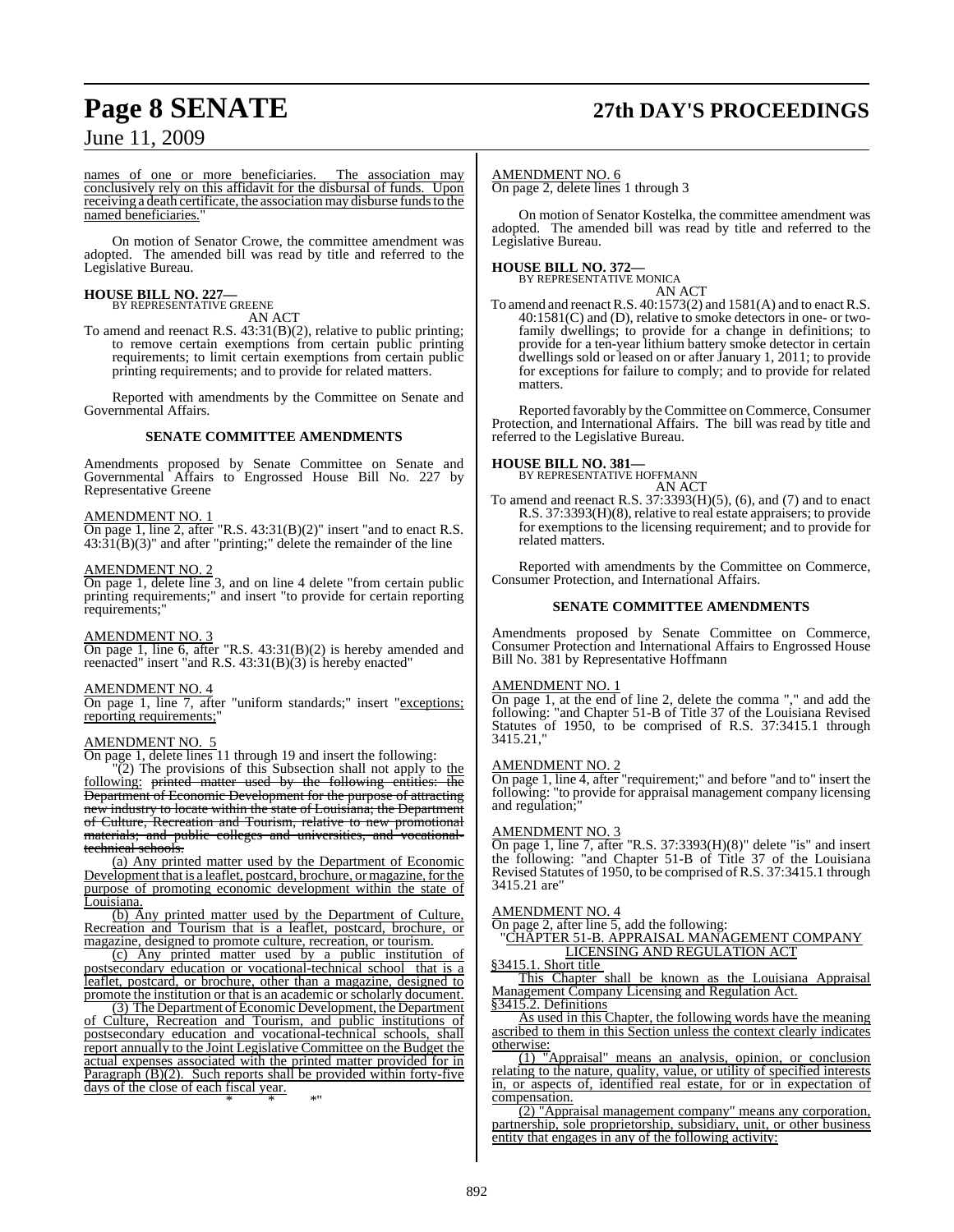# **27th DAY'S PROCEEDINGS Page 9 SENATE**

# June 11, 2009

(a) For a management fee paid by a lender or other client, administers a network of contract appraisers to perform real estate appraisal services for lenders and other clients.

(b) Receives requests for residential real estate appraisal services from clients and, for a fee paid by the client, enters into an agreement with one or more independent appraisers to perform the real estate appraisal services contained in the request.

(c) Otherwise serves as a third-party broker of appraisal management services between clients and appraisers.

(3) "Appraisal management services" means the process of receiving a request for the performance of real estate appraisal services from a client, and for a fee paid by the client, entering into an agreement with one or more independent appraisers to perform the real estate appraisal services contained in the request.

(4) "Appraiser" is defined as one who is expected to perform valuation services competently and in a manner that is independent, impartial and objective.

(5) "Appraisal fee" is the fee paid to the certified residential appraiser who performs the real estate appraisal service. The appraisal fee shall not be bundled with the fee charged by the appraisal management company to manage appraisers who perform real estate appraisal services on behalf of its client. This appraisal fee shall be disclosed in all loan application documents, "good faith" closing cost estimates, closing documents, and to the client, borrower, applicant, and any other intended users relying on the appraisal report.

 $\frac{1}{6}$ ) "Appraiser panel" means a group of appraisers that have been selected by an appraisal management company to perform real estate appraisal services for the appraisal management company on behalf of lenders or other clients.

(7) "Board" means the Louisiana Real Estate Appraisers Board established pursuant to the provisions of this Chapter.

(8) "Client" means any person or entity that contracts with, or otherwise enters into an agreement for the performance of residential real estate appraisal services.

(9) "Controlling person" means any of the following:

(a) An owner, officer or director of a corporation, partnership or other business entity seeking to offer appraisal management services in this state.

(b) An individual employed, appointed, or authorized by an appraisal management company who has the authority to enter into a contractual relationship with clients to contract for the performance of appraisal management services and has the authority to enter into agreements with independent appraisers for the performance of real estate appraisal services.

(c) An individual who possesses, directly or indirectly, the power to direct or cause the direction of the management or policies of an appraisal management company.

(10) "Real estate appraisal services" means residential valuation services performed by an individual acting as an appraiser, including but not limited to appraisal, appraisal review, or appraisal consulting, as these services are defined under the Uniform Standards for Professional Appraisal Practice.

§3415.3. License required

A. It shall be unlawful for a person, corporation, partnership, sole proprietorship, subsidiary, unit or any other business entity to directly or indirectly engage or attempt to engage in business as an appraisal management company, to directly or indirectly engage or attempt to perform appraisal management services, or to advertise or hold itself out as engaging in or conducting business as an appraisal management company without first obtaining a license issued by the board under the provisions of this chapter, regardless of the entities' use of the term "appraisal management company," "national valuations solutions provider," "mortgage technology company," or any other name.

B. The license required by Subsection A of this Section shall, at a minimum, include the following information:

(1) The name of the entity seeking a license.

(2) The business address of the entity seeking a license.

(3) The phone contact information of the entity seeking a license.

(4) If the entity is not a corporation that is domiciled in this state, the name and contact information for the company's agent for service of process in this state.

(5) The name, address, and contact information of any individual, corporation, partnership, or other business entity that has any ownership interest in the appraisal management company.

(6) The name, address, and contact information for a controlling person, as defined in this Chapter.

 $(7)$  Certification that the entity has a system and process in place to verify that a person being added to the appraiser panel of the appraisal management company holds an appraisal license in good standing in this state pursuant to this Chapter

(8) Certification that the entity has a system in place to review the work on a periodic basis of all independent appraisers that are performing real estate appraisal services for the appraisal management company to ensure that the real estate appraisal services are being conducted in accordance with Uniform Standards of Professional Appraisal Practice, pursuant to this Chapter.

(9) Certification that the entity maintains a detailed record for five years of each real estate appraisal service request that it receives and an itemized list of all fees contracted with each appraiser who performs real estate appraisal services for the appraisal management company, pursuant to this Chapter.

(10) An irrevocable Uniform Consent to Service of Process, pursuant to this Chapter.

(11) Any other information required by the board.

§3415.4. Exemptions

A. This Chapter shall not be applicable to any of the following: (1) Any corporation, partnership, sole proprietorship, subsidiary, unit, or other business entity that exclusively employs persons on an employer/employee basis for the performance of real estate appraisal services in the normal course of its business and such entity is responsible for ensuring that the real estate appraisal services being performed by its employees are being performed in accordance with Uniform Standards of Professional Appraisal Practice.

(2) Any individual, corporation, partnership, sole proprietorship, subsidiary, unit, or other business entity engaged in real estate appraisal services who, in the normal course of business, enters into an agreement, whether written or otherwise, with another independent appraiser for the performance of real estate appraisal services that the hiring or contracting appraiser is unable to complete for any reason, including but not limited to competency, work load, schedule, or geographic location.

(3) Any individual, corporation, partnership, sole proprietorship, subsidiary, unit, or other business entity engaged in real estate appraisal services who, in the normal course of business, enters into an agreement, whether written or otherwise, with an independent contractor appraiser for the performance of real estate appraisal services and upon the completion of the appraisal, the report of the appraiser performing the real estate appraisal services is cosigned by the appraiser who subcontracted with the independent appraiser for the performance of the real estate appraisal services.

B. The Louisiana Real Estate Appraisal Board may issue special exemptions, if deemed acceptable by the board, upon special application and review.

§3415.5. Forms

An applicant for a license as an appraisal management company in this State shall submit to the board an application on a form prescribed by the board.

§3415.6. Expiration of license

A license granted by the board pursuant to this Chapter shall be valid for one year from the date on which it is issued. §3415.7. Consent to service of process

Each entity applying for a license as an appraisal management company in this state shall complete an irrevocable Uniform Consent to Service of Process as prescribed by the board.

§3415.8. Owner requirements

A. An appraisal management company applying for a license in this state may not be owned by any person who has had a license or certificate to act as an appraiser, real estate broker or agent, mortgage broker, or mortgage originator, which combined are considered herein to be "real estate or lending-related licenses," refused, denied, suspended, canceled, or revoked in the past in any state without specific approval by the board.

B. Any licensed appraisal management company with an owner or employee who is subsequently refused or denied a real estate or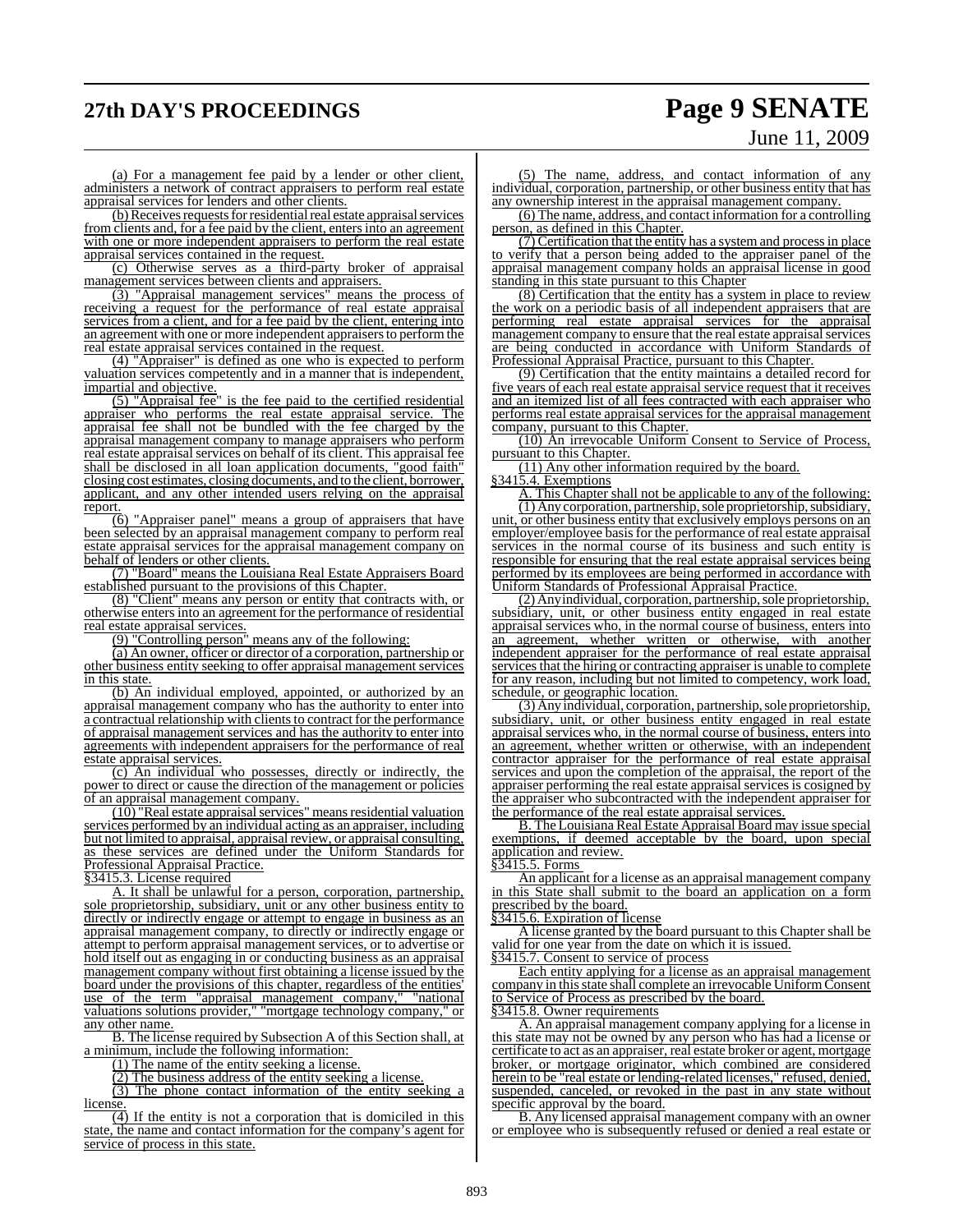# **Page 10 SENATE 27th DAY'S PROCEEDINGS**

## June 11, 2009

lending-related license in any state, must notify the board in writing within ten days of such action.

C. Any licensed appraisal management company with an owner or employee whose real estate or lending-related license has been suspended, revoked, or cancelled subsequent to being registered must notify the board in writing within ten days of such action.

D. Either refusal or revocation of any real estate or lendingrelated license in any state shall be grounds for denying renewal of the appraisal management company's license. However, failure to notify the board of refusal, suspension, revocation or cancellation of said licenses within ten days of such action shall be cause for revocation of an appraisal management company's license.

E. Each person that has any ownership interest in an appraisal management company in this state shall comply with all of the following:

(1) Be of good moral character, as determined by the board.

(2) Submit to a background investigation, as determined by the board.

(3) Certify to the board that the person has never had a license to act as an appraiser refused, denied, cancelled, suspended or revoked in this state or in any other state.

§3415.9. Controlling person; requirements

A. Each appraisal management company applying to the board for a license in this state shall designate one controlling person that will be the main contact for all communication between the board and the appraisal management company.

B. In order to serve as a controlling person of an appraisal management company, a person must comply with all of the following:

(1) Certify to the board that he has never had a certificate or license issued by the board of this state, or the board of any other state, to act as an appraiser refused, denied, canceled, suspended or revoked.

(2) Be of good moral character, as determined by the board. (3) Submit to a background investigation, as determined by the board.

§3415.10. Employee requirements

Any employee of the appraisal management company, or any person working on behalf ofthe appraisal management company, that has the responsibility to review completed appraisals must be a

licensed appraiser in one or more states.

§3415.11. Limitations

An appraisal management company licensed in this state pursuant to this Chapter shall not enter into contracts or agreements with an independent appraiser for the performance of real estate appraisal services unless that person is licensed and in good standing pursuant to the Louisiana Real Estate Appraisers Law.

§3415.12. Pre-engagement certification

Each appraisal management company seeking to be licensed in this state shall certify to the board, on an annual basis, on a form prescribed by the board, that the appraisal management company has a system and process in place to verify that a person being added to the appraiser panel of the appraisal management company holds a license in good standing in this state pursuant to the Louisiana Real Estate Appraisers Law.

§3415.13. Adherence to standards

Each appraisal management company seeking to be licensed in this state shall certify to the board on an annual basis that it has a system in place to review on a periodic basis the work of all appraisers that are performing real estate appraisal services for the appraisal management company to ensure that the real estate appraisal services are being conducted in accordance with Uniform Standards of Professional Appraisal Practice.

#### §3415.14. Record keeping

Each appraisal management company seeking to be licensed in thisstate shall certify to the board on an annual basis that it maintains a detailed record for five years of each real estate appraisal service request that it receives including the fee paid by the lenders to all appraisers for all real estate appraisal services and the names of all appraisers or entities that perform all real estate appraisal services for the appraisal management company.

§3415.15. Appraisal fee schedule

A. Appraisal fees shall be paid by the lender or financial institution directly to the real estate appraiser and shall not be paid by the appraisal management company. The appraisal management company shall charge a management fee directly to the lender for services provided without any fee splits with the appraiser.

B. The establishment of fees must be in compliance with the Uniform Standards of Professional Appraisal Practice (USPAP). Actual appraisal fees paid for real estate appraisal services must not be misrepresented, hidden or bundled with other settlement services. The actual appraisal fee represented in any closing documents shall not be more than the fee paid to the appraisers or entities for the real estate appraisal service.

C. The actual fee paid to the appraisers or entities that perform the real estate appraisal service must be disclosed in all loan application documents, "good faith" closing cost estimates, closing documents, and to the client, borrower, applicant, and any other intended users relying on the appraisal report.

D. The appraiser must display the amount of the appraisal fee within the body of the real estate appraisal services report. §3415.16. Appraiser independence; prohibitions

A. It shall be unlawful for any employee, director, officer, or agent of an appraisal management company licensed in this state pursuant to this Chapter to influence or attempt to influence the development, reporting, or review of an appraisal through coercion, extortion, collusion, compensation, instruction, inducement, intimidation, bribery or in any other manner, including but not limited to the following:

(1) Withholding or threatening to withhold timely payment for an appraisal.

(2) Withholding or threatening to withhold future business for an independent appraiser, or demoting or terminating or threatening to demote or terminate an independent appraiser.

(3) Expressly or impliedly promising future business, promotions, orincreased compensation for an independent appraiser.

(4) Conditioning the request for a real estate appraisalservice or the payment of an appraisal fee or salary or bonus on the opinion, conclusion, or valuation to be reached, or on a preliminary estimate or opinion requested from an independent appraiser.

(5) Requesting that an independent appraiser provide an estimated, predetermined, or desired valuation in an appraisal report, or provide estimated values or comparable sales at any time prior to the independent appraiser's completion of a real estate appraisal service.

(6) Providing to an independent appraiser an anticipated, estimated, encouraged, or desired value for a subject property or a proposed or target amount to be loaned to the borrower, except that a copy of the sales contract for purchase transactions may be provided.

(7) Providing to an independent appraiser, or any entity or person related to the appraiser, stock or other financial or nonfinancial benefits, allowing the removal of an independent appraiser from an appraiser panel, without prior written notice to such appraiser.

(8) Obtaining, using, or paying for a second or subsequent appraisal or ordering an automated valuation model in connection with a mortgage financing transaction unless a USPAP Standard 3 Review is completed which concludes that the initial real estate appraisal service was flawed or tainted and such basis is clearly and appropriately noted in the loan file, or unless such appraisal or automated valuation model is done pursuant to a bona fide pre- or post-funding appraisal review or quality control process.

(9) Requiring delivery times for real estate appraisal services that are so short that they force the appraiser to render a misleading appraisal report.

(10) Any other act or practice that impairs or attempts to impair an appraiser's independence, objectivity, or impartiality.

B. Nothing in Subsection A of this Section shall be construed as prohibiting the appraisal management company from requesting that an independent appraiser do either of the following:

(1) Provide additional information about the basis for a valuation.

(2) Correct objective factual errors in an appraisal report. §3415.17. Alteration of appraisal reports

An appraisal management company shall not alter, modify, or otherwise change a completed real estate appraisal service report submitted by an appraiser.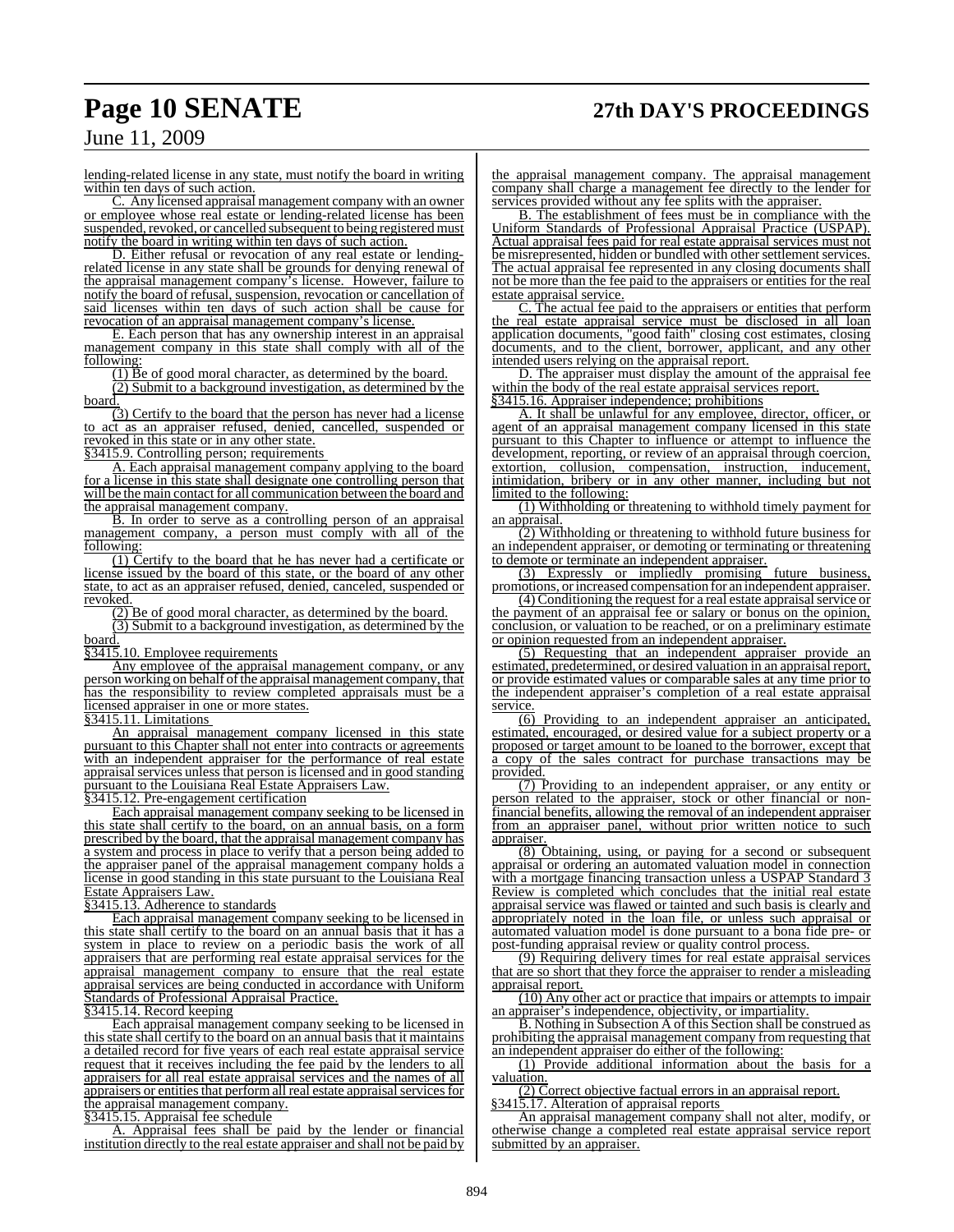# **27th DAY'S PROCEEDINGS Page 11 SENATE**

# June 11, 2009

§3415.18. Adjudication of disputes between an appraisal management company and an appraiser

A. Except within the first thirty days after an independent appraiser is first added to the appraiser panel of an appraisal management company, an appraisal management company may not remove an appraiser from its appraiser panel, or otherwise refuse to assign requests for real estate appraisal services to an independent appraiser without doing all of the following:

(1) Notifying the appraiser in writing of the reasons why the appraiser is being removed from the appraiser panel of the appraisal management company. If the appraiser is being removed from the panel for illegal conduct, violation of the Uniform Standards of Professional Appraisal Practice, or a violation of state licensing standards, the nature of the alleged conduct or violation must be identified.

(2) Providing an opportunity for the appraiser to respond to the notification of the appraisal management company.

B. An appraiser that is removed from the appraiser panel of an appraisal management company for alleged illegal conduct, violation of the Uniform Standards of Professional Appraisal Practice, or violation of state licensing standards, may file a complaint with the board for a review of the decision of the appraisal management company, except that in no case shall the board make any determination regarding the nature of the business relationship between the appraiser and the appraisal management company which is unrelated to the actions specified in Subsection A of this Section.

C. If an appraiser files a complaint against an appraisal management company pursuant to Subsection B of this Section, the board shall adjudicate the complaint.

D. If after opportunity for hearing and review, the board determines that an appraiser did not commit a violation of law, a violation of the Uniform Standards of Professional Appraisal Practice, or a violation of state licensing standards, the board shall order that an appraiser be reinstated to the appraiser panel of the appraisal management company that was the subject of the complaint without prejudice.

E. Following the adjudication of a complaint to the board by an appraiser against an appraisal management company, an appraisal management company may not refuse to make assignments for real estate appraisal services to an appraiser, or reduce the number of assignments, or otherwise penalize the appraiser, if the board has found that the appraisal management company acted improperly in removing the appraiser from the appraiser panel.

§3415.18. Enforcement

A. The board may censure an appraisal management company, conditionally or unconditionally suspend, or revoke any license issued under this Chapter, levy fines or impose civil penalties not to exceed fifty thousand dollars, if in the opinion of the board, an appraisal management company is attempting to perform, has performed, or has attempted to perform any of the following acts:

(1) Committing any act in violation of this Chapter.

(2) Violating any rule or regulation adopted by the board in the interest of the public and consistent with the provisions of this Chapter

(3) Procuring a license by fraud, misrepresentation, or deceit.

B.(1) In addition to any other civil remedy or civil penalty provided for in this Chapter, the board may issue a subpoena to any person or persons who the board has probable cause to believe has engaged in real estate appraisal activity without a currently valid license.

#### (2) Subpoenas issued by the board shall comply with the notice requirements of R.S.

49:955. These subpoenas shall be served upon the unlicensed individual personally or by any type of mailing requiring a return receipt and shall include a statement of the manner in which the unlicensed person shall be required to respond to the commission.

The board may impose a civil penalty of no more than five thousand dollars upon any unlicensed person who, after a hearing or informal resolution in accordance with all provisions of this Chapter and the Administrative Procedure Act, is found to have engaged in real estate appraisal activity without the benefit of a currently valid license, having been issued by the board pursuant to the provisions of this Chapter. In addition, the board may assess costs and attorney fees

against the unlicensed person found to have been engaged in real estate appraisal activity without a current license.

D. No person engaged in real estate appraisal activity without a currently valid license shall have the right to receive any compensation for services so rendered. In addition to any other penalties imposed under this Chapter, the board may require that any person engaged in real estate appraisal activity without a license return any fees collected for engaging in real estate appraisal activity. §3415.19. Disciplinary hearings

A. The conduct of adjudicatory proceedings in accordance with the Administrative Procedure Act for violations of this Chapter is vested in the board, subject to the following provsions:

(1) Before censuring, suspending, or revoking any registration, the board shall notify the licensee in writing of any charges made, at least twenty days prior to the date set for the hearing and shall afford the licensee an opportunity to be heard in person or by counsel.

(2) The written notice shall be satisfied by personal service on the controlling person of the licensee, or the licensee's agent for service of process in this state, or by sending the notice by certified mail, return receipt requested to the controlling person of the licensee to the licensee's address on file with the board, or by board personnel hand delivering a copy of the charges to the licensee.

(3) The board shall have the power to subpoena and issue subpoenas duces tecum and to bring before it any person in this state, or take testimony by deposition, in the same manner prescribed by law in judicial proceedings in the courts of this state, or to require production of any records relevant to an inquiry or hearing by the board. Any final decision or determination of the board shall be reviewable by the Nineteenth Judicial District Court in the Parish of East Baton Rouge.

(4) The hearing on the charges shall be at a time and place prescribed by the board and in accordance with the provisions of Chapter 13 of Title 49 of the Louisiana Revised Statutes of 1950.

(5) The board may make findings of fact and shall deliver or mail such findings to the licensee charged with an offense under this Chapter. Any finding of fact by the board pursuant to the provisions of this Section shall be conclusive.

B. (1)The Nineteenth Judicial District Court of the state may review questions of law involved in any final decision of the board. Any application for review made by an aggrieved party shall be filed within thirty days after the final decision of the board.

(2) If the court finds that the Louisiana Real Estate Appraiser Board has regularly pursued its authority and has not acted arbitrarily, it shall affirm the decision, order, or ruling of the board. If a petition to review the final decision of the board is filed, the case shall be specifically fixed for trial within thirty days from the filing of an answer by the board.

C. Administrative proceedings under this Chapter before the board are not exclusive remedies. Criminal action under the terms of thisChapter may be simultaneously instituted and maintained against the accused for any violation of this Chapter. The board may also separately or simultaneously bring and carry on an action by injunction to restrain a licensed or unlicensed individual from further violation of any of the provisions of this Chapter, during the pendency ofthe criminal proceeding or proceedings before the board and against any unlawful practice thereafter

§3415.20. Rulemaking authority

The board shall have the power to adopt any rules and regulations in accordance with the Administrative Procedure Act necessary for the enforcement of this Chapter.

Section 2. If any provision or item of this Act, or the application thereof, is held invalid, such invalidity shall not affect other provisions, items, or applications of the act which can be given effect without the invalid provision, item, or application and to this end the provisions of this Act are hereby declared severable."

On motion of Senator Crowe, the committee amendment was adopted. The amended bill was read by title and referred to the Legislative Bureau.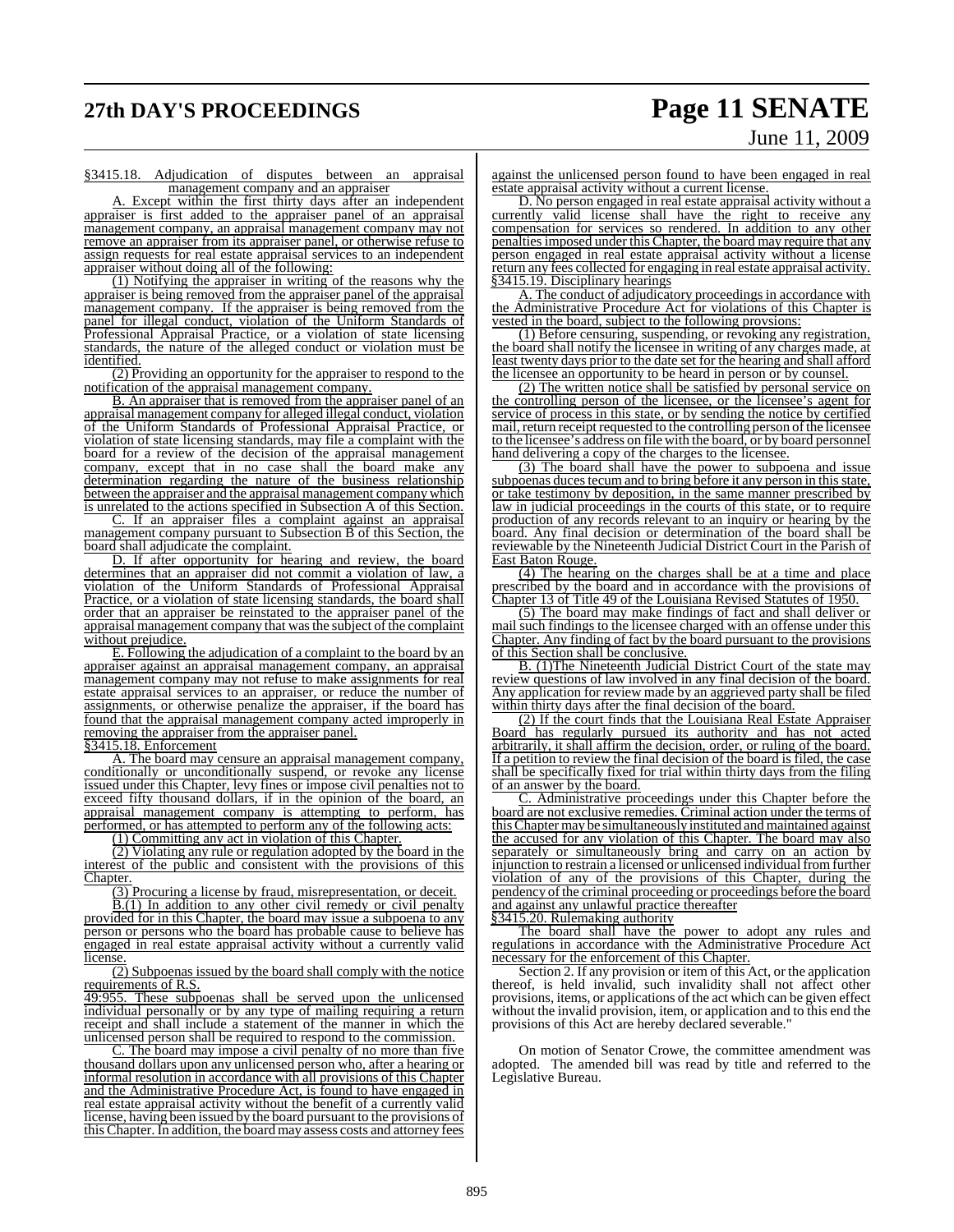# **Page 12 SENATE 27th DAY'S PROCEEDINGS**

## June 11, 2009

### **HOUSE BILL NO. 517—**

BY REPRESENTATIVES LEBAS, BURFORD, HENRY BURNS, TIM<br>BURNS, GREENE, HAZEL, HOFFMANN, LABRUZZO, LIGI, LOPINTO,<br>SCHRODER, SIMON, JANE SMITH, AND WHITE AN ACT

To enact R.S. 40:1299.35.9, relative to health care services; to protect persons who refuse to provide health care services from certain types of punitive measures; to provide for definitions; and to provide for related matters.

Reported with amendments by the Committee on Health and Welfare.

#### **SENATE COMMITTEE AMENDMENTS**

Amendments proposed by Senate Committee on Health and Welfare to Reengrossed House Bill No. 517 by Representative LeBas

#### AMENDMENT NO. 1

On page 1, line 2, after "R.S. 40:1299.35.9" delete the comma "," and insert "and Part LXVI of Chapter 5 of Title 40 of the Louisiana Revised Statutes of 1950, to be comprised of R.S. 40:1300.291,"

#### AMENDMENT NO. 2

On page 1, line 4, after "definitions;" insert "to provide for intergovernmental transfers from local governing bodies to the Department of Health and Hospitals; to provide for acceptance and use of intergovernmental transfers;"

#### AMENDMENT NO. 3

On page 1, line 6, after "R.S. 40:1299.35.9" delete "is" and insert "and Part LXVI of Chapter 5 of Title 40 of the Louisiana Revised Statutes of 1950, comprised of R.S. 40:1300.291, are"

#### AMENDMENT NO. 4

On page 1, line 8, after "person" and before "has" delete ", employer, or entity"

#### AMENDMENT NO. 5

On page 1, line 9, after "person" and before "shall" delete ", employer, or entity"

#### AMENDMENT NO. 6

On page 1, line 10, after "conscience" and before "." insert "to the extent that patient accessto health care is not compromised" and after "person" and before "shall" delete ", employer, or entity"

#### AMENDMENT NO. 7

On page 1, line 15, after "person" and before "declines" delete ", employer, or entity"

#### AMENDMENT NO. 8

On page 1, line 17, after "person" and before "shall" delete ", employer, or entity"

#### AMENDMENT NO. 9

On page 1, line 18, after "practicable," and before "declination" delete "its" and insert "his"

#### AMENDMENT NO. 10

On page 1, line 19, after "Section." insert the following: "Any pharmacy who employs a pharmacist which declines to participate in any health care service that violates his conscience, shall post a conspicuous notice in the pharmacy area of the facility which sufficiently notifies the public that the pharmacy has employed a pharmacist which will decline to provide health care service based upon a claim of a sincerely held religious belief or moral conviction. All persons who have a sincerely held religious belief or moral conviction and who seek employment at a health care facility shall notify the prospective employer of the existence of any sincerely held religious belief or moral conviction. Any health care facility that employs a person with a sincerely held religious belief or moral conviction shall ensure that the health care facility has sufficient staff to provide patient care in the event an employee declines to participate in any health care service that violates his conscience.

#### AMENDMENT NO. 11

On page 2, between lines 2 and 3, insert the following:

 $\sqrt{4}$ ) A person shall notify his employer in writing as soon as practicable of any health care service which violates his conscience. A person shall notify any patient before such person provides any consultation or service to the patient of the existence of a health care service which he will decline to provide because the health care service violates his conscience.

#### AMENDMENT NO. 12

On page 2, delete lines 8 through 11 in their entirety

#### AMENDMENT NO. 13

On page 2, after line 15, insert the following:

"\* \* \*

## PART LXVI. INTERGOVERNMENTAL TRANSFERS

§1300.291. Authority to accept and use intergovernmental transfers from local governing bodies

A. The Department of Health and Hospitals may accept intergovernmental transfers from local governing bodies, including but not limited to a parish, for the purpose of enhancing the delivery of health care services to the uninsured and Medicaid patients. Any such transfer shall be in accordance with federal law and subject to approval by the Centers for Medicare and Medicaid Services.

B. It is the intent of the legislation that any transfer authorized herein shall be primarily utilized for the enhancement of health care within the jurisdiction of the transferring entity. However, any such transfer shall be under the administrative control of the Department of Health and Hospitals.

C. The department may establish a methodology utilizing a pool, or pools, to facilitate distribution of any transfers received in addition to any federal financial participation earned through the use of such transfers, as authorized herein. The methodology shall be created with the intent to maximize, to the fullest extent possible, the return to the providers located within the jurisdiction of the local governing body fromwhich such transfer is derived. The department may create criteria for qualification to participate in any pool methodology and establish criteria and priorities for reimbursement within the respective pool. Any such criteria may include health care providers which reside outside the jurisdiction of the transferring body.<br>D

The department may submit waivers or state plan amendments to the Centers for Medicare and Medicaid Services in order to secure federal financial participation in relation to any such payments or reimbursement. Payments shall be made only in accordance with an approved waiver or state plan amendment.

E. The department and the transferring local governing body may enter into an agreement, in accordance with state and federal law, concerning the use of transferred funds in a way that is consistent with the legislative intent set forth herein.

On motion of Senator Cheek, the committee amendment was adopted. The amended bill was read by title and referred to the Legislative Bureau.

**HOUSE BILL NO. 559—**<br>BY REPRESENTATIVES JANE SMITH, CORTEZ, ELLINGTON, FANNIN, HARRISON, HARRISON, SCHRODER, SMILEBAS, LEGER, LIGI, MCVEA, MORRIS, PEARSON, SCHRODER, SMILEY, GARY SMITH, PATRICIA SMITH, STIAES, WHITE, AND AN ACT

To enact Chapter 23 of Title 39 of the Louisiana Revised Statutes of 1950, to be comprised ofR.S. 39:2171 through 2179, relative to veterans affairs; to create the Louisiana Initiative for Veteran and Service-Connected Disabled Veteran-Owned Small Entrepreneurships; to provide for state goals for procurements and public contracts for veteran and service-connected disabled veteran-owned small entrepreneurships; to provide for certification; to provide for responsibilities and training of the commissioner of administration; to provide for initiative coordinators and reporting; to provide for responsibilities of the Louisiana Department of Veterans Affairs; to provide for definitions; to provide for application; and to provide for related matters.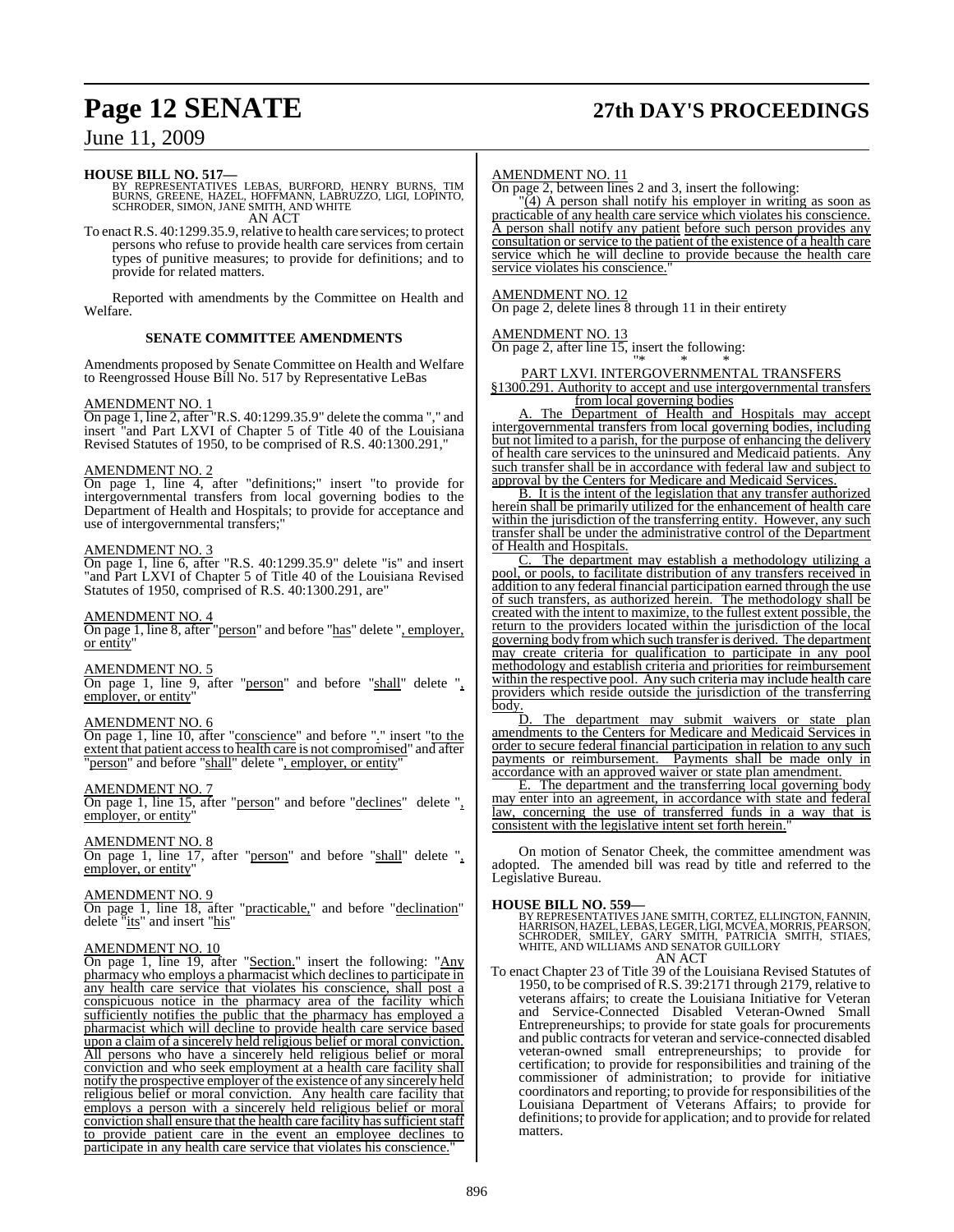# **27th DAY'S PROCEEDINGS Page 13 SENATE** June 11, 2009

Reported favorably by the Committee on Commerce, Consumer Protection, and International Affairs. The bill was read by title and referred to the Legislative Bureau.

# **HOUSE BILL NO. 591—** BY REPRESENTATIVE ELLINGTON

AN ACT

To amend and reenact R.S.  $24:55(D)(2)$  and  $(E)(2)$ , R.S. 42:1115.1(F), and R.S. 49:76(D)(2) and (E)(2), relative to laws within the jurisdiction of the Board of Ethics; to provide relative to the meaning of certain terms and phrases within such laws; to provide relative to the reporting of certain expenditures; to provide for application and effectiveness; and to provide for related matters.

Reported with amendments by the Committee on Senate and Governmental Affairs.

#### **SENATE COMMITTEE AMENDMENTS**

Amendments proposed by Senate Committee on Senate and Governmental Affairs to Reengrossed House Bill No. 591 by Representative Ellington

#### AMENDMENT NO. 1

On page 1, line 2, change "R.S. 42:1115.1(F)," to "R.S.  $42:1115.1(E)(1)$  and  $(F)$  and  $1123(13)(a)(i)$ ,"

## AMENDMENT NO. 2

On page 1, at the end of line 4, after "to provide" insert "certain restrictions on an exemption to the limitation on food, drink, and refreshments; to provide"

#### AMENDMENT NO. 3

On page 2, line 20, change "R.S. 42:1115.1(F) is" to "R.S. 42:1115.1(E)(1) and (F) and 1123(13)(a)(i) are"

#### AMENDMENT NO. 4

On page 2, between lines 22 and 23, insert the following:

"E. The provisions of this Section shall not apply to any of the following:

(1) A gathering held in conjunction with a meeting related to a national or regional organization or a meeting of a statewide organization of governmental officials or employees provided that at least ten persons associated with the organization are invited to the gathering.

\* \* \*"

#### AMENDMENT NO. 5

On page 3, between lines 5 and 6, insert the following:

"§1123. Exceptions

This Part shall not preclude:

\* \* \* (13)(a)(i) The acceptance by a public servant of complimentary admission to a civic, non-profit, educational, or political event when the public servant is**:**

**(aa)** a **A** program honoree,**.**

**(bb)** is giving **Giving** a speech at the event, or**.**

**(cc)** is a **A** panel member for a discussion occurring at the event. **(dd) Attending the event to assist an elected official who meets the provisions of this Subparagraph when the public servant is under the supervision of the elected official and such assistance is within the ordinary employment duties of the public servant.**

On motion of Senator Kostelka, the committee amendment was adopted. The amended bill was read by title and referred to the Legislative Bureau.

\* \* \*"

**HOUSE BILL NO. 595—**<br>BY REPRESENTATIVES DANAHAY, ARNOLD, BARRAS, BURFORD,<br>HENRY BURNS, CARMODY, CARTER, CHAMPAGNE, CONNICK, FOIL,<br>GREENE, HOFFMANN, LABRUZZO, LEGER, LIGI, LOPINTO, MONICA,<br>MORRIS, NOWLIN, PEARSON, PETERSON TALBOT, AND WADDELL AND SENATORS KOSTELKA AND MICHOT AN ACT

To enact R.S. 42:1266 and Chapter 27 of Title 42 of the Louisiana Revised Statutes of 1950, to be comprised of R.S. 42:1501, relative to unclassified civil service; to provide relative to the duties and responsibilities of certain unclassified officials and employees; to require certain education for certain unclassified officials and employees; to provide for the development and content of the education; to provide for duties and responsibilities relative to the education; to make the compensation of certain unclassified officials and employees contingent upon the conduct of certain duties; to provide definitions; and to provide for related matters.

Reported with amendments by the Committee on Senate and Governmental Affairs.

#### **SENATE COMMITTEE AMENDMENTS**

Amendments proposed by Senate Committee on Senate and Governmental Affairs to Reengrossed House Bill No. 595 by Representative Danahay

#### AMENDMENT NO. 1

On page 5, between lines 9 and 10, insert the following:

"(4) If the unclassified official or employee described in Subsection A of this Section serves in a position at a public postsecondary education institution, the chairman of the management board that governs the institution shall be the certifying official.

On motion of Senator Kostelka, the committee amendment was adopted. The amended bill was read by title and referred to the Legislative Bureau.

#### **HOUSE BILL NO. 695—**

BY REPRESENTATIVE GREENE AN ACT

To amend and reenactR.S. 42:1125(A),(C)(introductory paragraph), (D), and (E) and to enact R.S. 42:1125(F), relative to gubernatorial transition and inauguration; to provide relative to contribution limits; to provide relative to reporting; to provide relative to the duties of the Board of Ethics; to provide relative to certain records; to provide for effectiveness and applicability; and to provide for related matters.

Reported with amendments by the Committee on Senate and Governmental Affairs.

#### **SENATE COMMITTEE AMENDMENTS**

Amendments proposed by Senate Committee on Senate and Governmental Affairs to Reengrossed House Bill No. 695 by Representative Greene

#### AMENDMENT NO. 1

On page 2, line 20, after "and all" insert "financial"

On motion of Senator Kostelka, the committee amendment was adopted. The amended bill was read by title and referred to the Legislative Bureau.

# **HOUSE BILL NO. 728—** BY REPRESENTATIVE SCHRODER

AN ACT

To amend and reenact R.S. 40:1300.51(3), 2116(B)(1), 2166.2, 2166.3, 2166.4(A), and 2166.7(A), to enact R.S. 40:1300.51(2)(n), 2166.4(H) and (I), and 2166.5(B)(11) and (C)(introductory paragraph), (4), and (5), and to repeal Part V of Chapter 11 of Title 40 of the Louisiana Revised Statutes of 1950, comprised of R.S. 40:2151 through 2163, relative to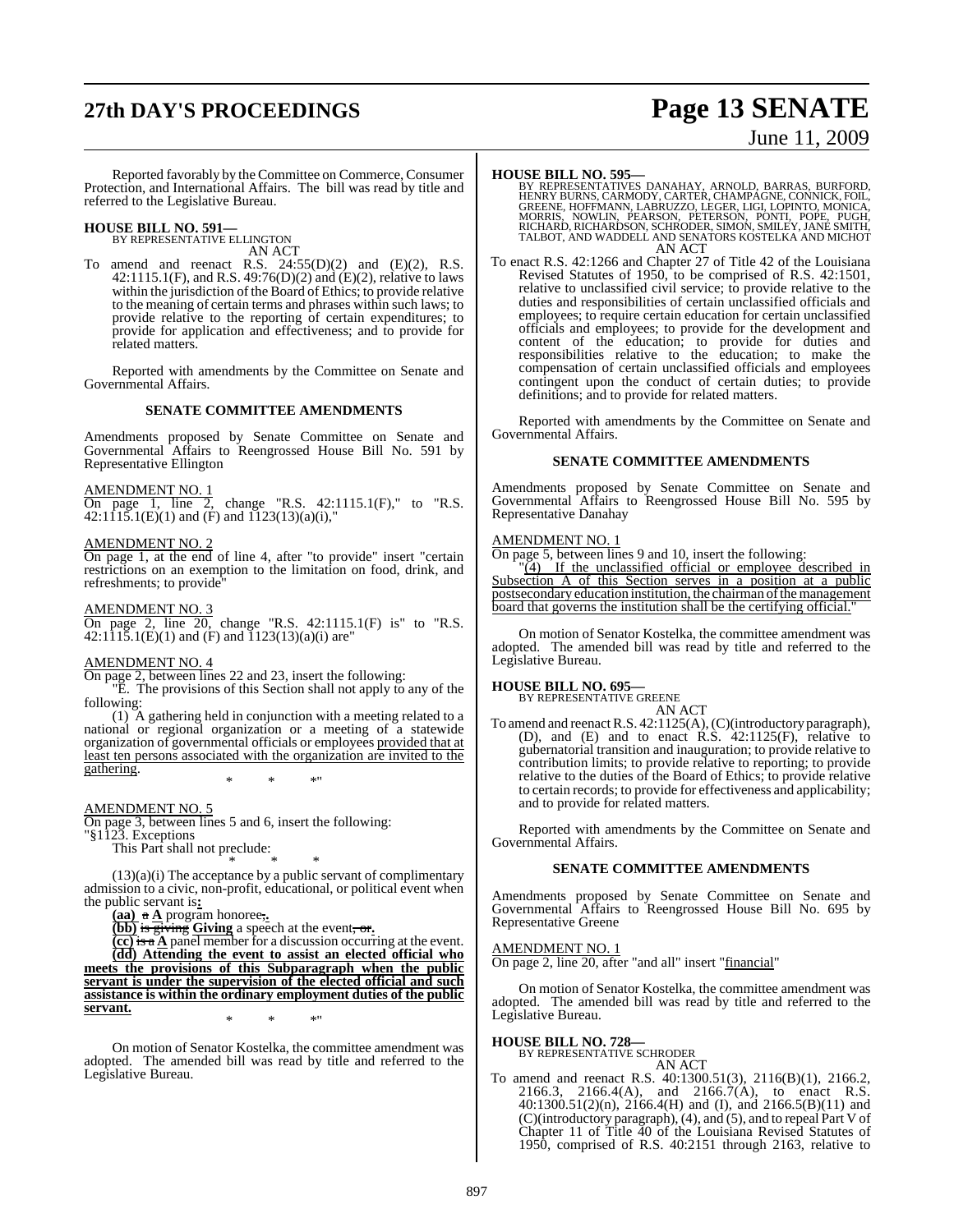licensing of adult residential care homes and adult residential care providers; to provide a statement of legislative intent; to provide for definitions; to require licensure of all adult residential care providers; to provide for the criteria for the review of beds for adult residential care providers; to provide for the transfer of licensing authority for adult residential care homes from the Department of Social Services to the Department of Health and Hospitals; to provide for waivers granted to adult residential care facilities; to establish the levels of adult residential care providers; and to provide for related matters.

Reported favorably by the Committee on Health and Welfare. The bill was read by title and referred to the Legislative Bureau.

**HOUSE BILL NO. 773—** BY REPRESENTATIVE BURFORD AND SENATOR CHEEK AN ACT

To amend and reenact R.S. 36:259(E)(20), Chapter 29 of Title 37 of the Louisiana Revised Statutes of 1950, to be comprised of R.S. 37:2401 through 2424 and R.S.  $44:4.1(B)(21)$ , relative to physical therapists; to provide for the creation of the Physical Therapy Practice Act of Louisiana; to provide a short title; to provide for purpose and intent; to provide for the composition of the Louisiana Physical Therapy Board; to change the name of the physical therapy board; to provide for the organization of board meetings and member compensation; to provide the powers, duties, and limitations of the board; to provide for board and employee immunity from personal liability; to provide for an exception to the public records law; to provide definitions; to require licensure for certain practices; to establish the qualifications for licensing physical therapists, foreign graduates, and physical therapist assistants; to provide for licensing reciprocity; to provide for an application for a license; to provide for examination of applicantsforlicensure; to provide for the issuance of a license and updating contact information; to provide for emergency exemptions; to provide for the renewal of a license; to provide for authority to practice as a physical therapist or physical therapist assistant; to provide for the use of titles and terms and restrictions; to provide for disciplinary actions; to provide for violations and penalties; to provide for cease and desist orders, injunctions, and attorney fees and costs associated with litigation; to provide for exemptions and prohibitions; to provide for fees, receipts, and disbursements; and to provide for related matters.

Reported with amendments by the Committee on Health and Welfare.

#### **SENATE COMMITTEE AMENDMENTS**

Amendments proposed by Senate Committee on Health and Welfare to Re-Reengrossed House Bill No. 773 by Representative Burford

#### AMENDMENT NO. 1

On page 4, between lines 19 and 20 insert the following:

"F. No person shall be appointed to the board if they have served for more than two consecutive three year terms."

#### AMENDMENT NO. 2

On page 16, line 26, after "for" delete "services"

## AMENDMENT NO. 3

On page 16, line 27, before ""physical" delete "characterized as"

On motion of Senator Cheek, the committee amendment was adopted. The amended bill was read by title and referred to the Legislative Bureau.

**HOUSE BILL NO. 781—**<br>BY REPRESENTATIVES HINES, ABRAMSON, ARMES, AUBERT,<br>BARRAS, BARROW, BILLIOT, BROSSETT, DANAHAY, DIXON,<br>GISCLAIR, HENDERSON, HOWARD, GIROD JACKSON, ROSALIND<br>JONES, KATZ, LAFONTA, PETERSON, RICHARD, RICH GARY SMITH, ST. GERMAIN, STIAES, WADDELL, WILLIAMS, AND WILLMOTT

# **Page 14 SENATE 27th DAY'S PROCEEDINGS**

## AN ACT

To amend and reenact R.S. 36:801(introductory paragraph) and to enact R.S. 36:474(H) and 478(L) and Chapter 63-A of Title 46 of the Louisiana Revised Statutes of 1950, to be comprised of R.S. 46:2803 and 2804, relative to the Louisiana Homeless Assistance and Prevention Act; to create the program for homeless assistance and prevention within the Department of Social Services; to provide for the position of a director for homeless assistance and prevention and to provide for his duties; to create the Louisiana Interagency Advisory Council for the Homeless and place it within the Department of Social Services; to provide for the council's purpose; to provide for membership; to provide for governance of the council and compensation of the members; to provide forstaffing and facilities; to provide for reporting requirements; and to provide for related matters.

Reported favorably by the Committee on Health and Welfare. The bill was read by title and referred to the Legislative Bureau.

#### **HOUSE BILL NO. 782—**

BY REPRESENTATIVE ELLINGTON AN ACT

To enact R.S. 33:9109.1, relative to communications districts; to provide for intent; to provide for definitions; to provide for collection and remittance of prepaid wireless telecommunications service charge; to provide for the administration of the prepaid wireless service charge; to provide for distribution of funds to communications districts; to provide for issues of liability; to provide for exclusivity of the service charge; to provide an effective date; and to provide for related matters.

Reported with amendments by the Committee on Commerce, Consumer Protection, and International Affairs.

#### **SENATE COMMITTEE AMENDMENTS**

Amendments proposed by Senate Committee on Commerce, Consumer Protection and International Affairs to Reengrossed House Bill No. 782 by Representative Ellington

#### AMENDMENT NO. 1

On page 3, line 21, change "sixty cents per" to "two percent of the amount of the"

#### AMENDMENT NO. 2

On page 4, line 27, after "retain" delete "three" and insert the following: "the entirety of the 2010 first quarter's fees. Thereafter, a seller shall be permitted to deduct and retain four

#### AMENDMENT NO. 3

On page 5, line 12, change "one" to "two"

On motion of Senator Crowe the committee amendment was adopted. The amended bill was read by title and recommitted to the Committee on Revenue and Fiscal Affairs.

**HOUSE BILL NO. 810—** BY REPRESENTATIVE ARNOLD AND SENATORS BROOME AND DUPLESSIS AN ACT

To amend and reenact R.S. 6:1081, 1082, 1083(3.1)(introductory paragraph),  $(3.2)$ ,  $(4)$ (introductory paragraph),  $(5)$ ,  $(6)$ ,  $(9)$ ,  $(11)$ , and  $(12)$ , 1084, 1086, 1087(E) and (F), 1088, 1088.1(A)(4) and (C), 1089, 1090(A), (C), (D), (E), (F), and (H), 1091, 1092(A)(introductory paragraph),(1),(5),(6),(B),(C),(E),(G), (I), and (K), 1092.2, 1094, 1096(I)(1), 1098(C), and 1099, and R.S. 9:3511(F), to enact R.S. 6:1083(6.1), (13), (14), (15), (16), (17), (18), (19), and (20), 1087(D) and (G), 1088.1(A)(9) and (E), 1088.2, 1088.3, 1088.4, 1092(A)(17)(a)(iv) and (v), 1094.1, and 1097(C) and R.S. 9:3557(C), and to repeal R.S. 6:1083(1), 1092(A)(3), (4), (7), (8), (9), (10), (11), (12), (13), (15), and  $(17)$ , 1093, and R.S. 9:3560 $(A)(10)$ , relative to mortgages; to provide for a change in definitions; to provide for new definitions; to provide for prohibitions for certain mortgage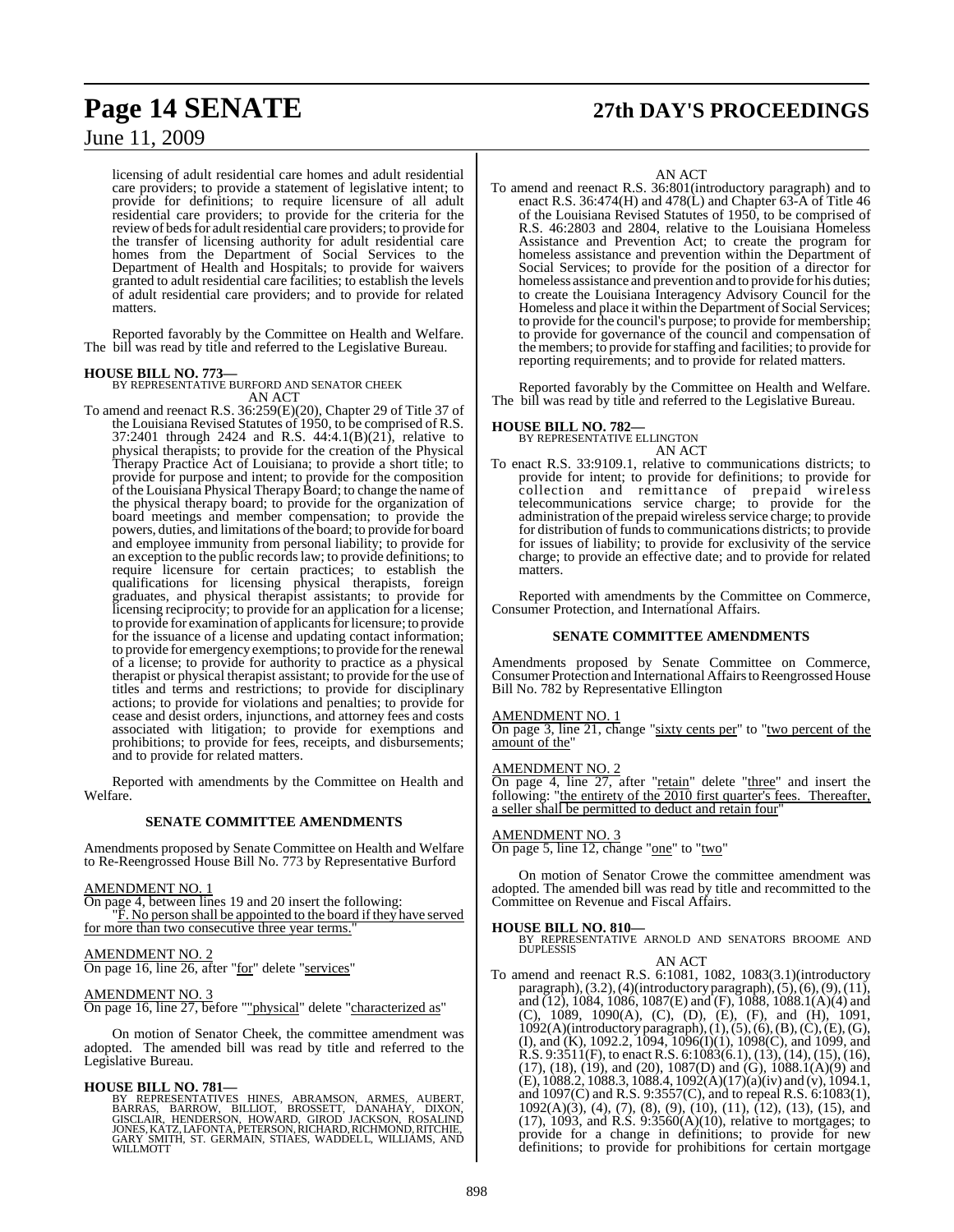# **27th DAY'S PROCEEDINGS Page 15 SENATE**

# June 11, 2009

lenders; to provide for licensure requirements; to provide for exemptions to licensure; to provide for application for licensure for persons in the mortgage industry; to provide for surety bonds for persons in the mortgage industry; to provide for a licensing system for persons in the mortgage industry; to provide for fees; to provide for information reporting for persons in the mortgage industry; to provide for notification of name or location changes and closures for persons in the mortgage industry; to provide for restrictions for persons in the mortgage industry; to provide for recordkeeping and retention of records for persons in the mortgage industry; to provide for the investigation of personsin the mortgage industry by the commissioner; to provide for the suspension and revocation of licensure for persons in the mortgage industry; to provide for educational requirements for licensure for persons in the mortgage industry; to provide for testing of loan originators; to provide for residential mortgage loan brokerage contracts; to provide for criminal penalties; and to provide for related matters.

Reported with amendments by the Committee on Commerce, Consumer Protection, and International Affairs.

#### **SENATE COMMITTEE AMENDMENTS**

Amendments proposed by Senate Committee on Commerce, Consumer Protection and International Affairs to Reengrossed House Bill No. 810 by Representative Arnold

#### AMENDMENT NO. 1

 $\overline{\text{On page 1, line 3, after}}$  "and (12)," delete "1084,"

#### AMENDMENT NO. 2

On page 1, line 8, after "1088.4," delete "1092(A)(17)(a)(iv) and (v),"

#### AMENDMENT NO. 3

 $\overline{On}$  page 1, line 9, after "1092(A)" delete the remainder of the line and at the beginning of line  $10$ , delete " $(12)$ ,  $(13)$ ,  $(15)$ , and"

#### AMENDMENT NO. 4

On page 2, line 7, after "and (12)," delete "1084,"

#### AMENDMENT NO. 5

On page 2, line 12, after "1088.4," delete "1092(A)(17)(a)(iv) and  $(v)$ 

#### AMENDMENT NO. 6

On page 5, at the end of line 7, delete "12 U.S.C.1813(e)." and insert the following: "defined in Section 3 of the Federal Deposit Insurance Act, and includes any credit union.

#### AMENDMENT NO. 7

On page 8, delete lines 12 through 29, delete pages 9 and 10, and on page 11, delete lines 1 through 9

#### AMENDMENT NO. 8

On page 13, line 1, after "exempt from the" delete "licensing"

#### AMENDMENT NO. 9

On page 13, at the beginning of line 2, change "Chapter" to "Part"

#### AMENDMENT NO. 10

On page 14, line 28, after "exempt from the" delete the remainder of the line and delete line 29, and insert the following: "provisions of this Part applicable to residential mortgage lenders and residential mortgage brokers:

#### AMENDMENT NO. 11

On page 35, at the end of line 23, add "; prohibitions"

#### AMENDMENT NO. 12

On page 37, delete line 20

#### AMENDMENT NO. 13

On page 38, delete line 4, and add the following:

"D. The violations listed in this Subsection are nonexclusive, and are in addition to and exist independent of, any other violations set forth in other provisions of this Chapter. Failure to comply with any provisions set forth herein may serve as a basis for any enforcement or other action accorded the commissioner under this Title. It shall be a violation of this Chapter for a person or individual engaged in residential mortgage lending activity subject to this Chapter to:

(1) Directly or indirectly employ any scheme, device, or artifice to defraud or mislead borrowers, lenders, or any person, when such person or individual knew or should have known that such scheme, device, or artifice was defrauding or misleading.

(2) Engage in any unfair or deceptive practice toward any person.

(3) Obtain property by fraud or misrepresentation.

 $(4)$  With the intent to defraud, solicit or enter into a contract with a consumer providing for payment of an unlawful fee or commission to a person subject to this Chapter even though no loan is actually obtained for the consumer.

(5) Solicit, advertise, or enter into a contract forspecific interest rates, points, or other financing terms when the person or individual knew or should have known that such terms are not actually available at the time of soliciting, advertising, or contracting.

(6) Conduct any business covered by this Chapter without holding a valid license as required under this Chapter, or knowingly assist or aid and abet any person in the conduct of business under this Chapter without a valid license as required under this Chapter.

(7) As determined by the commissioner, structure a residential loan transaction in such a manner as to circumvent the provisions of this Chapter.

(8) Fail to comply with this Chapter or rules or regulations promulgated under this Chapter, or fail to comply with any other state or federal law, including the rules and regulations issued thereunder, applicable to any residential mortgage lending activity.

(9) Make, in any manner, any false or deceptive statement or representation with regard to the rates, points, or other financing terms or conditions for a residential mortgage loan when such person or individual knew or should have known that such statement or representation was false or deceptive, or engage in bait and switch advertising.

(10) Negligently make any false statement, or knowingly and willfully make any omission of material fact, in connection with any information or reports filed with a governmental agency or the NMLS&R, or in connection with any investigation conducted by the commissioner or any other governmental agency.

(11) Make any payment, threat, or promise, directly or indirectly, to any person for the purposes of influencing the independent judgment of the person in connection with a residential mortgage loan, or make any payment, threat, or promise, directly or indirectly, to any appraiser of a property, for the purposes of influencing the independent judgment of the appraiser with respect to the value of the property.

(12) Collect, charge, attempt to collect or charge, or use or propose any agreement purporting to collect or charge any fee prohibited by this Chapter.

(13) Engage in loan processing or underwriting activities as an independent contractor without obtaining a license to act as a residential mortgage loan originator.

(14) Fail to truthfully account for monies belonging to a party to a residential mortgage loan transaction.

(15) Represent to the public through advertising or other means of communicating or providing information including the use of business cards, stationary brochures, signs, rate lists, or other promotional items, that such an individual can or will perform any activities of a mortgage loan originator, while such individual engages in activities solely as a loan processor or underwriter."

#### AMENDMENT NO. 14

On page 38, between lines 24 and 25 insert the following: "\* \* \*"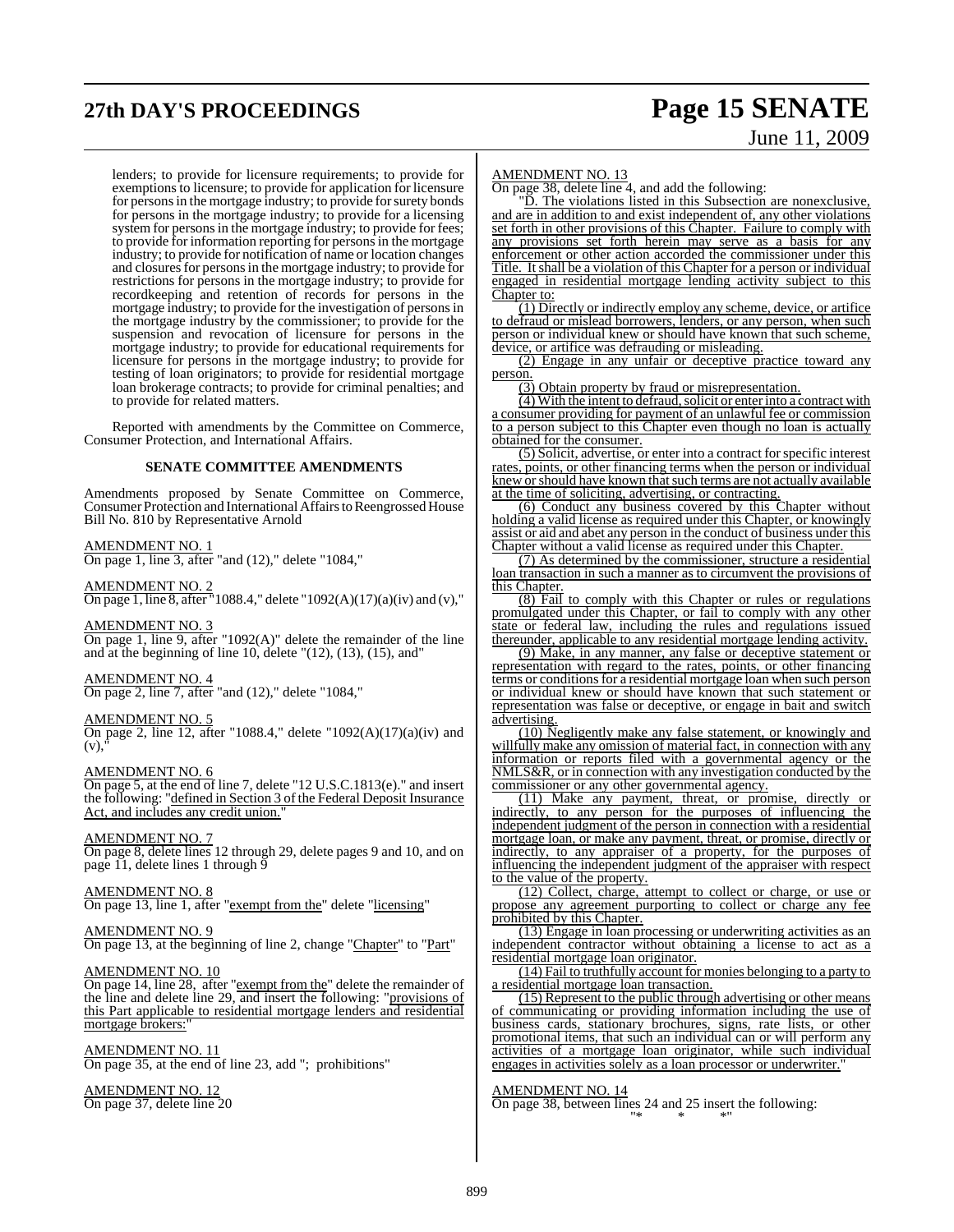# **Page 16 SENATE 27th DAY'S PROCEEDINGS**

## June 11, 2009

AMENDMENT NO. 15

On page 39, line 23, change "twenty" to ""twenty-four"

#### AMENDMENT NO. 16

On page 40, between lines 2 and 3, insert the following:

 $\sqrt{\text{d}}$ ) Upon review and approval by the NMLS&R of courses offered by the Mortgage Bankers Association or the National Association of Mortgage Brokers by their own facilitators, or review and approval by the NMLS&R of such Mortgage Bankers Association or National Association of Mortgage Brokers courses provided through facilitators approved by them and by the NMLS&R, the applicant shall be required to satisfy four of the twenty-four hours of pre-licensing education by taking said Mortgage Bankers Association or National Association of Mortgage Brokers courses."

#### AMENDMENT NO. 17

On page 43, line 22, change "eight" to "ten"

#### AMENDMENT NO. 18

On page 43, after line 29, add the following:

"(d) Upon review and approval by the NMLS&R of courses offered by the Mortgage Bankers Association or the National Association of Mortgage Brokers by their own facilitators, or review and approval by the NMLS&R of such Mortgage Bankers Association or National Association of Mortgage Brokers courses provided through facilitators approved by them and by the NMLS&R, the applicant shall be required to satisfy two of the ten hours of continuing education by taking said Mortgage Bankers Association or National Association of Mortgage Brokers courses."

#### AMENDMENT NO. 19

On page 46, between lines 25 and 26, insert the following:

 $J(1)$  It is the purpose of this Subsection to provide for parity among persons engaging in residential mortgage loan transactions in this state by permitting persons licensed pursuant to this Chapter to charge a reasonable application fee in connection with a residential loan transaction if, prior to collecting the fee, the licensee provides the consumer a written disclosure stating the amount of the fee and informing the consumer that the application fee shall be refundable at any time prior to the licensee ordering any service required by the lender to evaluate the potential borrower's loan application. In the event that the lender is unable to approve the loan, after all requested documentation has been provided by the borrower to the lender, the application fee shall be refunded to the borrower.

(2) Notwithstanding the provisions of this Section or any other law to the contrary, persons licensed to engage in residential mortgage loan transactions pursuant to this Chapter may charge a reasonable application fee, not to exceed five hundred dollars, in connection with a residential mortgage loan. The application fee may be charged only once in connection with a single loan to one borrower. The application fee shall not be considered as an advance expense deposit as provided for herein, or as interest or loan finance charge, nor shall it be included in the calculation of interest.

#### AMENDMENT NO. 20

On page 49, line 24, after "1092(A)" delete the remainder of the line, and at the beginning of line 25, delete "and"

#### AMENDMENT NO. 21

On page 50, delete lines 13 and 14, and insert the following: "event the provisions of R.S. 6:1083(17) are null and void by operation of this Section, and until such time, any"

#### AMENDMENT NO. 22

On page 50, at the beginning of line 18, delete "impacted person as defined in this Act" and insert the following: "person affected should the provisions of R.S. 6:1083(17) be null and void by operation of this Section,"

#### AMENDMENT NO. 23

On page 50, at the end of line 18, delete "either the"

#### AMENDMENT NO. 24

On page 50, a the end of line 19, delete "or an" and at the beginning of line 20, delete "appropriate tribunal make" and insert "makes"

#### AMENDMENT NO. 25

On page 50, line 21, after "thereof is" and before "held invalid" insert the following: "null and void by operation of this Section, or otherwise"

#### AMENDMENT NO. 26

On page 50, line 24, after "severable." add the following: "Any final written determination made by the secretary of the United States Department of Housing and Urban Development pursuant to this Act, is deemed to be a final judgment in this state, without regard to whether any such final written determination may be reviewed administratively or judicially, according to federal law or regulation."

On motion of Senator Crowe, the committee amendment was adopted. The amended bill was read by title and referred to the Legislative Bureau.

**HOUSE BILL NO. 820—** BY REPRESENTATIVE MICKEY GUILLORY AN ACT

To amend and reenact R.S. 32:702(4) and (16), 706.1(A) and (B), 707(I) and (J), 718 (B) and (C), 1722(A) and (C), 1728.2(C)(2), (D), (E), (F), and (G), and 1728.3(C), (D)(1), (E), and (F) and to enact R.S. 32:706.2, 707.5, 718(D), 1720(C), 1722(D),  $1728.2(H)$  and R.S.  $47:522$ , relative to dismantled or salvaged motor vehicles; to create the Louisiana Omnibus Auto Theft Prevention and Recovery Act (LOATPRA); to define "certificate of destruction"; to define "water-damaged vehicles"; to require sellers to disclose an assembled title to the purchaser of a motor vehicle; to require dismantlers to notify the office of motor vehicles upon receiving a vehicle for dismantling; to create a procedure for titling a total loss salvage motor vehicle prior to reconstruction and operation; to establish an assembled vehicle title and procedures for issuance; to require a storage or parking facility to notify the office of motor vehicles when an owner recovers a motor vehicle or when a motor vehicle is surrendered to a lien holder; to require contracted storage facilities to obtain verification and provide notification to registered lien holders prior to expiration of a vehicle storage contract; to mandate that appraisers use the latest version of the NADA Guide as a guideline for the appraisal of vehicles to be crushed or dismantled; to require an application for crushing and dismantling upon a form created by the Department of Public Safety and Corrections; to provide for a time limit for approval of the application after electronic submission of application to the Department of Public Safety and Corrections, office of motor vehicles; to require licensed dismantlers and crushers to certify the crushing or dismantling of a vehicle by submitting a form provided by the office of motor vehicles; to require the owner-operator to maintain certain records on file for all vehicles dismantled or crushed; to authorize representatives of the Department of Public Safety and Corrections to enter a dealer's premises to recover state credentials when the dealer's license has been suspended or revoked; to provide for information maintained by auto hulk buyers; to provide for the reporting of auto hulks; to provide for an effective date; and to provide for related matters.

Reported with amendments by the Committee on Commerce, Consumer Protection, and International Affairs.

#### **SENATE COMMITTEE AMENDMENTS**

Amendments proposed by Senate Committee on Commerce, Consumer Protection and International Affairs to Reengrossed House Bill No. 820 by Representative Mickey Guillory

#### AMENDMENT NO. 1

On page 1, line 4, delete "1720(C),"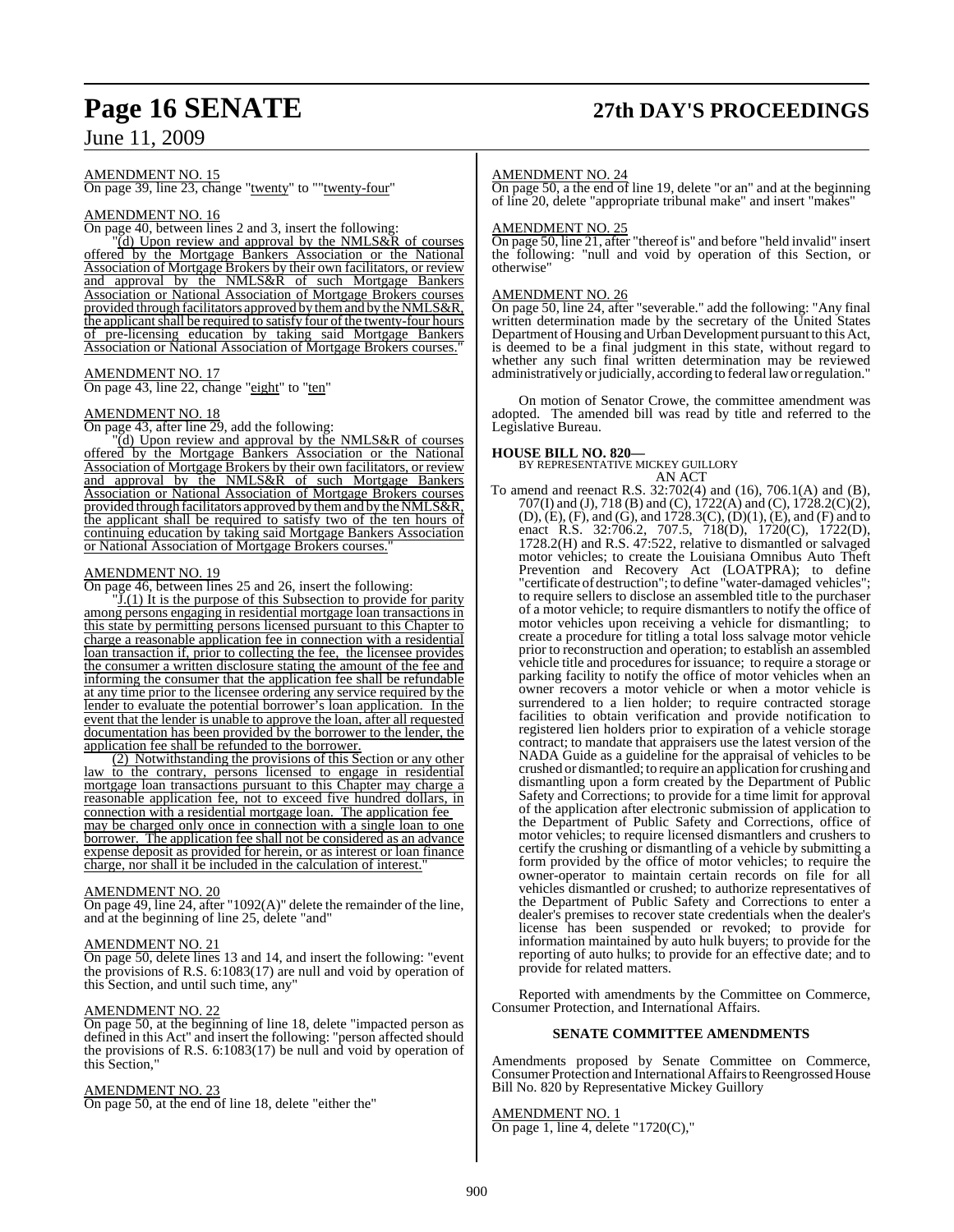# **27th DAY'S PROCEEDINGS Page 17 SENATE**

# June 11, 2009

#### AMENDMENT NO. 2

On page 1, line 12, after "issuance;" delete the remainder of the line, and delete line 13

#### AMENDMENT NO. 3

On page 1, at the beginning of line 14, delete "vehicle is surrendered to a lien holder;"

AMENDMENT NO. 4 On page 2, line 14, delete "1720(C),"

AMENDMENT NO. 5 On page 10, delete lines 26 through 28

AMENDMENT NO. 6 On page 11, delete lines 1 through 6

#### AMENDMENT NO. 7

On page 17, line 26, after "effective" delete the remainder of the line and insert the following: "no earlier than July 1, 2010. The new electronic reporting requirements specified in this Act shall not take effect until after the Department of Public Safety and Corrections, office of motor vehicles, certifies to the Division of Administration, that the new electronic reporting systems described in this Act have been tested and are fully operational."

On motion of Senator Crowe, the committee amendment was adopted. The amended bill was read by title and referred to the Legislative Bureau.

**HOUSE BILL NO. 837—** BY REPRESENTATIVE MILLS AND SENATOR WALSWORTH AN ACT

To amend and reenact R.S. 28:21(A) and (B) and 771(A) and  $(B)(5)(c)$  and R.S. 36:251(C)(1) and 258 (C), to enact R.S. 28:4 and 771(B)(9) and (10), and to repeal R.S. 28:21(E) and R.S. 36:258(E), relative to the office of behavioral health; to provide for the office of behavioral health in the Department of Health and Hospitals; to provide for the office's purposes and functions; to provide for an implementation advisory committee and its membership; to dissolve the office of mental health and office for addictive disorders and transfer relevant purposes and functions to the office of behavioral health; to provide for copayments; to provide for appropriations; to provide for an effective date; and to provide for related matters.

Reported with amendments by the Committee on Health and Welfare.

#### **SENATE COMMITTEE AMENDMENTS**

Amendments proposed by Senate Committee on Health and Welfare to Reengrossed House Bill No. 837 by Representative Mills

#### AMENDMENT NO. 1

On page 1, line 13, after "Section 1." delete the remainder of the line and insert "R.S. 28:4 is hereby enacted to read as follows:"

#### AMENDMENT NO. 2

On page 1, delete line 14 in its entirety

#### AMENDMENT NO. 3

On page 2, line 9, after "available" and before "funding" insert "state, federal, and grant"

#### AMENDMENT NO. 4

On page 2, delete the lines 10 and 11 in their entirety and insert "persons with a mental illness or an addictive disorder or cooccurring disorders.

#### AMENDMENT NO. 5

On page 2, line 24, after "2011." and before "The" insert "The Department of Health and Hospitals shall submit to the Senate Committee on Health and Welfare and the House Committee on Health and Welfare on September 1, 2010, and June 30, 2011, a written status report which details the progress of the implementation of the provisions of this Section."

#### AMENDMENT NO. 6

On page 4, line 5, after "for" and before "the" insert "persons with a mental illness or an addictive disorder or co-occurring disorders within"

#### AMENDMENT NO. 7

On page 4, between lines 19 and 20, insert the following:

"D. On or before March 1, 2010, the secretary of the Department of Health and Hospitals shall present the implementation plan for approval by majority vote of the Senate Committee on Health and Welfare and the House Committee on Health and Welfare, meeting jointly. Action by the joint committee of health and welfare is limited to approval or disapproval of the implementation plan in its entirety.

#### AMENDMENT NO. 8

On page 4, between lines 20 and 21 insert the following:

"Section 2. R.S. 28:21(A) and (B) and 771(A) and  $\overline{B}(5)(c)$  are hereby amended and reenacted and R.S. 28:771(B)(9) and (10) are hereby enacted to read as follows:"

#### AMENDMENT NO. 9

On page 6, line 22, after "Section" and before "." change "2" to "3"

AMENDMENT NO. 10 On page 7, line 20, after "Section" and before "." change "3" to "4"

AMENDMENT NO. 11  $\overline{\text{On page 7}}$ , line 21, after "Section" and before "." change "4" to "5"

#### AMENDMENT NO. 12

On page 7, delete lines 25 through 28 and insert the following:

"Section 6. Sections 1 and 7 and this Section shall become effective upon signature of the governor, or, if not signed by the governor, upon expiration of the time for bills ot become law without signature by the governor, as provided in Article III, Section 18 of the Constitution of Louisiana. If vetoed by the governor and subsequently approved by the legislature, this Act shall become effective on the day following such approval."

#### AMENDMENT NO. 13

On page 8, delete lines 1 and 2 and insert the following:

"Section 7. Sections 2, 3, 4, and 5 of this Act shall become effective July 1, 2010, upon approval of the implementation plan submitted by the secretary of the Department of Health and Hospitals to the Senate Committee on Health and Welfare and the House Committee on Health and Welfare, meeting jointly, as provided in R.S. 28:4. If the Senate Committee on Health and Welfare and the House Committee on Health and Welfare, meeting jointly, fail to approve the implementation plan then these Sections shall be null and void."

On motion of Senator Cheek, the committee amendment was adopted. The amended bill was read by title and referred to the Legislative Bureau.

# **HOUSE BILL NO. 840—** BY REPRESENTATIVE WHITE

## AN ACT

To enact R.S. 29:727(I), relative to parish homeland security and emergency preparedness agencies; to provide for the creation of parish emergency management advisory committees; to provide for the membership of the committee; to provide for reporting procedures; and to provide for related matters.

Reported with amendments by the Committee on Senate and Governmental Affairs.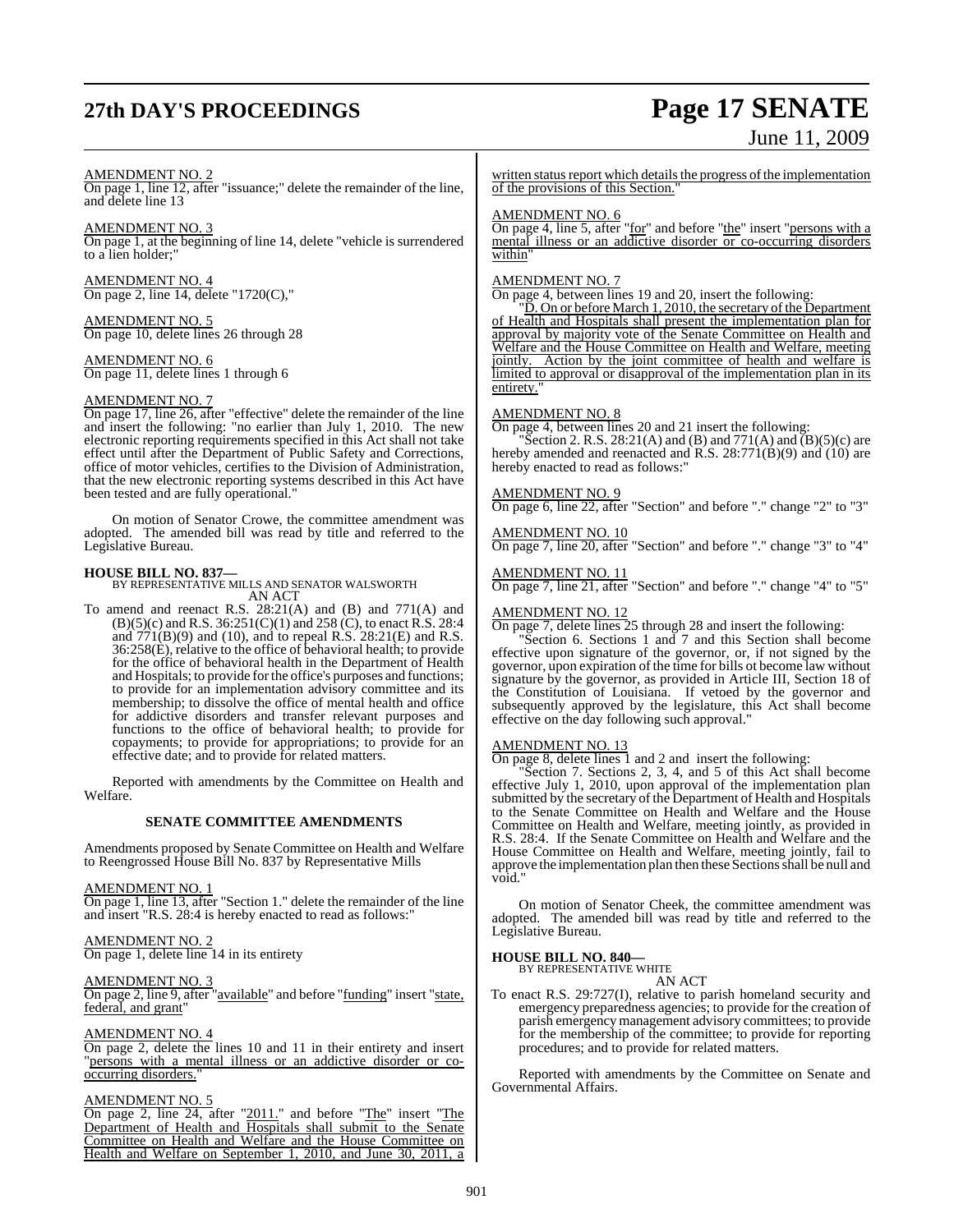# **Page 18 SENATE 27th DAY'S PROCEEDINGS**

## June 11, 2009

#### **SENATE COMMITTEE AMENDMENTS**

Amendments proposed by Senate Committee on Senate and Governmental Affairs to Reengrossed House Bill No. 840 by Representative White

#### AMENDMENT NO. 1

On page 3, line 4, after "parish" insert "or police jury"

On motion of Senator Kostelka, the committee amendment was adopted. The amended bill was read by title and referred to the Legislative Bureau.

#### **HOUSE BILL NO. 852—**

BY REPRESENTATIVE SMILEY AN ACT

To amend and reenact R.S. 8:673, 676, 677, 678(A)(introductory paragraph), 679(A), (B)(introductory paragraph), (C), and (D), 680, and 681, R.S. 17:407.4(C), (D), and (E), R.S. 28:821(D), R.S. 36:3(2), 301(A), and 913(A), R.S. 37:2551 and 2552(A), R.S. 40:2109(C), R.S. 46:2623(B) and (D), R.S. 48:55, R.S. 49:149.62(B) and 968(B)(3)(a), R.S. 51:912.51, 912.52, 935.1(A)(1)(a), (B)(1), and (D), 2452(A)(introductory paragraph), and 2453(2)(d), and Article XIV, Section 47(P)(3) of the Constitution of  $1921$ , continued as statute by Article XIV, Section 16 of the Constitution of 1974, and to repeal R.S. 8:675, R.S. 17:24.4(J), 66.1, 407.1(4), 407.3, and 3951(B)(13), R.S. 36:4(Q) and  $(V)$ , 209(C)(1) and (H)(3), 259(I)(2),  $(K)$ ,  $(K)$ , and (T),  $309(E)$  and (F),  $651(V)$  and (W), and  $805$ , R.S. 41:1602, R.S. 42:456.2, R.S. 46:2622(2) and 2624, R.S. 49:149.62(C), and R.S. 51:955.3(F) and Chapter 39-A of Title 51 of the Louisiana Revised Statutes of 1950, comprised of R.S. 51:2375 through 2383, relative to boards, commissions, authorities, districts, and like entities; to abolish certain inactive boards, commissions, authorities, and like entities; to remove references to certain abolished entities; to remove references to, provisions for, and the powers, functions, and duties of the Adult Learning Task Force, the Educational Assessment Testing Commission, the interim school board for Central Community School System, the Louisiana Home Instruction for Preschool Youngsters Advisory Board, the A. Z. Young Memorial Commission, the ArchaeologySurvey and Antiquities Commission, the Louisiana Unmarked Burial Sites Board, the Disability Services and Supports System Planning Group, the Statewide Health Coordinating Council, the Louisiana Medical Assistance Trust Fund Advisory Council, the Minority Health Affairs Commission, the Louisiana Economic Development Council and Cabinet Advisory Group on Economic Development, the Manufactured Housing State Administrative Agency, the Uniform Payroll Insurance Committee, and the Economic Development Funding Board; to provide for certain technical corrections regarding placement of boards and commissions in the Executive Reorganization Act; to provide relative to the Board of Examiners of Certified Shorthand Reporters; and to provide for related matters.

Reported with amendments by the Committee on Senate and Governmental Affairs.

#### **SENATE COMMITTEE AMENDMENTS**

Amendments proposed by Senate Committee on Senate and Governmental Affairs to Reengrossed House Bill No. 852 by Representative Smiley

#### AMENDMENT NO. 1

On page 1, line 9, after "Constitution of 1974," insert "to enact R.S. 37:3388.3(C),"

#### AMENDMENT NO. 2

On page 20, line 9, after "reenacted" insert "and R.S. 37:3388.3(C) is hereby enacted"

#### AMENDMENT NO. 3

On page 21, between lines 25 and 26, insert the following: "§3388.3. Applicability

A. \* \* \* \* \* \*

C. Notwithstanding any other provisions of this Section, any person who, on July 8, 2004, held a valid and current status as a board-certified substance abuse counselor for a period of five or more years, had more than ten years of experience as a substance abuse counselor, held an International Certification and Reciprocity Consortium credential, and otherwise met the grandfathering provisions of R.S. 37:3388.3(B)(2) for the credential of licensed addiction counselor, and who left the state after July 8, 2004, before renewing his license and receiving the licensed addition counselor credential but who exercised reciprocity and continued to practice substance abuse counseling in another state and continued to obtain annual professional education shall, upon payment of the necessary current licensing fee, be immediately credentialed as a licensed addiction counselor, together with all specialty certifications, and shall be allowed to maintain the same level of autonomy and independence in scope of practice relative to functions related to addictive disorders to which he was entitled prior to July 8, 2004.

#### AMENDMENT NO. 4

On page 22, after line 2, insert the following:

"(C) The provisions of Paragraph (A) of this Section relative to the enactment of R.S.  $37:3388.3(\hat{C})$  shall become effective upon signature by the governor or, if not signed by the governor, upon expiration of the time for bills to become law without signature by the governor, as provided by Article III, Section 18 of the Constitution of Louisiana. If vetoed by the governor and subsequently approved by the legislature, this Act shall become effective on the day following such approval."

On motion of Senator Kostelka, the committee amendment was adopted. The amended bill was read by title and referred to the Legislative Bureau.

# **HOUSE BILL NO. 893— (Substitute for HouseBill No. 278 by**

**Representative Ligi)** BY REPRESENTATIVES LIGI, TIM BURNS, GISCLAIR, LABRUZZO, TALBOT, AND TUCKER AND SENATOR MORRELL AN ACT

To enact R.S. 30:2195.12, relative to motor fuel dispensing facilities; to provide for definitions; to require alternate generated power capacity at newly constructed or completely rebuilt motor fuel dispensing facilities capable of operation during declared emergencies and disasters; to provide for guidelines on the installation and maintenance of the alternate generated power source; and to provide for related matters.

Reported with amendments by the Committee on Commerce, Consumer Protection, and International Affairs.

#### **SENATE COMMITTEE AMENDMENTS**

Amendments proposed by Senate Committee on Commerce, Consumer Protection and International Affairs to Engrossed House Bill No. 893 by Representative Ligi

#### AMENDMENT NO. 1

On page 2, line 2, after "or after" delete the remainder of the line and insert "October 1, 2009"

## AMENDMENT NO. 2

On page 2, line 3, delete "Section"

#### <u>AMENDMENT NO. 3</u>

On page 1, after line 21, insert the following:

"(4) "Completely rebuilt motor fuel retail outlet" means a newly constructed outlet built after the previous outlet on the same site has been completely razed."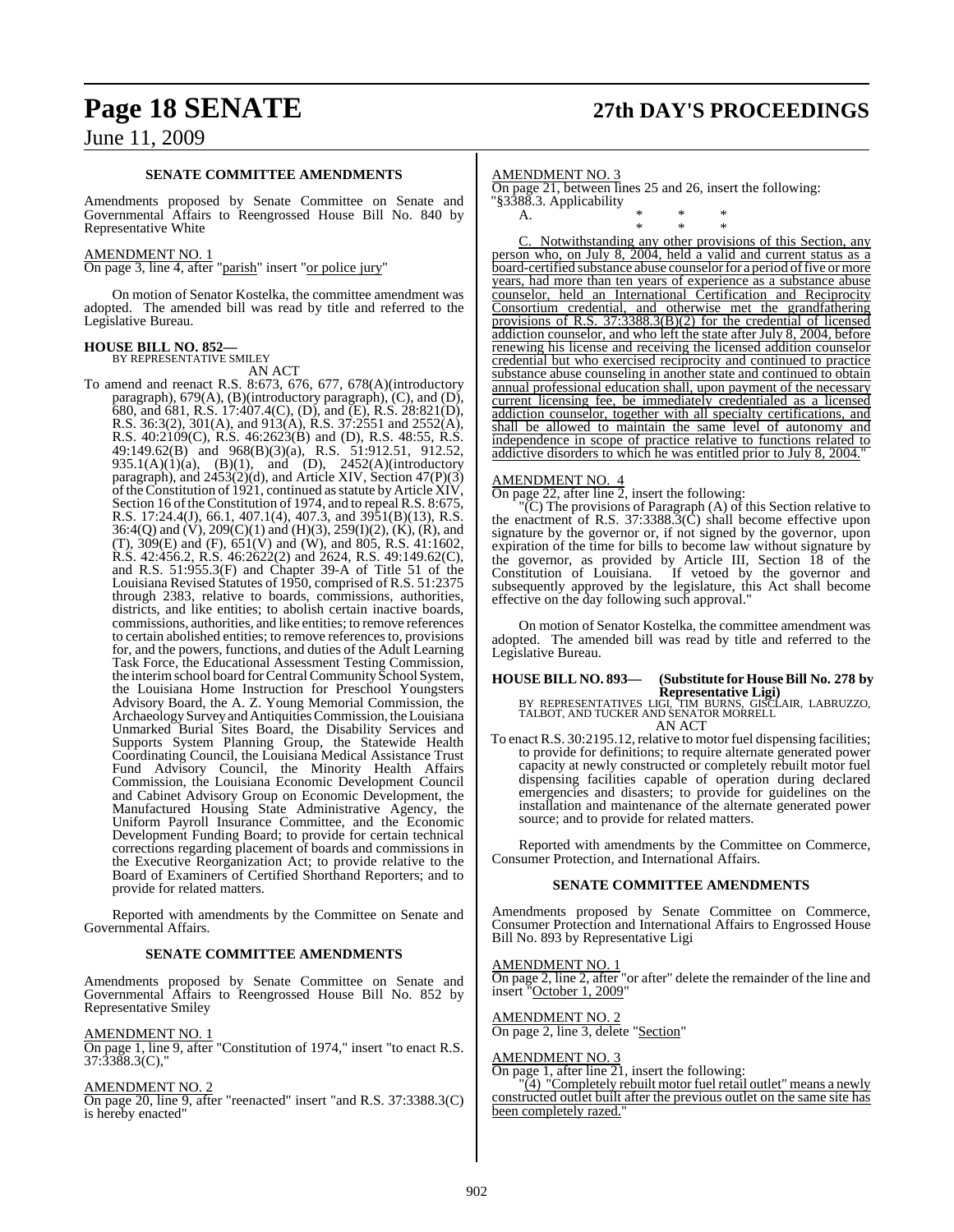#### AMENDMENT NO. 4

On page 2, line 12, after "equipment" and before the period "." insert "in accordance with the manufacturer's specifications"

On motion of Senator Crowe, the committee amendment was adopted. The amended bill was read by title and referred to the Legislative Bureau.

#### **Senate Concurrent Resolutions on Second Reading Reported by Committees**

# **SENATE CONCURRENT RESOLUTION NO. 106—** BY SENATOR THOMPSON

A CONCURRENT RESOLUTION

To memorialize the Congress of the United States to consider appropriate legislation that would require the Federal Communications Commission to prescribe auditory volume standards for commercial advertisements broadcast on television.

Reported favorably by the Committee on Commerce, Consumer Protection, and International Affairs.

The resolution was read by title. Senator Thompson moved to adopt the Senate Concurrent Resolution.

## **ROLL CALL**

The roll was called with the following result:

#### YEAS

| Mr. President | Erdey              | McPherson     |
|---------------|--------------------|---------------|
| Adley         | <b>Gautreaux N</b> | Michot        |
| Amedee        | Guillory           | Morrish       |
| Appel         | Hebert             | Murray        |
| <b>Broome</b> | Heitmeier          | <b>Nevers</b> |
| Cheek         | Jackson            | Riser         |
| Claitor       | Kostelka           | Shaw          |
| Donahue       | LaFleur            | Smith         |
| Dorsey        | Long               | Thompson      |
| Dupre         | Martiny            | Walsworth     |
| Total - 30    |                    |               |
|               | <b>NAYS</b>        |               |
| Total - 0     |                    |               |
|               | <b>ABSENT</b>      |               |
|               |                    |               |

| Gautreaux B | Morrell |
|-------------|---------|
| Gray Evans  | Mount   |
| Marionneaux | Ouinn   |
|             |         |

The Chair declared the Senate had adopted the Senate Concurrent Resolution and ordered it sent to the House.

#### **Senate Bills and Joint Resolutions on Third Reading and Final Passage**

#### **Senator Broome in the Chair**

**SENATE BILL NO. 42—**<br>BY SENATORS MURRAY, DUPLESSIS AND GRAY EVANS AND REPRESENTATIVE LEGER AN ACT

To enact Subpart Q of Part II-A of Chapter 1, Subtitle I of Title 39 of the Louisiana Revised Statutes of 1950, to be comprised of R.S. 39:100.118, relative to special funds; to establish the Hurricane Recovery Health Insurance Premium Fund as a special fund in the state treasury; to provide for uses of the monies in the fund; to provide for an effective date; and to provide for related matters.

# **27th DAY'S PROCEEDINGS Page 19 SENATE** June 11, 2009

The bill was read by title. Senator Murray moved the final passage of the bill.

## **ROLL CALL**

The roll was called with the following result:

#### YEAS

| Mr. President<br>Adley<br>Alario | Duplessis<br>Dupre<br>Erdey | Martiny<br>McPherson<br>Michot |
|----------------------------------|-----------------------------|--------------------------------|
| Amedee                           | Gautreaux N                 | Morrish                        |
| Appel                            | Guillory                    | Murray                         |
| <b>Broome</b><br>Cheek           | Hebert<br>Heitmeier         | <b>Nevers</b><br>Riser         |
| Claitor                          | Jackson                     | Shaw                           |
| Crowe                            | Kostelka                    | Smith                          |
| Donahue                          | LaFleur                     | Thompson                       |
| Dorsey                           | Long                        | Walsworth                      |
| Total - 33                       |                             |                                |
|                                  | <b>NAYS</b>                 |                                |
| Total - 0                        |                             |                                |
|                                  | <b>ABSENT</b>               |                                |
| Gautreaux B                      | Marionneaux                 | Mount                          |

Gray Evans Morrell Quinn

The Chair declared the bill was passed and sent to the House. Senator Murray moved to reconsider the vote by which the bill was passed and laid the motion on the table.

#### **Rules Suspended**

Senator McPherson asked for and obtained a suspension of the rules to invoke five minute cloture.

Without objection, so ordered.

## **SENATE BILL NO. 90—**

Total - 6

BY SENATORS GRAY EVANS AND LAFLEUR AN ACT

To enact Part XII of Chapter 1 of Title 17 of the Louisiana Revised Statutes of 1950, to be comprised of R.S. 17:409.1 through  $409.7$ , and to enact R.S.  $36:65\hat{1}$ (BB), relative to school facilities; to create and provide for the Louisiana Statewide Education Facilities Authority in the Department of Education; to provide for a board of commissioners and an advisory council and for their membership, powers, duties, and functions; to provide for rules; to provide relative to program participation; to provide relative to ownership and control of public school facilities funded through the authority; to provide relative to implementation and funding; and to provide for related matters.

On motion of Senator Gray Evans, the bill was read by title and returned to the Calendar, subject to call.

#### **SENATE BILL NO. 226—** BY SENATOR GRAY EVANS

AN ACT

To enact R.S. 47:870 and R.S. 51:2357, relative to the dedication of certain tobacco proceeds; to establish the Technology Commercialization Fund as a special fund in the state treasury; to provide for the use of monies in the fund; to authorize a grants program related to commercialization of technologies developed at certain institutions; to provide for an effective date; and to provide for related matters.

The bill was read by title. Senator Gray Evans moved the final passage of the bill.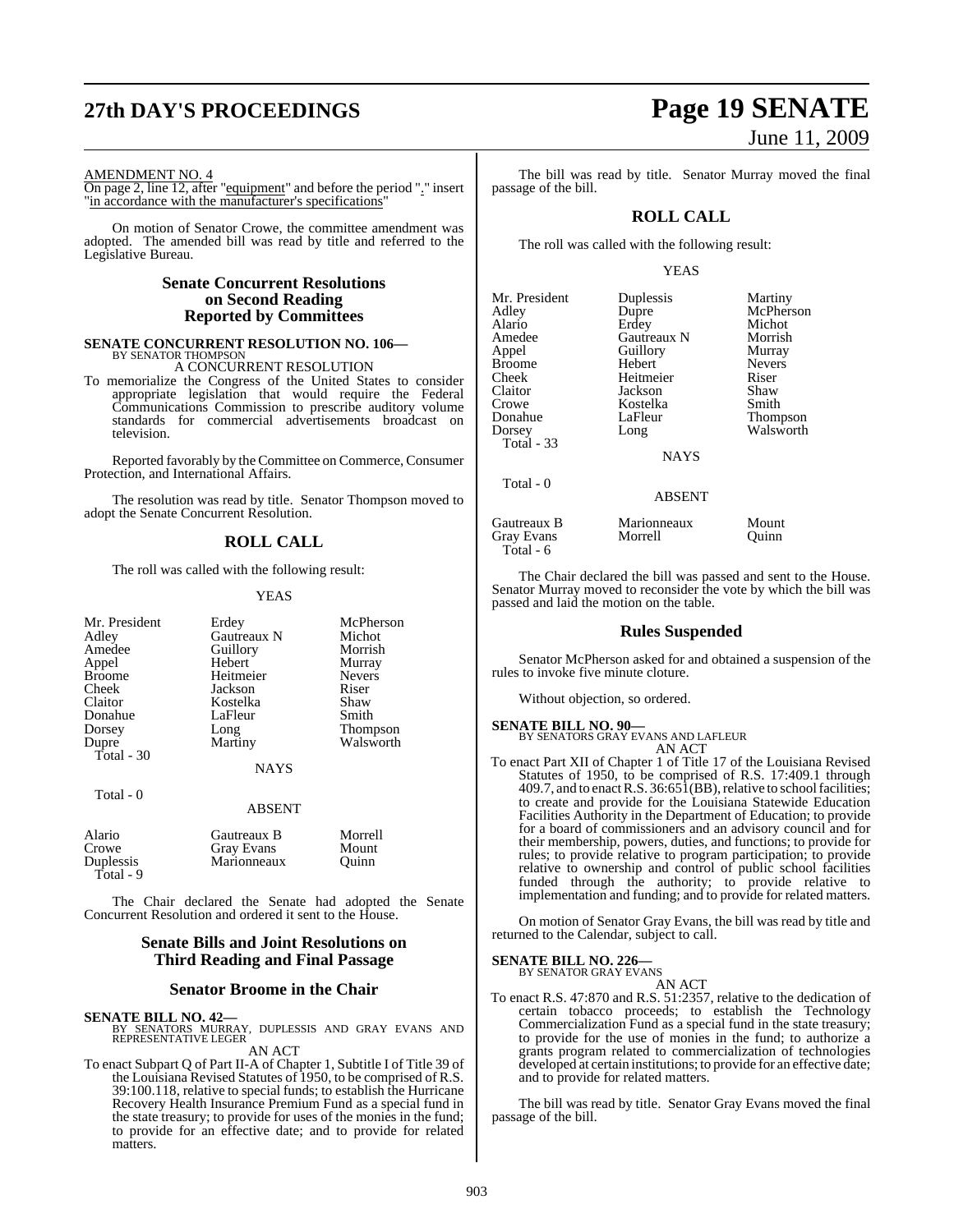## **ROLL CALL**

The roll was called with the following result:

#### YEAS

| Mr. President<br>Adley<br>Alario<br>Amedee<br>Appel<br><b>Broome</b><br>Cheek<br>Claitor<br>Crowe<br>Donahue<br>Dorsey<br>Duplessis<br>Total $-35$ | Dupre<br>Erdey<br><b>Gray Evans</b><br>Guillory<br>Hebert<br>Heitmeier<br>Jackson<br>Kostelka<br>Long<br>Marionneaux<br>Martiny<br>McPherson<br><b>NAYS</b> | Michot<br>Morrell<br>Morrish<br>Mount<br>Murray<br><b>Nevers</b><br>Riser<br>Shaw<br>Smith<br>Thompson<br>Walsworth |
|----------------------------------------------------------------------------------------------------------------------------------------------------|-------------------------------------------------------------------------------------------------------------------------------------------------------------|---------------------------------------------------------------------------------------------------------------------|
|                                                                                                                                                    |                                                                                                                                                             |                                                                                                                     |
| Total - 0                                                                                                                                          | <b>ABSENT</b>                                                                                                                                               |                                                                                                                     |

Gautreaux B<br>
Gautreaux N<br>
Quinn Gautreaux N Total - 4

The Chair declared the bill was passed and sent to the House. Senator Gray Evans moved to reconsider the vote by which the bill was passed and laid the motion on the table.

#### **Motion**

Senator Claitor moved to reconsider the motion by Senator McPherson to invoke the five minute cloture rule.

Senator McPherson objected.

### **ROLL CALL**

The roll was called with the following result:

#### YEAS

| Appel<br>Claitor<br>Crowe<br>Gray Evans<br>Total - 11                                           | Hebert<br>Heitmeier<br>LaFleur<br>Marionneaux                             | Martiny<br>Morrell<br>Murray                                     |
|-------------------------------------------------------------------------------------------------|---------------------------------------------------------------------------|------------------------------------------------------------------|
|                                                                                                 | <b>NAYS</b>                                                               |                                                                  |
| Mr. President<br>Alario<br>Amedee<br><b>Broome</b><br>Cheek<br>Donahue<br>Dorsey<br>Total $-20$ | Duplessis<br>Dupre<br>Jackson<br>Kostelka<br>Long<br>McPherson<br>Morrish | <b>Nevers</b><br>Riser<br>Shaw<br>Smith<br>Thompson<br>Walsworth |
|                                                                                                 | ABSENT                                                                    |                                                                  |
| Adley<br>Erdey<br>Gautreaux B<br>Total - 8                                                      | Gautreaux N<br>Guillory<br>Michot                                         | Mount<br>Quinn                                                   |
| The Chair declared the Senate refused to reconsider the motion.                                 |                                                                           |                                                                  |

# **Page 20 SENATE 27th DAY'S PROCEEDINGS**

**SENATE BILL NO. 246—** BY SENATORS CHEEK, NEVERS AND THOMPSON AN ACT

To enact Part XXIX-A of Chapter 5 of Title 40 of the Louisiana Revised Statutes of 1950, to be comprised of R.S. 40:1299.96.11 through 1299.96.14, relative to the Electronic Health Records Loan Program; to provide findings and purpose; to provide definitions; to facilitate access to funding for acquisition and implementation of certified electronic health record technology by health care providers; and to provide for related matters.

#### **Floor Amendments Sent Up**

Senator Cheek sent up floor amendments.

#### **SENATE FLOOR AMENDMENTS**

Amendments proposed by Senator Cheek to Engrossed Senate Bill No. 246 by Senator Cheek

AMENDMENT NO. 1 On page 1, lines 3 and 10, change "1299.96.11 through 1299.96.14" to "1299.97.1 through 1299.97.4"

AMENDMENT NO. 2 On page 1, line 13, change "**1299.96.11**" to "**1299.97.1**"

AMENDMENT NO. 3 On page 1, line 16, change "**1299.96.12**" to "**1299.97.2**"

AMENDMENT NO. 4 On page 4, line 1, change "**1299.96.13**" to "**1299.97.3**"

AMENDMENT NO. 5 On page 4, line 15, change "**1299.96.14**" to "**1299.97.4**"

On motion of Senator Cheek, the amendments were adopted.

#### **Floor Amendments Sent Up**

Senator Cheek sent up floor amendments.

#### **SENATE FLOOR AMENDMENTS**

Amendments proposed by Senator Cheek to Engrossed Senate Bill No. 246 by Senator Cheek

AMENDMENT NO. 1 On page 5, line 8, change "**providers.**" to "**providers, and where** integrated, telemedicine technology."

#### AMENDMENT NO. 2

On page 5, line 9, after "**F.**" and before "**secretary**" change "**The**" to "**To provide for the expansion and administration of LARHIX** and other related matters, the

#### AMENDMENT NO. 3

On page 5, line 10, after "**rural**" delete the remainder of the line, delete lines 11 and 12, and insert the following: "**hospitals, and with the secretary's approval,to other rural health care providers who have elected to partner with rural hospitals in the acquisition of certified EHR technology. For purposes of this Subsection and to the extent permitted by the ARRA, certified EHR technology will include telemedicine technology which such technology is fully integrated with the certified EHR technology acquired by the hospital.**"

On motion of Senator Cheek, the amendments were adopted.

The bill was read by title. Senator Cheek moved the final passage of the amended bill.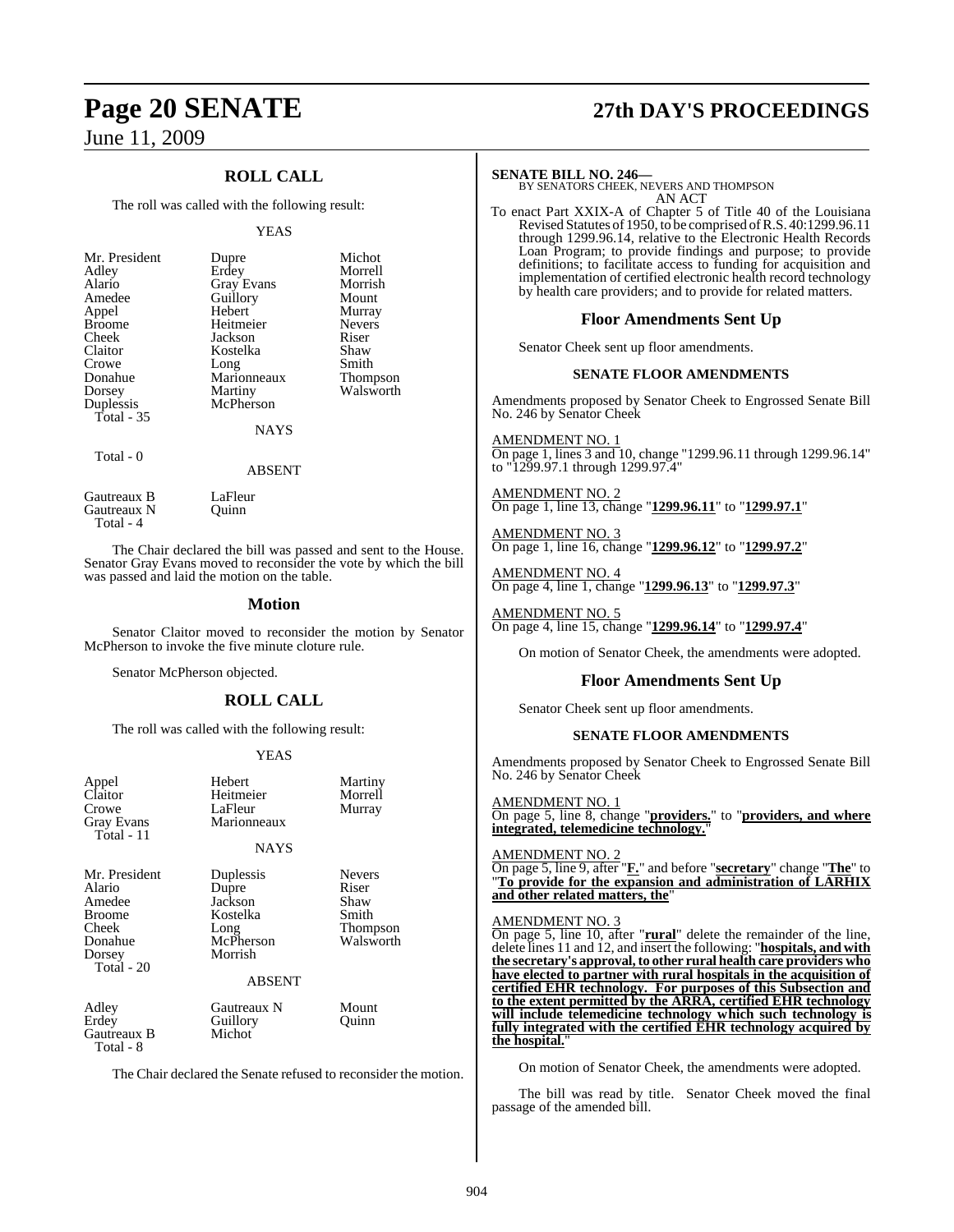# **27th DAY'S PROCEEDINGS Page 21 SENATE**

## **ROLL CALL**

The roll was called with the following result:

#### YEAS

| Riser<br>Cheek<br>Kostelka<br>Claitor<br>Shaw<br>LaFleur<br>Thompson<br>Crowe<br>Long<br>Walsworth<br>Marionneaux<br>Dorsey<br>Duplessis<br>Martiny<br>McPherson<br>Dupre<br>Total - 34<br><b>NAYS</b><br>Total - 0<br><b>ABSENT</b> | Mr. President<br>Adley<br>Alario<br>Amedee<br>Appel<br><b>Broome</b> | Erdey<br><b>Gray Evans</b><br>Guillory<br>Hebert<br>Heitmeier<br>Jackson | Michot<br>Morrell<br>Morrish<br>Mount<br>Murray<br><b>Nevers</b> |
|--------------------------------------------------------------------------------------------------------------------------------------------------------------------------------------------------------------------------------------|----------------------------------------------------------------------|--------------------------------------------------------------------------|------------------------------------------------------------------|
|                                                                                                                                                                                                                                      |                                                                      |                                                                          |                                                                  |
|                                                                                                                                                                                                                                      |                                                                      |                                                                          |                                                                  |
|                                                                                                                                                                                                                                      |                                                                      |                                                                          |                                                                  |
|                                                                                                                                                                                                                                      |                                                                      |                                                                          |                                                                  |
|                                                                                                                                                                                                                                      |                                                                      |                                                                          |                                                                  |
|                                                                                                                                                                                                                                      |                                                                      |                                                                          |                                                                  |
|                                                                                                                                                                                                                                      |                                                                      |                                                                          |                                                                  |
|                                                                                                                                                                                                                                      |                                                                      |                                                                          |                                                                  |
|                                                                                                                                                                                                                                      |                                                                      |                                                                          |                                                                  |
|                                                                                                                                                                                                                                      | $\sim$                                                               |                                                                          | $\sim$                                                           |

| Donahue<br>Gautreaux B<br>Total - 5 | Gautreaux N<br>Ouinn | Smith |
|-------------------------------------|----------------------|-------|
|                                     |                      |       |

The Chair declared the amended bill was passed, ordered reengrossed and sent to the House. Senator Cheek moved to reconsider the vote by which the bill was passed and laid the motion on the table.

**SENATE BILL NO. 267—**<br>BY SENATORS MICHOT, APPEL, CROWE, DUPLESSIS, LONG, SMITH<br>AND WALSWORTH AND REPRESENTATIVES HENRY BURNS, TIM<br>BURNS, CHAMPAGNE, CONNICK, CORTEZ, DOVE, FOIL, LITTLE,<br>MILLS, PERRY, PUGH, ROBIDEAUX, SIMON

#### AN ACT

To enact R.S. 49:308.5, relative to special funds in the state treasury and dedicated money; to provide for an annual performance report of the activities funded by such special funds; to provide relative to the development of a plan and schedule relative to the biennial review of special funds and dedications; to provide for the biennial review and report of the findings of such review; to provide for exceptions; to provide for an effective date; and to provide for related matters.

#### **Floor Amendments Sent Up**

Senator Marionneaux sent up floor amendments.

#### **SENATE FLOOR AMENDMENTS**

Amendments proposed by Senator Marionneaux on behalf of the Legislative Bureau to Engrossed Senate Bill No. 267 by Senator Michot

AMENDMENT NO. 1

On page 2, line 11, following "**Representatives**" and before "**and**" insert",

AMENDMENT NO. 2

On page 2, line 14, following "**reports**" and before "**an**" change "**on**" to "**in**"

#### AMENDMENT NO. 3

On page 2, line 24, following "**Budget**" and before "**shall**" change "**(the committee)**" to "**, hereinafter referred to as "the**  $committee$ .

On motion of Senator Marionneaux, the amendments were adopted.

# June 11, 2009

The bill was read by title. Senator Michot moved the final passage of the amended bill.

#### **ROLL CALL**

The roll was called with the following result:

#### YEAS

| Mr. President<br>Adley<br>Alario<br>Amedee<br>Appel<br>Broome<br>Cheek<br>Claitor<br>Crowe<br>Donahue<br>Dorsey<br>Duplessis<br>Total - 36<br>Total - 0 | Dupre<br>Erdey<br><b>Gray Evans</b><br>Guillory<br>Hebert<br>Heitmeier<br>Jackson<br>Kostelka<br>LaFleur<br>Long<br>Marionneaux<br>Martiny<br><b>NAYS</b><br><b>ABSENT</b> | McPherson<br>Michot<br>Morrell<br>Morrish<br>Mount<br>Murray<br><b>Nevers</b><br>Riser<br>Shaw<br>Smith<br><b>Thompson</b><br>Walsworth |
|---------------------------------------------------------------------------------------------------------------------------------------------------------|----------------------------------------------------------------------------------------------------------------------------------------------------------------------------|-----------------------------------------------------------------------------------------------------------------------------------------|
|                                                                                                                                                         |                                                                                                                                                                            |                                                                                                                                         |
| Gautreaux B<br>Total - 3                                                                                                                                | Gautreaux N                                                                                                                                                                | Ouınn                                                                                                                                   |

The Chair declared the amended bill was passed and sent to the House. Senator Michot moved to reconsider the vote by which the bill was passed and laid the motion on the table.

**SENATE BILL NO. 316—** BY SENATORS NEVERS, ALARIO, AMEDEE, APPEL, BROOME, CHEEK, CLAITOR, DONAHUE, DORSEY, DUPLESSIS, DUPRE, ERDEY, N.<br>GAUTREAUX, GUILLORY, JACKSON, KOSTELKA, LAFLEUR, LONG,<br>MARTINY, MICHOT, MOUNT, MURRAY, RISER, SMITH, THOMPSON AND WALSWORTH

AN ACT

To enact Chapter 18 of Title 17 of the Louisiana Revised Statutes of 1950, to be comprised of R.S. 17:2921 through 2932, to enact R.S. 23:6(15), and to repeal R.S. 17:183.4, 183.6, 183.7, 183.8, and 183.9, relative to college and career readiness; to provide for programs to improve high school graduation rates and prepare students for postsecondary education and careers; to provide for the development of focused programs of study and related courses and curricula; to provide for student development of individual graduation plans; to provide relative to student guidance and counseling; to provide relative to programs for identification of and assistance to students at risk for being underprepared for the next level of study; to establish a high school graduation rate goal; to provide for consideration of improved graduation rates and completion of certain advanced coursework by the state educational accountability system; to provide relative to articulation and transfer of credit; to provide for consultation and collaboration with business and industry and the Louisiana Workforce Commission; to provide relative to the recruitment and training of certain instructional personnel; to provide for reporting and rules; to provide for implementation guidelines and timelines; to provide relative to funding; and to provide for related matters.

#### **Floor Amendments Sent Up**

Senator Marionneaux sent up floor amendments.

#### **SENATE FLOOR AMENDMENTS**

Amendments proposed by Senator Marionneaux on behalf of the Legislative Bureau to Reengrossed Senate Bill No. 316 by Senator Nevers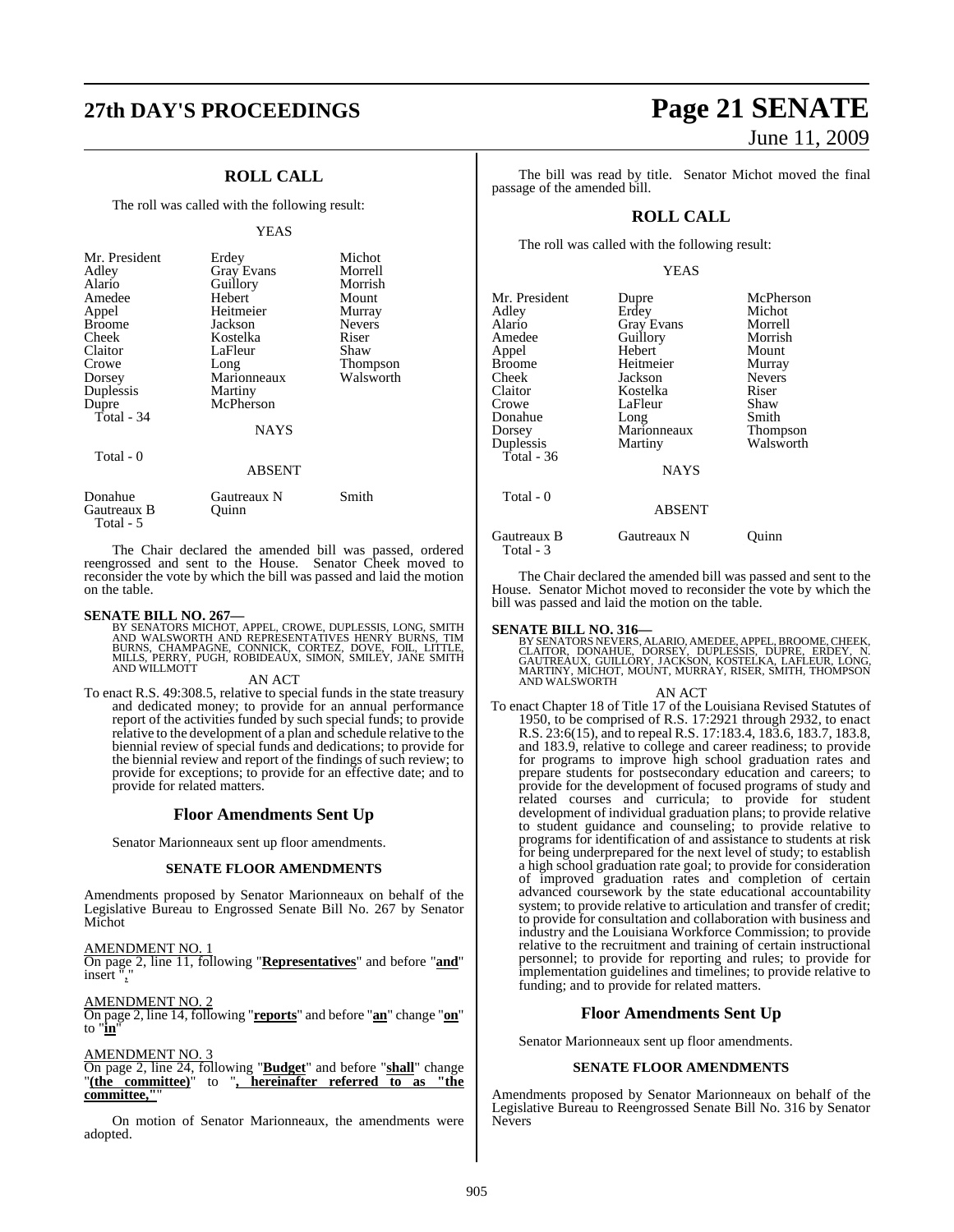#### AMENDMENT NO. 1

On page 3, line 26, following "**plan**." and before "**plan shall**" change "**Such**" to "**The**"

AMENDMENT NO. 2

On page 5, line 19, following "**are**" and before "**of**" change "**at-risk**" to "**at risk**"

On motion of Senator Marionneaux, the amendments were adopted.

The bill was read by title. Senator Nevers moved the final passage of the amended bill.

## **ROLL CALL**

The roll was called with the following result:

#### YEAS

| Mr. President<br>Adley<br>Alario<br>Amedee<br>Appel<br><b>Broome</b><br>Cheek<br>Claitor<br>Crowe<br>Donahue<br>Dorsey<br>Duplessis<br>Total $-35$ | Dupre<br>Erdey<br><b>Gray Evans</b><br>Guillory<br>Hebert<br>Heitmeier<br>Jackson<br>Kostelka<br>LaFleur<br>Long<br>Martiny<br>McPherson<br><b>NAYS</b> | Michot<br>Morrell<br>Morrish<br>Mount<br>Murray<br><b>Nevers</b><br>Riser<br>Shaw<br>Smith<br>Thompson<br>Walsworth |
|----------------------------------------------------------------------------------------------------------------------------------------------------|---------------------------------------------------------------------------------------------------------------------------------------------------------|---------------------------------------------------------------------------------------------------------------------|
| Total - 0                                                                                                                                          | <b>ABSENT</b>                                                                                                                                           |                                                                                                                     |

Gautreaux B Marionneaux Gautreaux N Quinn Total - 4

The Chair declared the amended bill was passed and sent to the House. Senator Nevers moved to reconsider the vote by which the bill was passed and laid the motion on the table.

#### **Senate Bills and Joint Resolutions on Third Reading and Final Passage, Subject to Call**

#### **Called from the Calendar**

Senator Donahue asked that Senate Bill No. 65 be called from the Calendar at this time for its reconsideration.

**SENATE BILL NO. 65—** BY SENATOR DONAHUE AND REPRESENTATIVES ABRAMSON AND **CROMER** 

# AN ACT

To amend and reenact Code of Civil Procedure Article 1471(B) and to enact Code of Civil Procedure Article 1461.1, relative to discovery; to provide for discovery of electronically stored information; to provide for specific limitations on the discovery of electronically stored information; to provide for sanctions; and to provide for related matters.

#### **Floor Amendments Sent Up**

Senator Donahue sent up floor amendments.

# **Page 22 SENATE 27th DAY'S PROCEEDINGS**

#### **SENATE FLOOR AMENDMENTS**

Amendments proposed by Senator Donahue to Engrossed Senate Bill No. 65 by Senator Donahue

AMENDMENT NO. 1 On page 1, line 4, after "for" delete "specific"

AMENDMENT NO. 2 On page 1, at the beginning of line 11, delete "**A.**"

AMENDMENT NO. 3 On page 1, line 13, delete "**specifically**"

AMENDMENT NO. 4 On page 1, line 16, delete "**specific**"

AMENDMENT NO. 5 On page 2, line 2, delete "**in its ordinary course of business**"

AMENDMENT NO. 6 On page 2, delete lines 9 through 17

On motion of Senator Donahue, the amendments were adopted.

#### **Motion**

Senator Amedee moved that the amended bill be returned to the Calendar.

Senator Donahue objected.

## **ROLL CALL**

The roll was called on the motion with the following result:

#### YEAS

Amedee Heitmeier Mount<br>Broome Jackson Murray Broome Jackson Murray Claitor LaFleur<br>Dorsey Marioni Gray Evans Total - 16

Appel<br>Cheek

Duplessis

Total - 19

Total - 4

Erdey Nevers

Mr. President Guillory Morrell<br>Amedee Heitmeier Mount Marionneaux<br>Martiny

NAYS

Adley Hebert Riser Alario Kostelka Shaw Cheek McPherson Thompson<br>Donahue Michot Walsworth Michot Walsworth<br>Morrish

ABSENT

Crowe Gautreaux B<br>
Dupre Gautreaux N Gautreaux N

The Chair declared the motion failed to pass.

Senator Donahue moved the final passage of the amended bill.

#### **ROLL CALL**

The roll was called with the following result:

#### YEAS

Donahue

Alario Hebert Morrish Kostelka Riser<br>Long Smith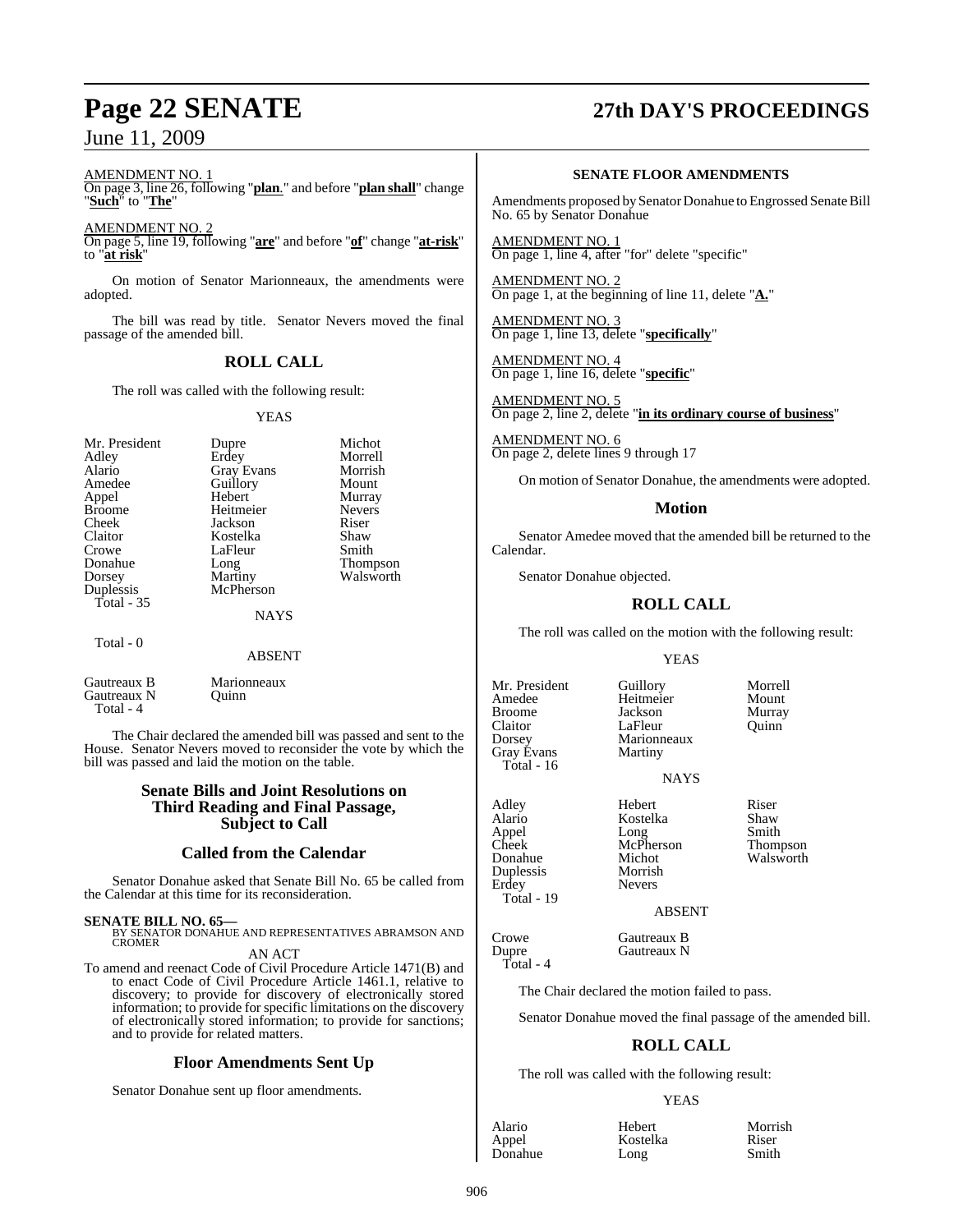| Duplessis<br>Erdey<br>Total - 15                                                             | McPherson<br>Michot                                                                                  | Thompson<br>Walsworth                                      |
|----------------------------------------------------------------------------------------------|------------------------------------------------------------------------------------------------------|------------------------------------------------------------|
|                                                                                              | <b>NAYS</b>                                                                                          |                                                            |
| Mr. President<br>Adley<br>Amedee<br><b>Broome</b><br>Cheek<br>Claitor<br>Crowe<br>Total - 20 | Dorsey<br>Dupre<br><b>Gray Evans</b><br>Guillory<br>Heitmeier<br>Jackson<br>LaFleur<br><b>ABSENT</b> | Marionneaux<br>Martiny<br>Mount<br>Murray<br>Ouinn<br>Shaw |
| Gautreaux B<br>Gautreaux N<br>Total - 4                                                      | Morrell<br><b>Nevers</b>                                                                             |                                                            |

The Chair declared the amended bill failed to pass. Senator Marionneaux moved to reconsider the vote by which the bill failed to pass and laid the motion on the table.

#### **Called from the Calendar**

Senator Marionneaux asked that Senate Bill No. 21 be called from the Calendar.

# **SENATE BILL NO. 21—** BY SENATOR MARIONNEAUX

A JOINT RESOLUTION

Proposing to amend Article VII, Section 4(D)(3) and to enact Article VII, Section 4(D)(4) of the Constitution of Louisiana, relative to the dedication of severance tax revenue; to increase the maximum amount of the proceeds from the tax collected on the severance of certain natural resources which is remitted to parish governing authorities; to require the deposit of a certain amount of the proceeds of severance taxes collected into certain funds and provide for the use of such funds; and to specify an election for submission of the proposition to electors and provide a ballot proposition.

## **Floor Amendments Sent Up**

Senator Marionneaux sent up floor amendments.

#### **SENATE FLOOR AMENDMENTS**

Amendments proposed by Senator Marionneaux on behalf of the Legislative Bureau to Engrossed Senate Bill No. 21 by Senator Marionneaux

#### AMENDMENT NO. 1

On page 2, line 19, following "**shall**" and before "**within**" change "**only be used**"to "**be used only**"

On motion of Senator Marionneaux, the amendments were adopted.

#### **Floor Amendments Sent Up**

Senator Marionneaux sent up floor amendments.

#### **SENATE FLOOR AMENDMENTS**

Amendments proposed by Senator Marionneaux to Engrossed Senate Bill No. 21 by Senator Marionneaux

AMENDMENT NO. 1

On page 2, line 29, after "**VII,**" delete "**Section**" and insert "**Sections 10-A and**"

# **27th DAY'S PROCEEDINGS Page 23 SENATE** June 11, 2009

On motion of Senator Marionneaux, the amendments were adopted.

#### **Floor Amendments Sent Up**

Senator Alario sent up floor amendments.

#### **SENATE FLOOR AMENDMENTS**

Amendments proposed by Senator Alario to Engrossed Senate Bill No. 21 by Senator Marionneaux

AMENDMENT NO. 1 On page 2, line 8, change "**2010**" to "**2011**"

AMENDMENT NO. 2 On page 2, line 11, change "**2011**" to "**2012**"

AMENDMENT NO. 3 On page 2, line 14, change "**2012**" to "**2013**"

AMENDMENT NO. 4 On page 5, line 8, after "Fiscal Year" change "2010-2011" to "2011- 2012"

AMENDMENT NO. 5 On page 5, at the end of line 10, change "2011-2012" to "2012-2013"

On motion of Senator Alario, the amendments were adopted.

#### **Floor Amendments Sent Up**

Senator Marionneaux sent up floor amendments.

#### **SENATE FLOOR AMENDMENTS**

Amendments proposed by Senator Marionneaux to Engrossed Senate Bill No. 21 by Senator Marionneaux

AMENDMENT NO. 1

On page 1, line 6, after "authorities" insert "under certain conditions"

AMENDMENT NO. 2 On page 1, line 7, after "taxes" change "collected" to "and royalties collected under certain conditions"

#### AMENDMENT NO. 3

On page 2, delete lines 3 through 17, and insert:

 $\Gamma(3)$ (a) Effective July 1, 2007, one-fifth of the severance tax on all natural resources other than sulphur, lignite, or timber shall be remitted to the governing authority of the parish in which severance or production occurs. **Except as provided in Item (b) of this Subparagraph,** the initial maximum amount remitted to the parish in which severance or production occurs shall not exceed eight hundred fifty thousand dollars. The maximum amount remitted shall be increased each July first, beginning in 2008, **except on a July first of a fiscal year in which the provisions of Item (b) of this Subparagraph become effective,** by an amount equal to the average annual increase in the Consumer Price Index for all urban consumers, as published by the United States Department of Labor, for the previous calendar year, as calculated and adopted by the Revenue Estimating Conference.

**(b)(i) Effective for any fiscal year in which the Revenue Estimating Conference estimates in the last official forecast occurring before the start of such fiscal year that severance tax collections on natural resources other than sulphur, lignite, or timber exceeds the actual amount of such severance taxes collected in Fiscal Year 2008-2009, the maximum amount which shall be remitted to the parish in which severance or production occurs shall not exceed two million eight hundred fifty thousand** dollars in that fiscal year.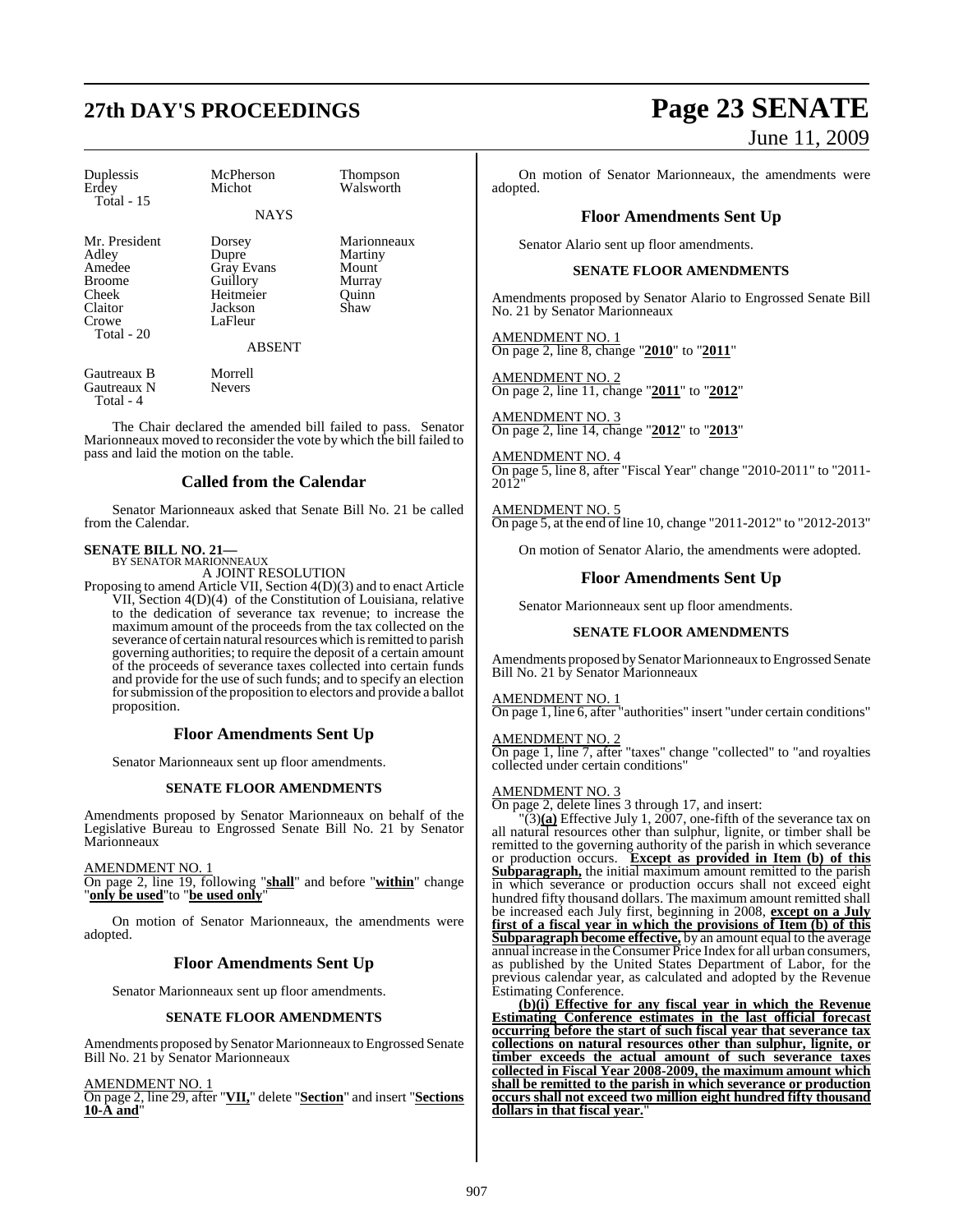#### AMENDMENT NO. 4 On page 2, line 18, change "**(b)(i)**" to "**(ii)**"

AMENDMENT NO. 5

On page 2, line 22, change "**(ii)**" to "**(iii)**"

#### AMENDMENT NO. 6

On page 2, line 24, after "**remitted to the parish**" delete the remainder of the line, delete line 25, and insert: "**in the most recent fiscal year in which the increased remittance provided for in** Subitem (i) of this Subparagraph did not occur.

#### AMENDMENT NO. 7

On page 3, delete lines 1 and 2, and insert: "**constitution, effective for any fiscal year in which the Revenue Estimating Conference estimates in the last official forecast occurring before the start of such fiscal year that severance tax and royalties collected on natural resources other than sulphur, lignite, or timber will exceed the actual amount of such severance taxes collected in Fiscal Year 2008-2009, an amount equal to fifty percent of the revenues received from severance taxes and royalties on state lands in the Atchafalaya Basin,** 

#### AMENDMENT NO. 8

On page 4, after line 29, insert:

"Section 3. Be it further resolved that the increased remittances of severance tax and royalties as provided for in this constitutional amendment shall not occur before Fiscal Year 2011-2012."

#### AMENDMENT NO. 9

On page 5, line 1, change "Section 3." to "Section 4."

#### AMENDMENT NO. 10

On page 5, delete lines 5 thorough 10, and on line 11, delete "and thereafter" and insert: "To increase the maximum proceeds parish governing authorities where severance occurs may receive in a fiscal year of the tax collected on certain natural resources from eight hundred fifty thousand dollars to two million eight hundred fifty thousand dollars"

#### AMENDMENT NO. 11

On page 5, line 15, delete "such" and after "taxes" insert "and royalties"

#### AMENDMENT NO. 12

On page 6, line 1, after "department" delete the period "." and insert: "; to authorize such increases only in a fiscal year in which official estimates show that such taxes and/or royalties collected will exceed the actual amount of such taxes collected in Fiscal Year 2008-2009; to provide that the proposal increased remittence of severance tax and royalties shall not occur before Fiscal Year 2011-2012."

On motion of Senator Marionneaux, the amendments were adopted.

The bill was read by title. Senator Marionneaux moved the final passage of the amended bill.

## **ROLL CALL**

The roll was called with the following result:

LaFleur

#### YEAS

Dupre Marionneaux<br>
Frdev Martiny Erdey Martiny<br>Gray Evans Morrell Gray Evans Morrell<br>
Guillory Morrish Guillory Morrish<br>
Hebert Murray Hebert Murray<br>
Heitmeier Nevers Heitmeier Nevers<br>Kostelka Ouinn Kostelka Quinn<br>LaFleur Shaw Long Walsworth

Claitor Jackson Mount Crowe McPherson<br>Donahue Michot Total - 9

ABSENT

**NAYS** 

Gautreaux B Gautreaux N Smith Total - 3

Thompson

The Chair declared the amended bill was passed, ordered reengrossed and sent to the House. Senator Marionneaux moved to reconsider the vote by which the bill was passed and laid the motion on the table.

#### **Called from the Calendar**

Senator Jackson asked that Senate Bill No. 136 be called from the Calendar at this time for its reconsideration.

#### **SENATE BILL NO. 136—** BY SENATOR JACKSON

AN ACT

To amend and reenact R.S. 26:73(B) and 272(B), relative to alcoholic beverage permits; to provide for restaurant "R" permits, applications and fees; to provide for definitions; and to provide for related matters.

The bill was read by title. Senator Jackson moved the final passage of the bill.

## **ROLL CALL**

The roll was called with the following result:

#### YEAS

| Mr. President<br>Adley<br>Alario<br>Appel<br>Cheek<br>Claitor<br>Donahue<br>Dorsey | Duplessis<br>Guillory<br>Hebert<br>Heitmeier<br>Jackson<br>LaFleur<br>Martiny<br>McPherson | Michot<br>Morrell<br>Morrish<br>Mount<br><b>Nevers</b><br>Quinn<br>Riser |
|------------------------------------------------------------------------------------|--------------------------------------------------------------------------------------------|--------------------------------------------------------------------------|
| Total - 23                                                                         | <b>NAYS</b>                                                                                |                                                                          |
| Amedee<br>Crowe<br>Erdey<br><b>Gray Evans</b>                                      | Kostelka<br>Long<br>Marionneaux<br>Murray                                                  | Shaw<br>Smith<br>Thompson<br>Walsworth                                   |

ABSENT

Broome Gautreaux B<br>
Dupre Gautreaux N Gautreaux N

Total - 12

Total - 4

The Chair declared the bill, as amended on June 1, June 4 and June 9, was passed, ordered reengrossed and sent to the House. Senator Jackson moved to reconsider the vote by which the bill was passed and laid the motion on the table.

## **Notice Regarding Vote**

Senator Riser stated he had voted in error on Senate Bill No. 136. He voted yea on the bill and had intended to vote nay. He asked that the Official Journal so state.

# **Page 24 SENATE 27th DAY'S PROCEEDINGS**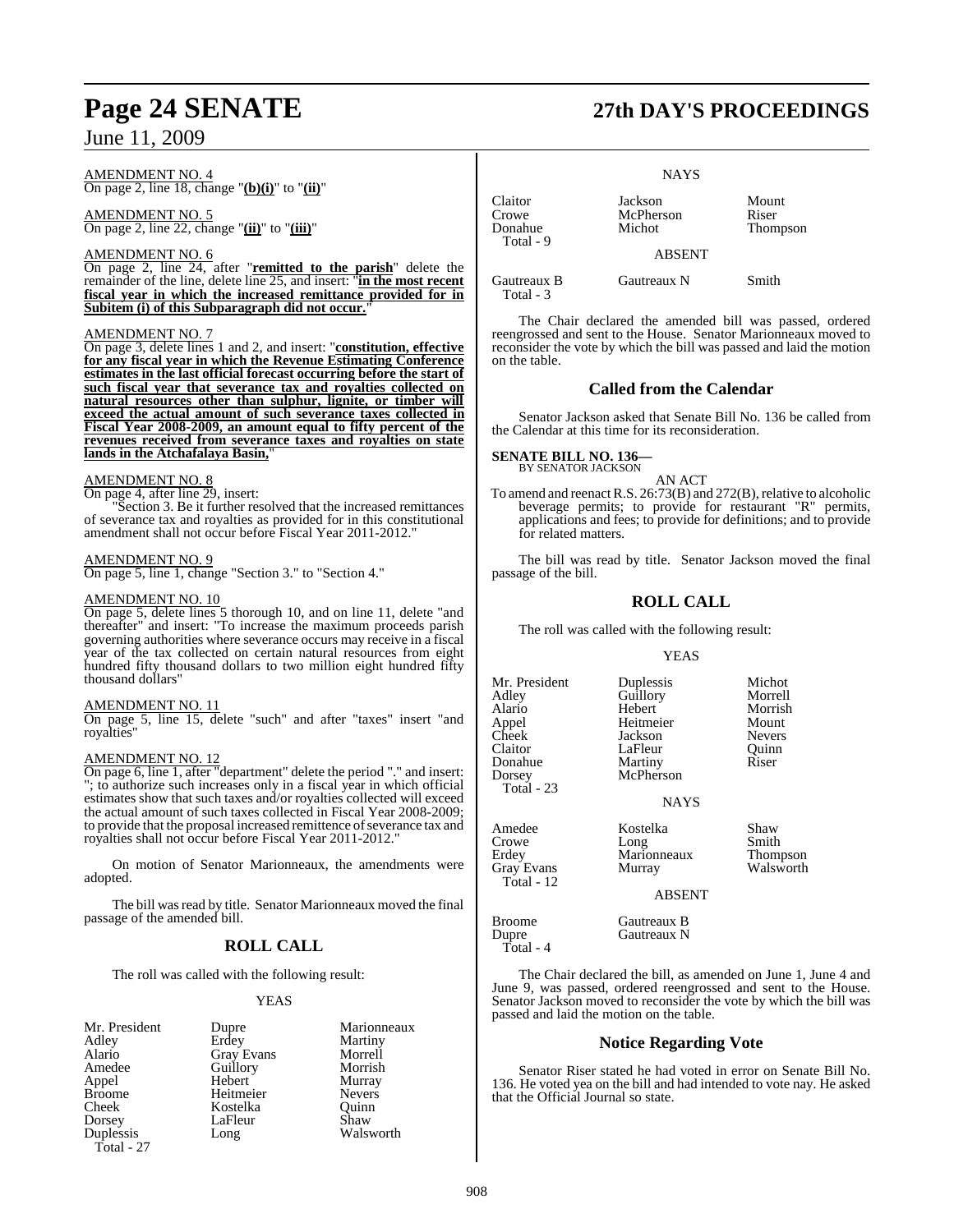# **27th DAY'S PROCEEDINGS Page 25 SENATE**

## **Notice Regarding Vote**

Senator Nevers stated he had voted in error on Senate Bill No. 136. He voted yea on the bill and had intended to vote nay. He asked that the Official Journal so state.

#### **House Concurrent Resolutions on Second Reading Reported by Committees**

#### **HOUSE CONCURRENT RESOLUTION NO. 6—**

BY REPRESENTATIVES DANAHAY, ARNOLD, BARRAS, BURFORD, HENRY BURNS, CARMODY, CARTER, CHAMPAGNE, CONNICK, FOIL, GREENE, HOFFMANN, LABRUZZO, LIGI, LOPINTO, MONICA, MÓRRIS,<br>NOWLIN, PEARSON, PETERSON, PONTI, POPE, PUGH, RICHARD,<br>RICHARDSON, SCHRODER, SIMON, SMILEY, JANE SMITH, TUCKER,<br>AND WADDELL AND SENATORS KOSTELKA A A CONCURRENT RESOLUTION

To request the Department of State Civil Service to develop and the State Civil Service Commission to adopt certain rules affecting layoff procedures, job classifications, and compensation.

Reported favorably by the Committee on Senate and Governmental Affairs.

The resolution was read by title. Senator Kostelka moved to concur in the House Concurrent Resolution.

#### **ROLL CALL**

The roll was called with the following result:

#### YEAS

| Mr. President<br>Adley<br>Alario<br>Amedee<br>Appel<br><b>Broome</b><br>Cheek<br>Claitor<br>Crowe<br>Donahue<br>Dorsey<br>Duplessis<br>Dupre<br>Total - 37 | Erdey<br>Gautreaux B<br><b>Gray Evans</b><br>Guillory<br>Hebert<br>Heitmeier<br>Jackson<br>Kostelka<br>LaFleur<br>Long<br>Marionneaux<br>Martiny<br>McPherson | Michot<br>Morrish<br>Mount<br>Murray<br><b>Nevers</b><br>Ouinn<br>Riser<br>Shaw<br>Smith<br><b>Thompson</b><br>Walsworth |
|------------------------------------------------------------------------------------------------------------------------------------------------------------|---------------------------------------------------------------------------------------------------------------------------------------------------------------|--------------------------------------------------------------------------------------------------------------------------|
|                                                                                                                                                            | <b>NAYS</b>                                                                                                                                                   |                                                                                                                          |
| Total - 0                                                                                                                                                  | <b>ABSENT</b>                                                                                                                                                 |                                                                                                                          |

Gautreaux N Morrell Total  $-2$ 

The Chair declared the Senate had concurred in the House Concurrent Resolution and ordered it returned to the House.

**HOUSE CONCURRENT RESOLUTION NO. 98—**<br>BY REPRESENTATIVES DANAHAY, BARRAS, CONNICK, RICHARD, WADDELL, BALDONE, CHAMPAGNE, GISCLAIR, HARDY, HARRISON,<br>HENRY, LABRUZZO, LIGI, NOWLIN, PEARSON, SCHRODER, AND<br>TALBOT

#### A CONCURRENT RESOLUTION

To call upon the Department of State Civil Service to develop and implement a reporting system for all state departments and agencies to furnish the department certain information concerning the use of the Performance Planning and Review (PPR) system and pay increases for employees and to submit a report thereon to the legislature and certain committees thereof and also to direct all state departments and agencies to submit information to the Department of State Civil Service necessary for completion of such report.

# June 11, 2009

Reported favorably by the Committee on Senate and Governmental Affairs.

The resolution was read by title. Senator Long moved to concur in the House Concurrent Resolution.

#### **ROLL CALL**

The roll was called with the following result:

YEAS

| Mr. President | Erdey       | Michot          |
|---------------|-------------|-----------------|
| Adley         | Gautreaux B | Morrell         |
| Alario        | Gray Evans  | Morrish         |
| Amedee        | Guillory    | Mount           |
| Appel         | Hebert      | Murray          |
| <b>Broome</b> | Heitmeier   | <b>Nevers</b>   |
| Cheek         | Jackson     | Ouinn           |
| Claitor       | Kostelka    | Riser           |
| Crowe         | LaFleur     | Shaw            |
| Donahue       | Long        | Smith           |
| Dorsey        | Marionneaux | <b>Thompson</b> |
| Duplessis     | Martiny     | Walsworth       |
| Dupre         | McPherson   |                 |
| Total - 38    |             |                 |
|               | NAVC        |                 |

Total - 0

Gautreaux N

Total - 1

The Chair declared the Senate had concurred in the House Concurrent Resolution and ordered it returned to the House.

**NAYS** 

ABSENT

## **HOUSE CONCURRENT RESOLUTION NO. 102—** BY REPRESENTATIVE BALDONE A CONCURRENT RESOLUTION

To urge and request the Department of Health and Hospitals, bureau of healthcare financing, to study the use of living wills among Medicaid recipients and report to the House and Senate committees on health and welfare no later than February 1, 2010.

Reported favorably by the Committee on Health and Welfare.

The resolution was read by title. Senator Dupre moved to concur in the House Concurrent Resolution.

#### **ROLL CALL**

The roll was called with the following result:

#### YEAS

| Mr. President | Erdey             | Michot          |
|---------------|-------------------|-----------------|
| Adley         | Gautreaux B       | Morrell         |
| Alario        | <b>Gray Evans</b> | Morrish         |
| Amedee        | Guillory          | Mount           |
| Appel         | Hebert            | Murray          |
| <b>Broome</b> | Heitmeier         | <b>Nevers</b>   |
| Cheek         | Jackson           | Ouinn           |
| Claitor       | Kostelka          | Riser           |
| Crowe         | LaFleur           | Shaw            |
| Donahue       | Long              | Smith           |
| Dorsey        | Marionneaux       | <b>Thompson</b> |
| Duplessis     | Martiny           | Walsworth       |
| Dupre         | McPherson         |                 |
| Total - 38    |                   |                 |
|               | <b>NAYS</b>       |                 |

Total - 0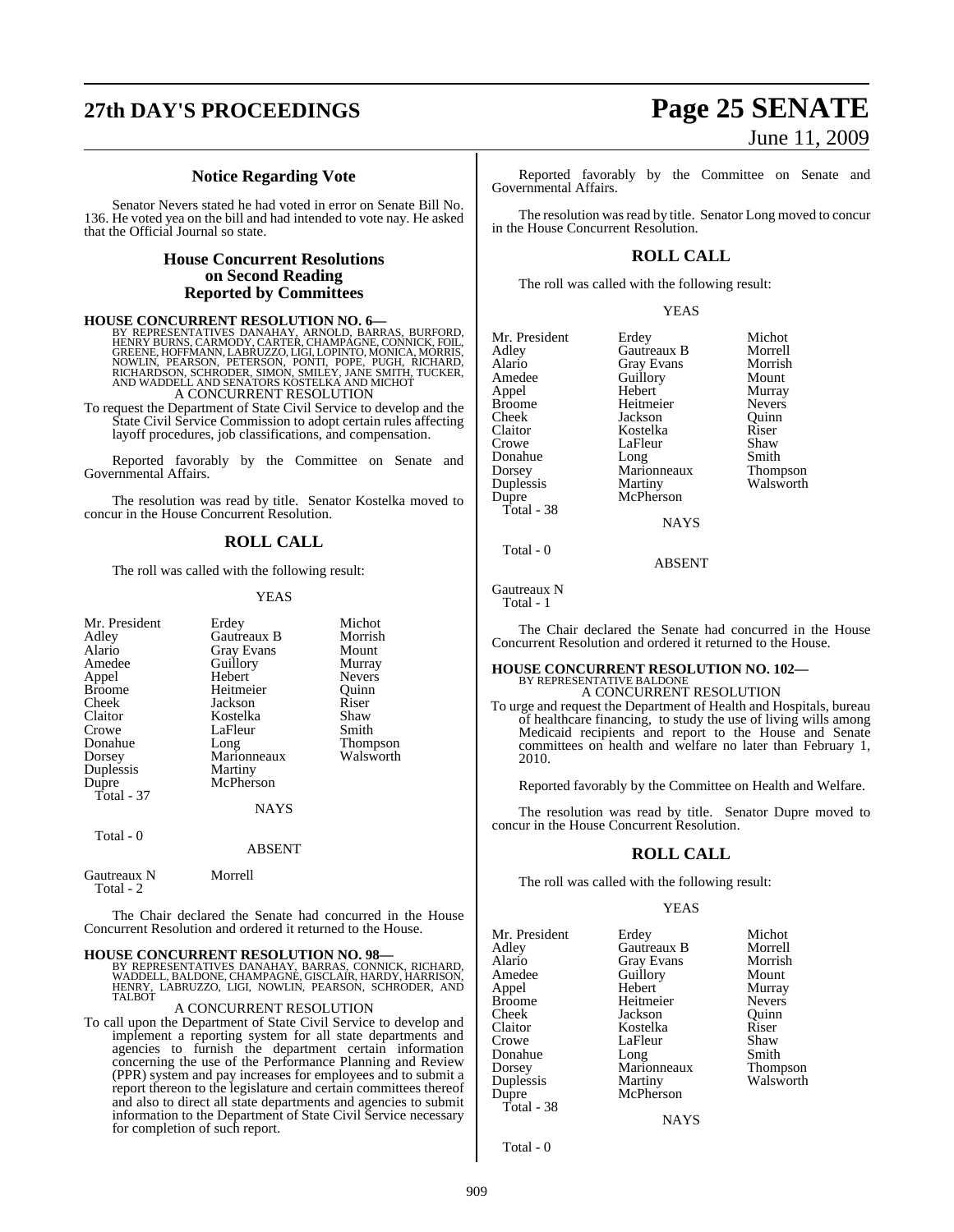#### ABSENT

Gautreaux N

Total - 1

The Chair declared the Senate had concurred in the House Concurrent Resolution and ordered it returned to the House.

# **HOUSE CONCURRENT RESOLUTION NO. 142—** BY REPRESENTATIVE NOWLIN

#### A CONCURRENT RESOLUTION

To direct the Department of Health and Hospitals to develop and submit to the Centers for Medicare and Medicaid Services new waiver or state plan options for a sustainable system of homeand community-based services, to continue to implement approved cost control mechanisms for the Long Term/Personal Care Services Program, the Elderly and Disabled Adults Waiver, and the New Opportunities Waiver, and to provide quarterly progress reports to the House and Senate committees on health and welfare and the Joint Legislative Committee on the Budget.

Reported with amendments by the Committee on Health and Welfare.

#### **SENATE COMMITTEE AMENDMENTS**

Amendments proposed by Senate Committee on Health and Welfare to Engrossed House Concurrent Resolution No. 142 by Representative Nowlin

#### AMENDMENT NO. 1

On page 2, line 11, after "services." insert "The Department of Health and Hospitals shall present for approval any new waiver or state plan option to the Senate Committee on Health and Welfare and House Committee on Health and Welfare, meeting jointly, before submission to the Centers for Medicare and Medicaid Services."

#### AMENDMENT NO. 2

On page 2, line 13, after "a" and before "report" insert "written"

#### AMENDMENT NO. 3

On page 2, line 15, after "Budget" and before "." insert "and to present the reports to the committees upon request of their committee chairpersons"

On motion of Senator Mount, the committee amendment was adopted.

The resolution was read by title. Senator Cheek moved to concur in the amended House Concurrent Resolution.

## **ROLL CALL**

The roll was called with the following result:

#### **YEAS**

| Mr. President | Erdey       | Michot          |
|---------------|-------------|-----------------|
| Adley         | Gautreaux B | Morrell         |
| Alario        | Gray Evans  | Morrish         |
| Amedee        | Guillory    | Mount           |
| Appel         | Hebert      | Murray          |
| <b>Broome</b> | Heitmeier   | <b>Nevers</b>   |
| Cheek         | Jackson     | Ouinn           |
| Claitor       | Kostelka    | Riser           |
| Crowe         | LaFleur     | Shaw            |
| Donahue       | Long        | Smith           |
| Dorsey        | Marionneaux | <b>Thompson</b> |
| Duplessis     | Martiny     | Walsworth       |
| Dupre         | McPherson   |                 |
| Total - 38    |             |                 |

# **Page 26 SENATE 27th DAY'S PROCEEDINGS**

**NAYS** 

ABSENT

Gautreaux N Total - 1

Total - 0

The Chair declared the Senate had concurred in the amended House Concurrent Resolution and ordered it returned to the House.

#### **HOUSE CONCURRENT RESOLUTION NO. 171—** BY REPRESENTATIVE HINES

A CONCURRENT RESOLUTION

To urge and request the Department of Health and Hospitals to study the effect of decreasing Medicare-Medicaid crossover payments on dually eligible people with Medicare and Medicaid in Louisiana and to report study findings and recommendations to the legislature prior to the convening of the 2010 Regular Session.

Reported with amendments by the Committee on Health and Welfare.

#### **SENATE COMMITTEE AMENDMENTS**

Amendments proposed by Senate Committee on Health and Welfare to Original House Concurrent Resolution No. 171 by Representative **Hines** 

#### AMENDMENT NO. 1

On page 1, line 2, after "Hospitals to" delete the remainder of the line and insert "assist and support the Louisiana delegation in the United States Congress in seeking to restore"

AMENDMENT NO. 2

On page 1, line 4, after "Louisiana" delete the remainder of the line and insert "."

## AMENDMENT NO. 3

On page 1, delete line 5 in its entirety

#### AMENDMENT NO. 4

On page 3, line 26, after "benefits" delete "; and" and insert "."

#### AMENDMENT NO. 5

On page 3, delete lines 27 through 30 in their entirety and insert the following: "THEREFORE BE IT RESOLVED that the Legislature of Louisiana does hereby urge and request the Department of Health and Hospitals to assist and support the Louisiana delegation in the United States Congress in seeking to restore Medicare-Medicaid crossover payments on dually eligible people with Medicare and Medicaid in Louisiana."

#### AMENDMENT NO. 6

On page 4, delete lines 1 through 5 in their entirety

On motion of Senator Mount, the committee amendment was adopted.

The resolution was read by title. Senator Cheek moved to concur in the amended House Concurrent Resolution.

## **ROLL CALL**

The roll was called with the following result:

#### YEAS

| Mr. President | Erdey             | Michot  |
|---------------|-------------------|---------|
| Adlev         | Gautreaux B       | Morrell |
| Alario        | <b>Gray Evans</b> | Morrish |
| Amedee        | Guillory          | Mount   |
| Appel         | Hebert            | Murray  |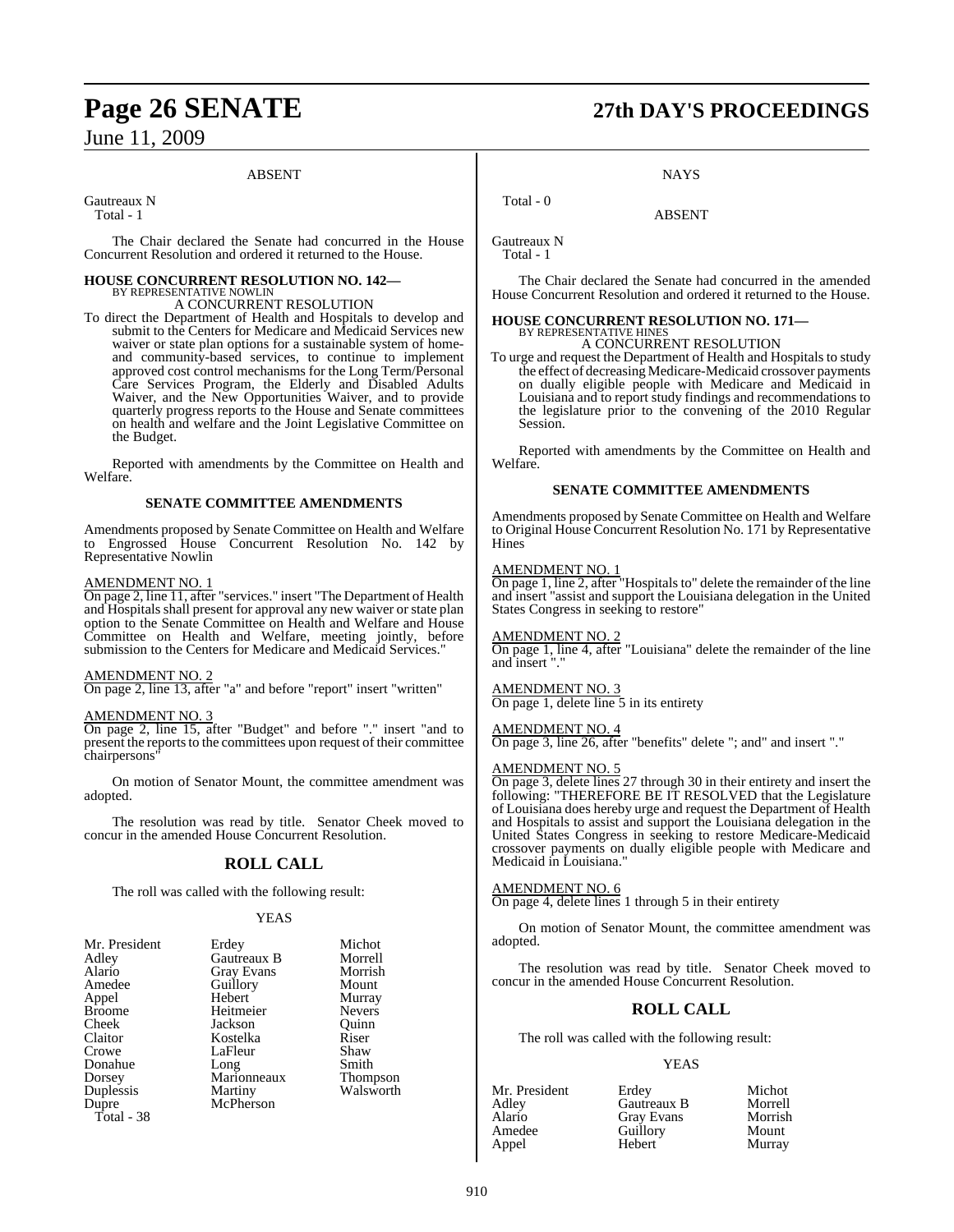# **27th DAY'S PROCEEDINGS Page 27 SENATE**

Broome Heitmeier Nevers<br>
Cheek Jackson Quinn Cheek Jackson Quinn Claitor **Kostelka** Riser<br>Crowe LaFleur Shaw Donahue Long Smith<br>Dorsey Marionneaux Thompson Dorsey Marionneaux<br>
Duplessis Martiny Duplessis Martiny Walsworth<br>Dupre McPherson Total - 38

LaFleur Shaw<br>Long Smith McPherson

**NAYS** 

Total - 0

ABSENT

Gautreaux N Total - 1

The Chair declared the Senate had concurred in the amended House Concurrent Resolution and ordered it returned to the House.

# **HOUSE CONCURRENT RESOLUTION NO. 173—** BY REPRESENTATIVE HINES

A CONCURRENT RESOLUTION

To memorialize the United States Congress to take such actions as are necessary to restore the Medicare-Medicaid crossover payments nationally so all Medicare beneficiaries in Louisiana and nationwide have equal access to Medicare benefits.

Reported favorably by the Committee on Health and Welfare.

The resolution was read by title. Senator Gray Evans moved to concur in the House Concurrent Resolution.

#### **ROLL CALL**

The roll was called with the following result:

#### YEAS

| Mr. President             | Erdey       | Morrell       |
|---------------------------|-------------|---------------|
| Adley                     | Gautreaux B | Morrish       |
| Alario                    | Gray Evans  | Mount         |
| Amedee                    | Guillory    | Murray        |
| Appel                     | Hebert      | <b>Nevers</b> |
| <b>Broome</b>             | Heitmeier   | Ouinn         |
| Cheek                     | Jackson     | Riser         |
| Claitor                   | Kostelka    | Shaw          |
| Crowe                     | LaFleur     | Smith         |
| Donahue                   | Long        | Thompson      |
| Dorsey                    | Marionneaux | Walsworth     |
| Duplessis                 | Martiny     |               |
| Dupre                     | Michot      |               |
| Total - 37                |             |               |
|                           | <b>NAYS</b> |               |
| $T_{\alpha \text{tal}}$ 0 |             |               |

Total - 0

ABSENT

#### Gautreaux N McPherson Total - 2

The Chair declared the Senate had concurred in the House Concurrent Resolution and ordered it returned to the House.

## **HOUSE CONCURRENT RESOLUTION NO. 176—** BY REPRESENTATIVE GIROD JACKSON A CONCURRENT RESOLUTION

To create the Hudson Initiative Task Force to study the feasibility of offering business opportunities through state procurement and public contracts to small entrepreneurships in the state of Louisiana.

# June 11, 2009

Reported favorably by the Committee on Commerce, Consumer Protection, and International Affairs.

The resolution was read by title. Senator Alario moved to concur in the House Concurrent Resolution.

## **ROLL CALL**

The roll was called with the following result:

YEAS

| Mr. President | Erdey           | Michot          |
|---------------|-----------------|-----------------|
| Adley         | Gautreaux B     | Morrell         |
| Alario        | Gray Evans      | Morrish         |
| Amedee        | Guillory        | Mount           |
| Appel         | Hebert          | Murray          |
| <b>Broome</b> | Heitmeier       | <b>Nevers</b>   |
| Cheek         | Jackson         | Ouinn           |
| Claitor       | Kostelka        | Riser           |
| Crowe         | LaFleur         | Shaw            |
| Donahue       | Long            | Smith           |
| Dorsey        | Marionneaux     | <b>Thompson</b> |
| Duplessis     | Martiny         | Walsworth       |
| Dupre         | McPherson       |                 |
| Total - 38    |                 |                 |
|               | <b>ATA SZCI</b> |                 |

Total - 0

Gautreaux N

Total - 1

The Chair declared the Senate had concurred in the House Concurrent Resolution and ordered it returned to the House.

ABSENT

#### **HOUSE CONCURRENT RESOLUTION NO. 178—** BY REPRESENTATIVE HINES

A CONCURRENT RESOLUTION To urge and request Lafarge North America, Inc. operator of the Lafarge Concrete Factory in Gert Town, New Orleans, Louisiana, to cooperate with local and state entities in relocating the industrial facility so as not to conflict with residential land uses.

Reported favorably by the Committee on Commerce, Consumer Protection, and International Affairs.

The resolution was read by title. Senator Duplessis moved to concur in the House Concurrent Resolution.

## **ROLL CALL**

The roll was called with the following result:

#### YEAS

| Erdey       | McPherson                                        |
|-------------|--------------------------------------------------|
| Gautreaux B | Michot                                           |
|             | Morrish                                          |
|             | Mount                                            |
| Hebert      | Murray                                           |
| Heitmeier   | <b>Nevers</b>                                    |
| Jackson     | Ouinn                                            |
| Kostelka    | Riser                                            |
| LaFleur     | Shaw                                             |
|             | Smith                                            |
| Marionneaux | Thompson                                         |
|             | Walsworth                                        |
|             |                                                  |
| <b>NAYS</b> |                                                  |
|             | <b>Gray Evans</b><br>Guillory<br>Long<br>Martiny |

Total - 0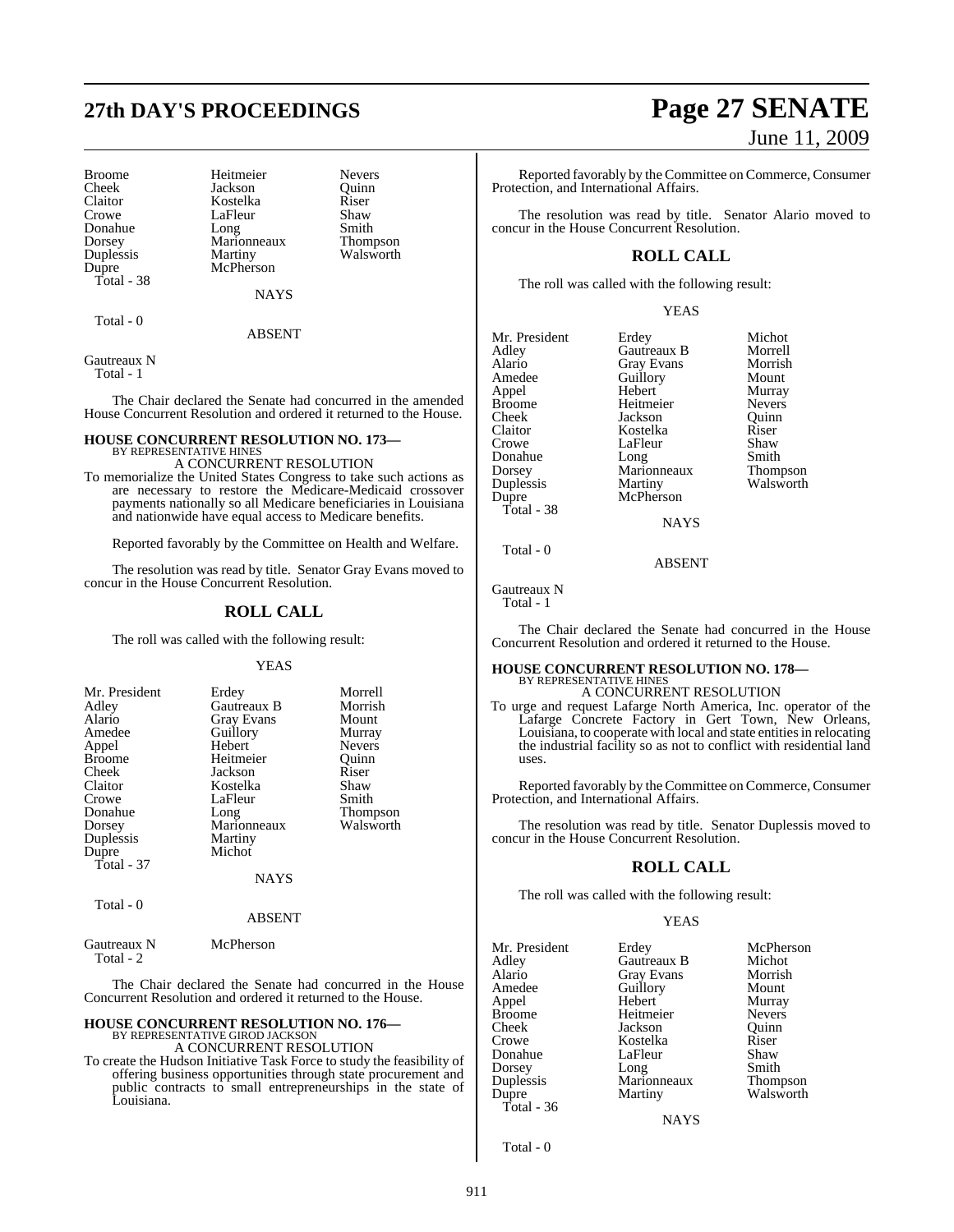# **Page 28 SENATE 27th DAY'S PROCEEDINGS** June 11, 2009

#### ABSENT

Total - 3

Claitor Gautreaux N Morrell

The Chair declared the Senate had concurred in the House Concurrent Resolution and ordered it returned to the House.

# **HOUSE CONCURRENT RESOLUTION NO. 182—** BY REPRESENTATIVE TUCKER

A CONCURRENT RESOLUTION

To urge and request the Department of Social Services and the Department of Health and Hospitals jointly to study whether applicants for and current recipients of Temporary Assistance for Needy Families (TANF) benefits should be required to apply for Medicaid and receive annual health screenings in order to receive or continue to receive TANF benefits, to study the fiscal impact of such requirements, and to report study findings and recommendations to the House Committee on Health and Welfare and the Senate Committee on Health and Welfare prior to February 1, 2010.

Reported favorably by the Committee on Health and Welfare.

The resolution was read by title. Senator Heitmeier moved to concur in the House Concurrent Resolution.

#### **ROLL CALL**

The roll was called with the following result:

#### YEAS

| Mr. President        | Gautreaux B       | Morrell   |
|----------------------|-------------------|-----------|
| Adley                | <b>Gray Evans</b> | Morrish   |
| Alario               | Guillory          | Mount     |
|                      |                   |           |
| Amedee               | Hebert            | Murray    |
| Appel                | Heitmeier         | Nevers    |
| <b>Broome</b>        | Jackson           | Quinn     |
| Cheek                | Kostelka          | Riser     |
| Crowe                | LaFleur           | Shaw      |
| Donahue              | Long              | Smith     |
| Dorsey               | Marionneaux       | Thompson  |
| Duplessis            | Martiny           | Walsworth |
| Dupre                | McPherson         |           |
| Erdey                | Michot            |           |
| <b>Total - 37</b>    |                   |           |
|                      | NAYS              |           |
| Total - 0            |                   |           |
|                      | <b>ABSENT</b>     |           |
| Claitor<br>Total - 2 | Gautreaux N       |           |

The Chair declared the Senate had concurred in the House Concurrent Resolution and ordered it returned to the House.

#### **HOUSE CONCURRENT RESOLUTION NO. 188—** BY REPRESENTATIVE HINES

A CONCURRENT RESOLUTION

To urge and request the Department of Health and Hospitals to study the effects on human health and the environment by the operations of the Lafarge Cement Factory in Gert Town, New Orleans,Louisiana, and to reportfindings and recommendations to the House Committee on Health and Welfare and the Senate Committee on Health and Welfare prior to 2010 Regular Session of the Legislature.

Reported favorably by the Committee on Health and Welfare.

The resolution was read by title. Senator Duplessis moved to concur in the House Concurrent Resolution.

## **ROLL CALL**

The roll was called with the following result:

YEAS

| Mr. President | Erdey         | Morrish       |
|---------------|---------------|---------------|
| Adlev         | Gautreaux B   | Mount         |
| Alario        | Guillory      | Murray        |
| Amedee        | Hebert        | <b>Nevers</b> |
| Appel         | Heitmeier     | Ouinn         |
| Broome        | Jackson       | Riser         |
| Cheek         | Kostelka      | Shaw          |
| Crowe         | LaFleur       | Smith         |
| Donahue       | Long          | Thompson      |
| Dorsey        | Martiny       | Walsworth     |
| Duplessis     | Michot        |               |
| Total - 32    |               |               |
|               | <b>NAYS</b>   |               |
| Marionneaux   | Morrell       |               |
| Total - 2     |               |               |
|               | <b>ABSENT</b> |               |
| Claitor       | Gautreaux N   | McPherson     |
| Dupre         | Gray Evans    |               |
| Total - 5     |               |               |

The Chair declared the Senate had concurred in the House Concurrent Resolution and ordered it returned to the House.

#### **House Concurrent Resolutions to be Adopted, Subject to Call**

#### **Called from the Calendar**

Senator Erdey asked that House Concurrent Resolution No. 49 be called from the Calendar.

#### **HOUSE CONCURRENT RESOLUTION NO. 49—** BY REPRESENTATIVES RICHARDSON AND ST. GERMAIN A CONCURRENT RESOLUTION

To urge and request the Department of Wildlife and Fisheries to study the possibility of requiring all persons aboard a vessel to wear a personal flotation device.

The resolution was read by title. Senator Erdey moved to concur in the House Concurrent Resolution.

#### **ROLL CALL**

The roll was called with the following result:

#### YEAS

NAYS

| Mr. President<br>Adley<br>Alario<br>Amedee<br>Appel<br><b>Broome</b><br>Cheek<br>Crowe<br>Donahue<br>Dorsey<br>Duplessis | Gautreaux B<br><b>Gray Evans</b><br>Guillory<br>Hebert<br>Heitmeier<br>Jackson<br>Kostelka<br>LaFleur<br>Long<br>Marionneaux<br>Martiny | Morrell<br>Morrish<br>Mount<br>Murray<br><b>Nevers</b><br>Ouinn<br>Riser<br>Shaw<br>Smith<br><b>Thompson</b><br>Walsworth |
|--------------------------------------------------------------------------------------------------------------------------|-----------------------------------------------------------------------------------------------------------------------------------------|---------------------------------------------------------------------------------------------------------------------------|
|                                                                                                                          |                                                                                                                                         |                                                                                                                           |
| Dupre                                                                                                                    | McPherson                                                                                                                               |                                                                                                                           |
| Erdey<br>Total - 37                                                                                                      | Michot                                                                                                                                  |                                                                                                                           |

Total - 0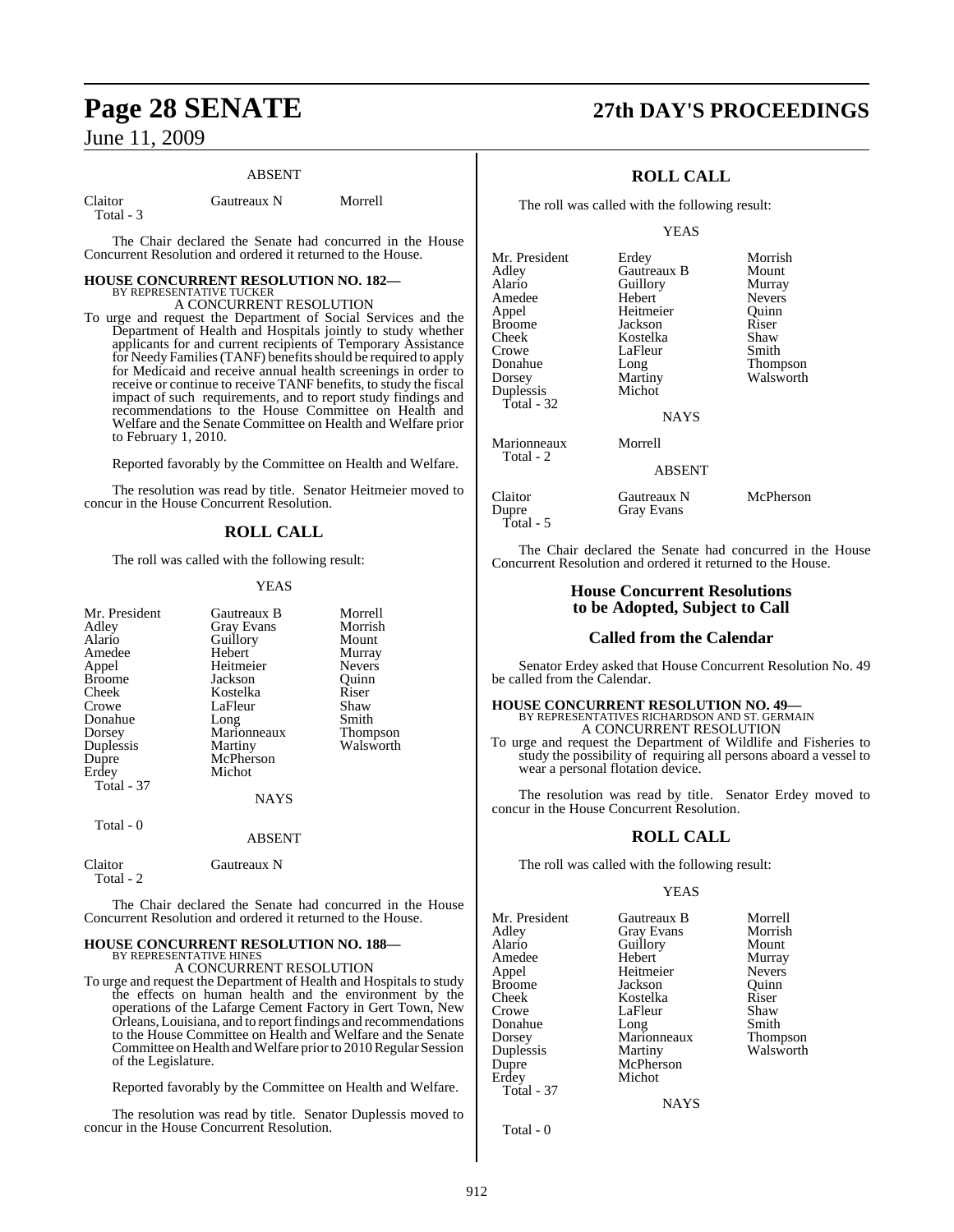# **27th DAY'S PROCEEDINGS Page 29 SENATE**

#### ABSENT

Total - 2

Claitor Gautreaux N

The Chair declared the Senate had concurred in the House Concurrent Resolution and ordered it returned to the House.

#### **Mr. President in the Chair**

### **House Bills and Joint Resolutions on Third Reading and Final Passage**

## **Bagneris Rule**

Senator McPherson moved to suspend the rules to temporarily pass over controversial House Bills on Third Reading and Final Passage with the intention of taking them up later, in their regular order.

Without objection, so ordered.

# **HOUSE BILL NO. 228—** BY REPRESENTATIVE ST. GERMAIN

AN ACT

To amend and reenact R.S.  $40:1574.1(B)(4)(c)$  and to enact R.S.  $40:1563(K), 1563.1(E),$  and  $1646(\overrightarrow{D})$ , relative to the powers and duties of the state fire marshal; to authorize the fire marshal to perform duties required by the state emergency operations plan; to authorize the fire marshal to commission a multijurisdictional arson task force; to require the installing contractor to be on-site during the final inspection by the fire marshal; and to provide for related matters.

The bill was read by title. Senator Cheek moved the final passage of the bill.

#### **ROLL CALL**

The roll was called with the following result:

#### YEAS

| Mr. President<br>Adley<br>Alario<br>Amedee<br>Appel<br><b>Broome</b><br>Cheek | Erdey<br>Gautreaux B<br><b>Gray Evans</b><br>Guillory<br>Hebert<br>Heitmeier<br>Jackson | Morrell<br>Morrish<br>Mount<br>Murray<br><b>Nevers</b><br>Ouinn<br>Riser |
|-------------------------------------------------------------------------------|-----------------------------------------------------------------------------------------|--------------------------------------------------------------------------|
| Claitor<br>Crowe<br>Donahue<br>Dorsey<br>Duplessis<br>Dupre<br>Total - 37     | Kostelka<br>Long<br>Marionneaux<br>Martiny<br>McPherson<br>Michot<br><b>NAYS</b>        | Shaw<br>Smith<br>Thompson<br>Walsworth                                   |
| Total - 0                                                                     | <b>ABSENT</b>                                                                           |                                                                          |
| Gautreaux N<br>Total - 2                                                      | LaFleur                                                                                 |                                                                          |
|                                                                               |                                                                                         | $\cdots$<br>$\blacksquare$                                               |

The Chair declared the bill was passed and ordered it returned to the House. Senator Cheek moved to reconsider the vote by which the bill was passed and laid the motion on the table.

#### **HOUSE BILL NO. 351—**

BY REPRESENTATIVE RICHARDSON AN ACT

To amend and reenact R.S. 40:1730.35(C), and to enact R.S. 40:1730.24(C),relative to building code enforcement; to provide for the documentation of compliance with the energy efficiency provisions of the state uniform construction code; to establish a period of validity for provisional certificates of registration; to provide for certificates of registration for building code enforcement officers with ten years of experience; and to provide for related matters.

The bill was read by title. Senator Riser moved the final passage of the bill.

## **ROLL CALL**

The roll was called with the following result:

#### YEAS

| Mr. President        | Erdey         | Michot          |
|----------------------|---------------|-----------------|
| Adley                | Gautreaux B   | Morrell         |
| Alario               | Gray Evans    | Morrish         |
| Amedee               | Guillory      | Mount           |
| Appel                | Hebert        | Murray          |
| <b>Broome</b>        | Heitmeier     | <b>Nevers</b>   |
| Cheek                | Jackson       | Quinn           |
| Claitor              | Kostelka      | Riser           |
| Crowe                | LaFleur       | Shaw            |
| Dorsey               | Long          | Smith           |
| Duplessis            | Marionneaux   | <b>Thompson</b> |
| Dupre                | McPherson     | Walsworth       |
| Total - 36           |               |                 |
|                      | <b>NAYS</b>   |                 |
| Total - 0            |               |                 |
|                      | <b>ABSENT</b> |                 |
| Donahue<br>Total - 3 | Gautreaux N   | Martiny         |

The Chair declared the bill was passed and ordered it returned to the House. Senator Riser moved to reconsider the vote by which the bill was passed and laid the motion on the table.

**HOUSE BILL NO. 309—** BY REPRESENTATIVE GALLOT AND SENATORS THOMPSON AND WALSWORTH AN ACT

To amend and reenact R.S. 13:312(2) and 312.1(B), relative to the courts of appeal; to provide election sections for the election of judges to the second district of the Court of Appeal for the Second Circuit; to provide for the assignment of judgeships for election purposes; to provide for the election of the judges; and to provide for related matters.

The bill was read by title. Senator Kostelka moved the final passage of the bill.

#### **ROLL CALL**

The roll was called with the following result:

#### YEAS

| Mr. President | Erdey             | Michot        |
|---------------|-------------------|---------------|
| Adley         | Gautreaux B       | Morrell       |
| Alario        | <b>Gray Evans</b> | Morrish       |
| Amedee        | Guillory          | Mount         |
| Appel         | Hebert            | Murray        |
| <b>Broome</b> | Heitmeier         | <b>Nevers</b> |
| Cheek         | Jackson           | Quinn         |
| Claitor       | Kostelka          | Riser         |
| Crowe         | LaFleur           | Shaw          |

# June 11, 2009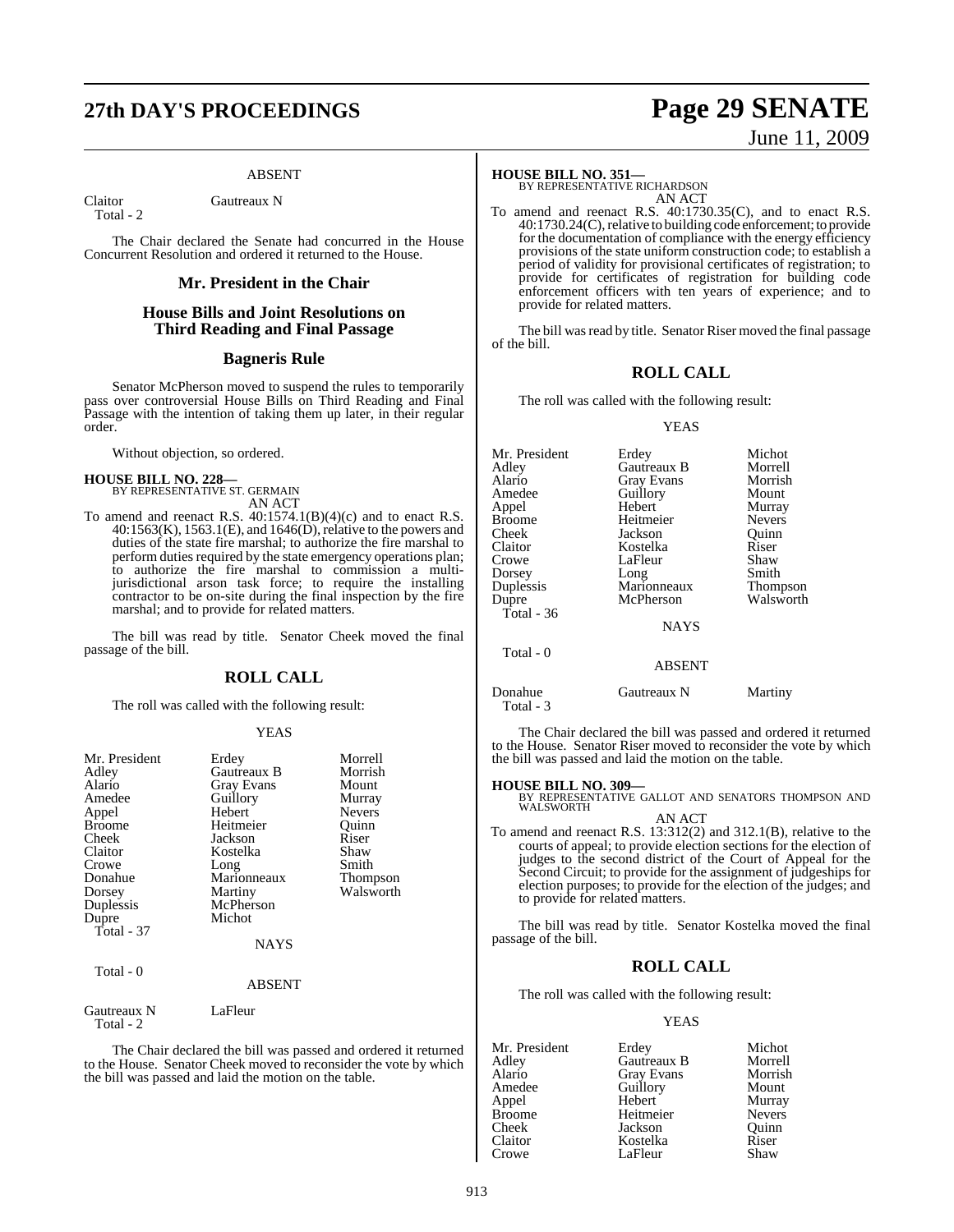Donahue Long Smith Dorsey Marionneaux Thompson Duplessis Martiny Walsworth<br>
Dupre McPherson Total - 38

McPherson

Total - 0

ABSENT

NAYS

Gautreaux N Total - 1

The Chair declared the bill was passed and ordered it returned to the House. Senator Kostelka moved to reconsider the vote by which the bill was passed and laid the motion on the table.

- **HOUSE BILL NO. 586—** BY REPRESENTATIVES DOERGE, CORTEZ, HENDERSON, HOFFMANN, LAFONTA, MONTOUCET, POPE, AND ROBIDEAUX AND SENATORS APPEL, CROWE, B. GAUTREAUX, HEBERT, KOSTELKA, MORRELL, AND NEVERS
- AN ACT To enact R.S. 11:542.1.1 and 883.3, relative to the Louisiana State Employees' Retirement System and the Teachers' Retirement System of Louisiana; to provide a minimum benefit increase to certain retirees, beneficiaries, and survivors; to provide for funding; to provide an effective date; and to provide for related matters.

The bill was read by title. Senator B. Gautreaux moved the final passage of the bill.

## **ROLL CALL**

The roll was called with the following result:

#### YEAS

| Mr. President<br>Adley<br>Alario<br>Amedee<br>Appel<br><b>Broome</b><br>Cheek<br>Claitor<br>Crowe | Dupre<br>Erdey<br>Gautreaux B<br><b>Gray Evans</b><br>Guillory<br>Hebert<br>Heitmeier<br>Jackson<br>Kostelka | McPherson<br>Michot<br>Morrish<br>Mount<br>Murray<br><b>Nevers</b><br>Quinn<br>Riser<br>Shaw |
|---------------------------------------------------------------------------------------------------|--------------------------------------------------------------------------------------------------------------|----------------------------------------------------------------------------------------------|
| Donahue<br>Dorsey                                                                                 | Long<br>Marionneaux                                                                                          | Smith                                                                                        |
| Duplessis<br>Total - 36                                                                           | Martiny                                                                                                      | <b>Thompson</b><br>Walsworth                                                                 |
|                                                                                                   | <b>NAYS</b>                                                                                                  |                                                                                              |
| Total - 0                                                                                         |                                                                                                              |                                                                                              |

ABSENT

Gautreaux N LaFleur Morrell

The Chair declared the bill was passed and ordered it returned to the House. Senator B. Gautreaux moved to reconsider the vote by which the bill was passed and laid the motion on the table.

#### **HOUSE BILL NO. 649—**

Total - 3

BY REPRESENTATIVES MONTOUCET, BOBBY BADON, BARRAS,<br>DOERGE, GALLOT, GISCLAIR, LAFONTA, MILLS, RICHARD, AND<br>THIBAUT AND SENATORS DUPRE, B. GAUTREAUX, GUILLORY,<br>HEBERT, AND MURRAY

#### AN ACT

To enact R.S. 11:546 and R.S. 15:574.4.2, relative to the Louisiana State Employees' Retirement System; to provide for a probation and parole processing fee; to create a fund for the deposit of funds generated by such fees; to provide for an effective date; and to provide for related matters.

# **Page 30 SENATE 27th DAY'S PROCEEDINGS**

The bill was read by title. Senator B. Gautreaux moved the final passage of the bill.

## **ROLL CALL**

The roll was called with the following result:

#### YEAS

| Mr. President<br>Adlev<br>Alario<br>Amedee<br>Appel<br>Broome<br>Cheek<br>Claitor<br>Crowe<br>Donahue<br>Dorsey<br>Duplessis<br>Total - 36<br>Total - 0 | Dupre<br>Erdey<br>Gautreaux B<br>Gray Evans<br>Guillory<br>Hebert<br>Heitmeier<br>Jackson<br>Kostelka<br>LaFleur<br>Long<br>Marionneaux<br><b>NAYS</b><br><b>ABSENT</b> | Martiny<br>McPherson<br>Michot<br>Morrish<br>Mount<br>Murray<br><b>Nevers</b><br>Quinn<br>Riser<br>Shaw<br>Thompson<br>Walsworth |
|---------------------------------------------------------------------------------------------------------------------------------------------------------|-------------------------------------------------------------------------------------------------------------------------------------------------------------------------|----------------------------------------------------------------------------------------------------------------------------------|
| Gautreaux N<br>Total - 3                                                                                                                                | Morrell                                                                                                                                                                 | Smith                                                                                                                            |

The Chair declared the bill was passed and ordered it returned to the House. Senator B. Gautreaux moved to reconsider the vote by which the bill was passed and laid the motion on the table.

HOUSE BILL NO. 729-<br>BY REPRESENTATIVES BILLIOT, ST. GERMAIN, ARNOLD, AUBERT, BOBBY BADON, BALDONE, BARRAS, HENRY BURNS, CHAMPAGNE, CHANDLER, CHANDLER, CONNICK, DIXON, DOERGE, GISCLAIR, GUINN, HARDY, HOFFMANN, HOWARD, MICHA AN ACT

To amend and reenact R.S. 22:347(A)(1) and R.S. 23:1036(A),  $(C)(1)$  and  $(3)$ ,  $(E)$ , and  $(H)$ , to enact R.S. 23:1036 $(C)(4)$  and  $(L)$ , and to repeal  $R.S. 23:1036(D)(3)$ ,  $(F)$ ,  $(G)$ , and  $(J)$ , relative to workers' compensation for firefighters; to provide for the disposition of tax money for the state fire marshal; to require workers' compensation coverage for volunteer firefighters; to provide relative to medical benefits payable; to provide for burial expenses; to require fire companies to furnish certain documents to the fire marshal; and to provide for related matters.

## **Floor Amendments Sent Up**

Senator Riser sent up floor amendments.

#### **SENATE FLOOR AMENDMENTS**

Amendments proposed by Senator Riser to Reengrossed House Bill No. 729 by Representative Billiot

#### AMENDMENT NO. 1

On page 1, delete line 2 and insert the following:

"To amend and reenact R.S. 22:347(A)(1), R.S. 23:1036(A), (C)(1) and (3), (E), and (H) and 1209(A)(3) and 1378(A)(1), (2), (3)(a)(introductory paragraph) and (b)(introductory paragraph), and  $(7)$ 

#### AMENDMENT NO.

 $\frac{\text{NHEVDMENT TO. } 2}{\text{On page 1, line 4 after "compensation" delete "for firefights"}}$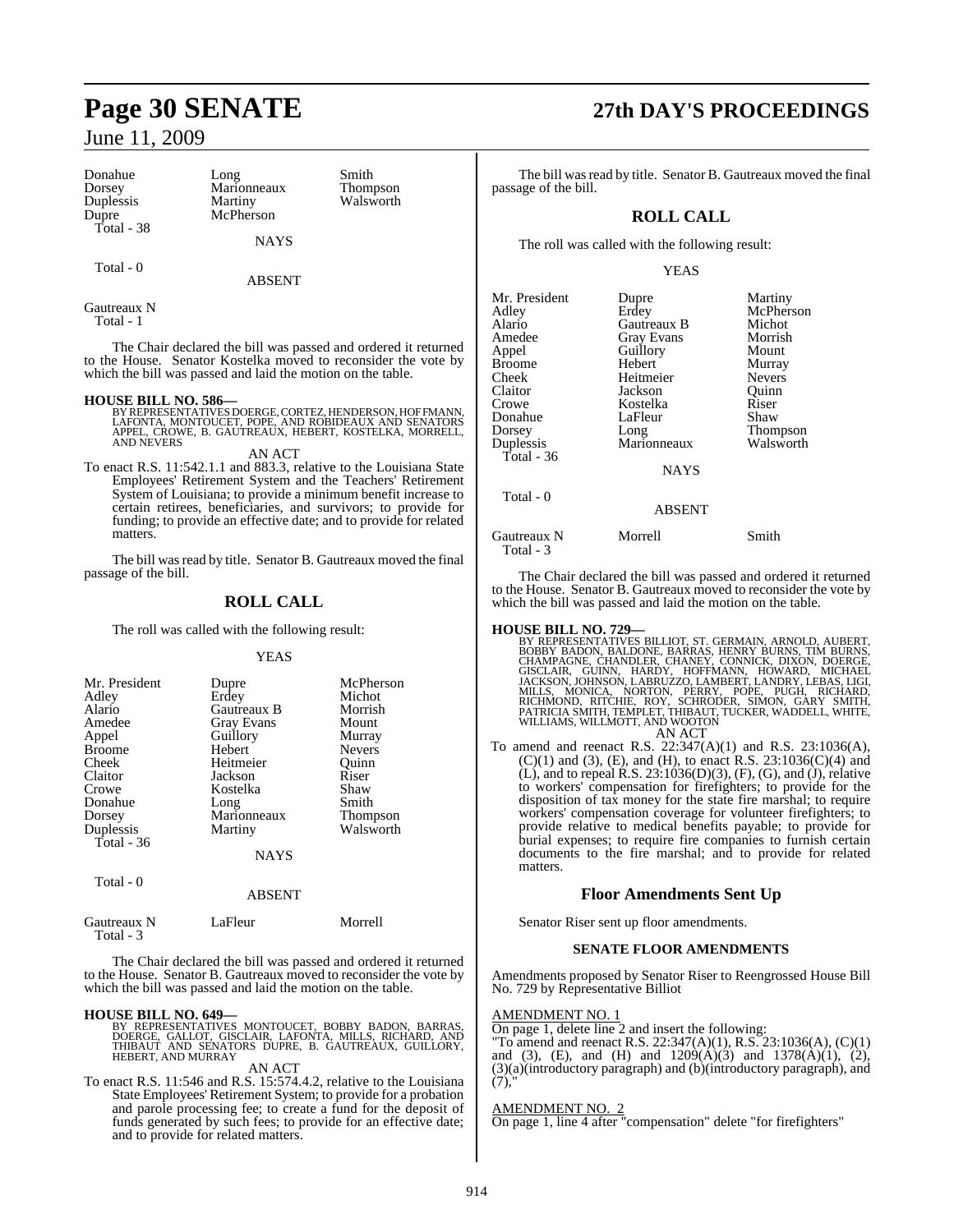# **27th DAY'S PROCEEDINGS Page 31 SENATE**

# June 11, 2009

#### AMENDMENT NO. 3

On page 1, delete line 5 and insert the following: "of tax money for the state fire marshal; to provide for the determination of the liability of the Second Injury Fund; to require workers' compensation coverage"

#### AMENDMENT NO. 4

On page 2, delete line 10 and insert the following:

Section 2. R.S.  $23:1036(A)$ ,  $(C)(1)$  and  $(3)$ ,  $(E)$ , and  $(H)$  and  $1209(A)(3)$  and  $1378(A)(1)$ ,  $(2)$ ,  $(3)(a)(\text{introducing paragraph})$  and (b)(introductory paragraph), and (7) are hereby amended and"

#### AMENDMENT NO. 5

On page 5, between lines 6 and 7 insert the following:

#### "\* \* \* §1378. Determination of liability of fund

A. An employer operating under the provisions of this Chapter who knowingly employs or knowingly retains in his employment an employee who has a permanent partial disability, as defined in Subsection F of this Section, shall be reimbursed from the Second Injury Fund as follows:

 $(1)(a)$  For injuries occurring before July 1, 2004, and on or after July 1, 2009 2011, if an employee who has a permanent partial disability incurs a subsequent injury arising out of and in the course of his employment resulting in liability for disability due to the merger of the subsequent injury with the preexisting permanent partial disability, the employer or, if insured, his insurer, in the first instance, shall pay all compensation provided in this Chapter, but the employer or, if insured, his insurer thereafter shall be reimbursed from the Second Injury Fund for all weekly compensation payments payable after the first one hundred four weeks of payments. Such payments shall be reimbursed provided they are submitted to the board within one year of the approval for reimbursement or within one year of the payment of such weekly compensation payments, whichever occurs later.

(b) For injuries occurring on or after July 1, 2004, and before July 1, 2009 **2011**, if an employee who has a permanent partial disability incurs a subsequent injury arising out of and in the course of his employment resulting in liability for disability due to the merger of the subsequent injury with the preexisting permanent partial disability, the employer or, if insured, his insurer thereafter shall be reimbursed from the Second Injury Fund for all weekly compensation payments payable after the first one hundred thirty weeks of payments. Such payments shall be reimbursed provided they are submitted to the board within one year of the approval for reimbursement or within one year of the payment of such weekly compensation payments, whichever occurs later.

(2)(a) For injuries occurring before July 1, 2004, and on or after July 1, 2009 **2011**, if an employer becomes liable for the payment of death benefits under the provisions of this Chapter, said employer or, if insured, his insurer shall be entitled to reimbursement from the workers' compensation Second Injury Fund for all death benefit payments payable after the first one hundred seventy-five weeks of payments, provided that death benefits are actually paid by said employer or his insurer under the provisions of this Chapter, and provided that the deceased employee of the employer died as a result of a combination of a preexisting permanent partial disability and a subsequent compensable injury or the employee's death would not have occurred but for the preexisting permanent partial disability. Such payments shall be reimbursed provided they are submitted to the board within one year of the approval for reimbursement or within one year of the payment of such death benefits, whichever occurs later.

(b) For injuries occurring on or after July 1, 2004, and before July 1, 2009 **2011**, if an employer becomes liable for the payment of death benefits under the provisions of this Chapter, said employer or, if insured, his insurer shall be entitled to reimbursement from the workers' compensation Second Injury Fund for all death benefit payments payable after the first one hundred thirty weeks of payments, provided that death benefits are actually paid by the employer or his insurer under the provisions of this Chapter, and provided that the deceased employee of the employer died as a result of a combination of a preexisting permanent partial disability and a subsequent compensable injury or the employee's death would not

have occurred but for the preexisting permanent partial disability. Such payments shall be reimbursed provided they are submitted to the board within one year of the approval for reimbursement or within one year of the payment of such death benefits, whichever occurs later.

(3)(a) For injuries occurring before July 1, 2004, and on or after July 1, 2009 **2011**, if an employee who has a permanent partial disability incurs a subsequent injury arising out of and in the course of his employment resulting in liability for disability due to the merger of the subsequent injury with the preexisting permanent partial disability, the employer or, if insured, the insurer shall be reimbursed from the Second Injury Fund for medical expenses actually paid and payable in accordance with R.S. 23:1203 as follows:

\* \* \* (b) For injuries occurring on or after July 1, 2004, and before July 1, 2009 **2011**, if an employee who has a permanent partial disability incurs a subsequent injury arising out of and in the course of his employment resulting in liability for disability due to the merger of the subsequent injury with the preexisting permanent partial disability, the employer or, if insured, the insurer shall be reimbursed from the Second Injury Fund for medical expenses actually paid and payable in accordance with R.S. 23:1203 as follows:

\* \* \* (7) Upon the board's approval of a claim for reimbursement, and on an annual basisthereafter, the insurershall report to the board an estimate of the future medical and indemnity liability to the injured employee on a form promulgated by the director. The report shall be submitted to the board each year at the same time the annual report required by R.S. 23:1291.1 is submitted to the office of workers' compensation administration.

(a) For injuries occurring before July 1, 2004, and on or after July 1, 2009 **2011**, upon the board's approval of a claim for reimbursement, the insurer shall immediately certify to the board that the medical reserve has been reduced to no more than seven thousand five hundred dollars, and the weekly disability benefits (indemnity) reserve does not exceed one hundred four weeks of indemnity. In the event of a death claim, the weekly benefits reserve will be no more than one hundred seventy-five weeks. No reimbursement will be made to the insurer unless such insurer complies with the provisions of this Paragraph. The Louisiana Insurance Guaranty Association shall be entitled to reimbursement, but only to the extent of the proportion of the Second Injury Fund assessment paid by insurance companies.

(b) For injuries occurring on or after July 1, 2004, and before July 1, 2009 **2011**, upon the board's approval of a claim for reimbursement, the insurer shall immediately certify to the board that the medical reserve has been reduced to no more than twenty-five thousand dollars, and the weekly disability benefits (indemnity) reserve does not exceed one hundred thirty weeks of indemnity. In the event of a death claim, the weekly benefits reserve will be no more than one hundred thirty weeks. No reimbursement will be made to the insurer unless such insurer complies with the provisions of this Paragraph. The Louisiana Insurance Guaranty Association shall be entitled to reimbursement, but only to the extent of the proportion of the Second Injury Fund assessment paid by insurance companies.

\* \* \*"

On motion of Senator Riser, the amendments were adopted.

The bill was read by title. Senator Riser moved the final passage of the amended bill.

#### **ROLL CALL**

The roll was called with the following result:

#### YEAS

| Mr. President | Erdey       | Morrell |
|---------------|-------------|---------|
| Adley         | Gautreaux B | Morrish |
| Alario        | Gray Evans  | Mount   |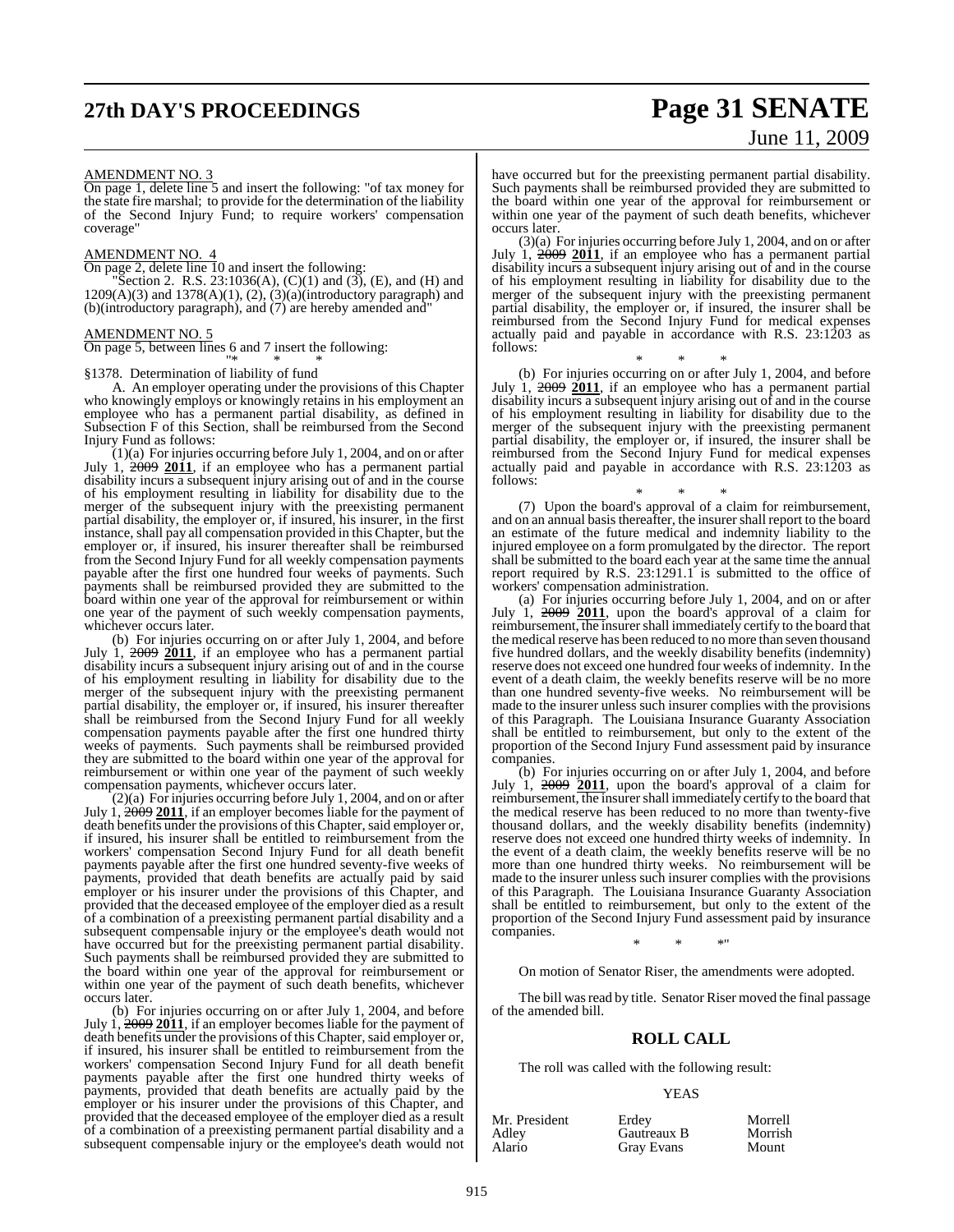| Amedee                   | Guillory    | Murray          |
|--------------------------|-------------|-----------------|
| Appel                    | Hebert      | Nevers          |
| <b>Broome</b>            | Heitmeier   | Ouinn           |
| Cheek                    | Jackson     | Riser           |
| Claitor                  | LaFleur     | Shaw            |
| Crowe                    | Long        | Smith           |
| Donahue                  | Marionneaux | <b>Thompson</b> |
| Dorsey                   | Martiny     | Walsworth       |
| Duplessis                | McPherson   |                 |
| Dupre                    | Michot      |                 |
| Total - $37$             |             |                 |
|                          | <b>NAYS</b> |                 |
| Total - 0                |             |                 |
|                          | ABSENT      |                 |
| Gautreaux N<br>Total - 2 | Kostelka    |                 |

The Chair declared the amended bill was passed and ordered it returned to the House. Senator Riser moved to reconsider the vote by which the bill was passed and laid the motion on the table.

#### **Senator Walsworth in the Chair**

**HOUSE BILL NO. 891— (Substitute for HouseBill No. 799 by Representative Michael Jackson)** BY REPRESENTATIVE MICHAEL JACKSON

AN ACT

To amend and reenact R.S. 23:1538(A), relative to unemployment compensation; to provide for penalties to an employer for failure to file a payroll report; and to provide for related matters.

The bill was read by title. Senator Broome moved the final passage of the bill.

#### **ROLL CALL**

The roll was called with the following result:

#### YEAS

| Mr. President | Dupre       | McPherson       |
|---------------|-------------|-----------------|
| Adley         | Erdey       | Michot          |
| Alario        | Gautreaux B | Morrish         |
| Amedee        | Gray Evans  | Mount           |
| Appel         | Guillory    | Murray          |
| <b>Broome</b> | Hebert      | Nevers          |
| Cheek         | Heitmeier   | Ouinn           |
| Claitor       | Jackson     | Riser           |
| Crowe         | LaFleur     | Shaw            |
| Donahue       | Long        | Smith           |
| Dorsey        | Marionneaux | <b>Thompson</b> |
| Duplessis     | Martiny     | Walsworth       |
| Total - 36    |             |                 |
|               | <b>NAYS</b> |                 |
| Total - 0     |             |                 |
|               | ABSENT      |                 |

The Chair declared the bill was passed and ordered it returned to the House. Senator Broome moved to reconsider the vote by which the bill was passed and laid the motion on the table.

Gautreaux N Kostelka Morrell

Total - 3

#### **HOUSE BILL NO. 892— (Substitute for HouseBill No. 800 by Representative Michael Jackson)** BY REPRESENTATIVE MICHAEL JACKSON AN ACT

To enact R.S. 23:1625.1, relative to unemployment compensation; to provide for the prompt determination of claims; to provide with respect to the abandonment of an employer's right to appeal a

# **Page 32 SENATE 27th DAY'S PROCEEDINGS**

determination of claim; to provide for the employer's right to appeal in the event the failure to provide information is due to compelling circumstances; and to provide for related matters.

The bill was read by title. Senator Broome moved the final passage of the bill.

## **ROLL CALL**

The roll was called with the following result:

#### YEAS

| Mr. President | Dupre         | Michot        |
|---------------|---------------|---------------|
| Adley         | Erdey         | Morrish       |
| Alario        | Gautreaux B   | Mount         |
| Amedee        | Gray Evans    | Murray        |
| Appel         | Guillory      | <b>Nevers</b> |
| <b>Broome</b> | Hebert        | Ouinn         |
| Cheek         | Heitmeier     | Riser         |
| Claitor       | Jackson       | Shaw          |
| Crowe         | LaFleur       | Smith         |
| Donahue       | Long          | Thompson      |
| Dorsey        | Marionneaux   | Walsworth     |
| Duplessis     | McPherson     |               |
| Total - $35$  |               |               |
|               | <b>NAYS</b>   |               |
| Total - 0     |               |               |
|               | <b>ABSENT</b> |               |
|               |               |               |

Gautreaux N Martiny<br>Kostelka Morrell Kostelka Total - 4

The Chair declared the bill was passed and ordered it returned to the House. Senator Broome moved to reconsider the vote by which the bill was passed and laid the motion on the table.

#### **Mr. President in the Chair**

**HOUSE BILL NO. 39—**<br>BY REPRESENTATIVES HENRY BURNS, BOBBY BADON, FOIL,<br>GISCLAIR, GUINN, HARRISON, HENDERSON, LAMBERT, MORRIS,<br>AND ST. GERMAIN

AN ACT To amend and reenact R.S. 56:116.1(B)(4) and to enact R.S.  $56:116.1(A)(8)$ , relative to use of a laser when hunting; to authorize certain persons to use a laser device when hunting; and to provide for related matters.

## **Floor Amendments Sent Up**

Senator Heitmeier sent up floor amendments.

#### **SENATE FLOOR AMENDMENTS**

Amendments proposed by Senator Heitmeier to Engrossed House Bill No. 39 by Representative Henry Burns

#### AMENDMENT NO. 1

On page 1, delete lines 14, 15 and 16 and insert in lieu there of the following: "authorized in R.S. 56:104.1, who has the impairment of visual functioning even after treatment and/or standard refractive correction, and has a visual acuity of equal to or less than 20/200 to light perception, or a visual field of less than ten degree from the point of fixation, as certified by a Louisiana licensed optometrist or ophthalmologist. Such hunter shall be"

On motion of Senator Heitmeier, the amendments were adopted.

The bill was read by title. Senator Heitmeier moved the final passage of the amended bill.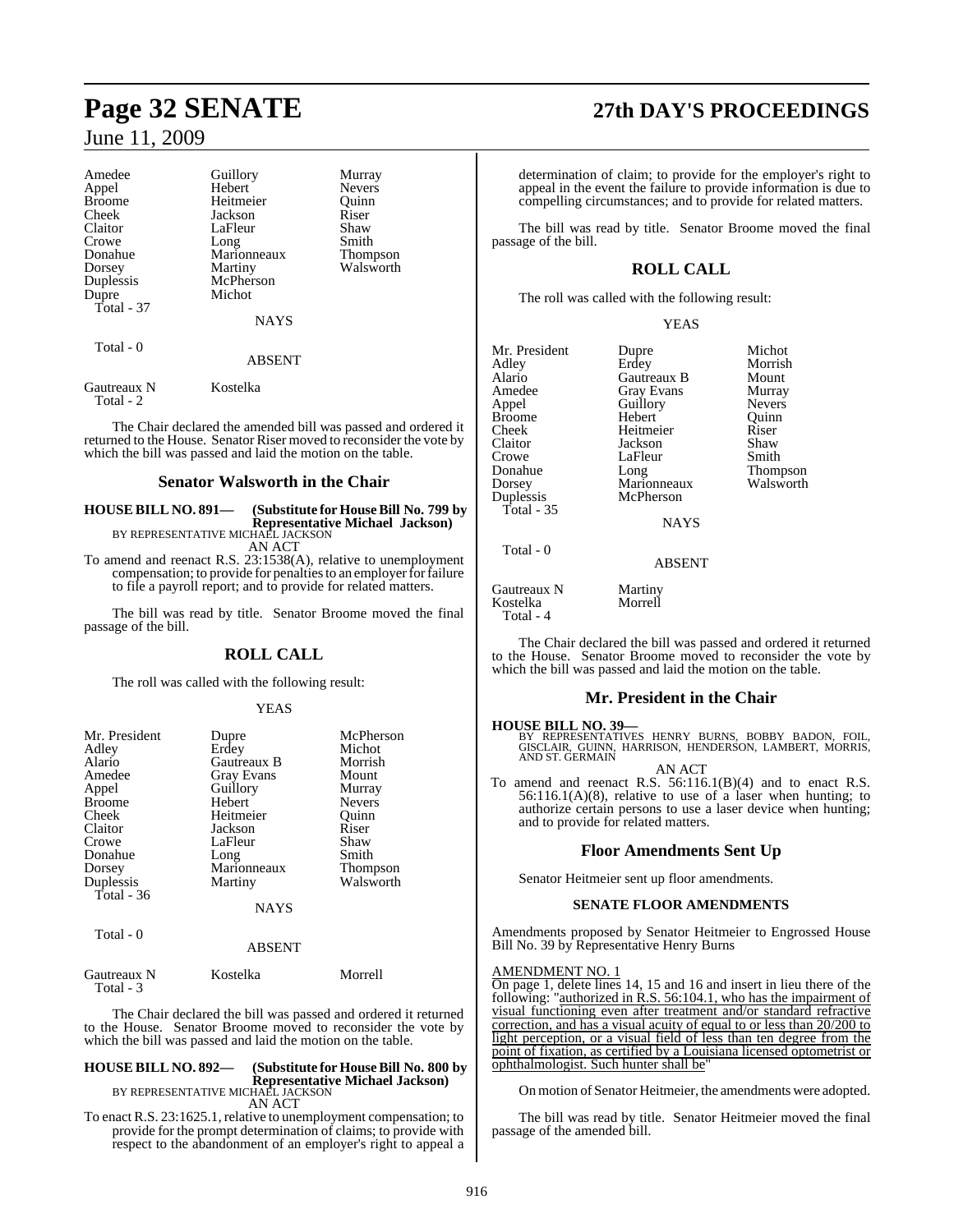## **ROLL CALL**

The roll was called with the following result:

#### YEAS

| Mr. President<br>Adley<br>Alario<br>Amedee<br>Appel<br><b>Broome</b><br>Cheek<br>Claitor<br>Crowe<br>Donahue<br>Dorsey<br>Dupre<br>Total - 36 | Erdey<br>Gautreaux B<br><b>Gray Evans</b><br>Guillory<br>Hebert<br>Heitmeier<br>Jackson<br>LaFleur<br>Long<br>Marionneaux<br>Martiny<br>McPherson<br><b>NAYS</b> | Michot<br>Morrell<br>Morrish<br>Mount<br>Murray<br><b>Nevers</b><br>Ouinn<br>Riser<br>Shaw<br>Smith<br>Thompson<br>Walsworth |
|-----------------------------------------------------------------------------------------------------------------------------------------------|------------------------------------------------------------------------------------------------------------------------------------------------------------------|------------------------------------------------------------------------------------------------------------------------------|
| Total - 0                                                                                                                                     |                                                                                                                                                                  |                                                                                                                              |

#### ABSENT

| Duplessis | Gautreaux N | Kostelka |
|-----------|-------------|----------|
| Total - 3 |             |          |

The Chair declared the amended bill was passed and ordered it returned to the House. Senator Heitmeier moved to reconsider the vote by which the bill was passed and laid the motion on the table.

**HOUSE BILL NO. 55—** BY REPRESENTATIVE LAFONTA AND SENATOR THOMPSON AN ACT

To enact R.S. 32:378.3, relative to motor vehicles; to prohibit installation of sound amplification systems on the exterior of a vehicle; to provide for penalties; and to provide for related matters.

The bill was read by title. Senator Murray moved the final passage of the bill.

#### **ROLL CALL**

The roll was called with the following result:

#### YEAS

| Mr. President<br>Alario<br>Amedee<br>Appel<br><b>Broome</b><br>Cheek<br>Crowe<br>Donahue<br>Dorsey<br>Duplessis<br>Dupre<br>Total $-31$ | Erdey<br>Gautreaux B<br>Guillory<br>Hebert<br>Jackson<br>Long<br>Marionneaux<br>Martiny<br>McPherson<br>Michot<br>Morrell<br><b>NAYS</b> | Morrish<br>Mount<br>Murray<br><b>Nevers</b><br>Quinn<br>Shaw<br>Smith<br>Thompson<br>Walsworth |
|-----------------------------------------------------------------------------------------------------------------------------------------|------------------------------------------------------------------------------------------------------------------------------------------|------------------------------------------------------------------------------------------------|
| Adley<br>Total - 3                                                                                                                      | Claitor<br><b>ABSENT</b>                                                                                                                 | Gray Evans                                                                                     |
| Gautreaux N<br>Heitmeier<br>Total - 5                                                                                                   | Kostelka<br>LaFleur                                                                                                                      | Riser                                                                                          |

The Chair declared the bill was passed and ordered it returned to the House. Senator Murray moved to reconsider the vote by which the bill was passed and laid the motion on the table.

# **27th DAY'S PROCEEDINGS Page 33 SENATE** June 11, 2009

#### **Notice Regarding Vote**

Senator Adley stated he had voted in error on House Bill No. 55. He voted nay on the bill and had intended to vote yea. He asked that the Official Journal so state.

#### **HOUSE BILL NO. 143—**

BY REPRESENTATIVE TALBOT AN ACT

To amend and reenact R.S. 47:1992(A)(1)(a) and (2), (B), and (F), relative to the inspection period for tax assessment lists in Jefferson Parish; to provide for the time period during which assessment lists shall be open for inspection; and to provide for related matters.

The bill was read by title. Senator Martiny moved the final passage of the bill.

#### **ROLL CALL**

The roll was called with the following result:

#### YEAS

| Mr. President<br>Adlev<br>Alario<br>Amedee<br>Appel<br>Broome<br>Cheek<br>Claitor<br>Crowe<br>Donahue<br>Dorsey<br>Duplessis<br>Total - $36$<br>Total - 0 | Dupre<br>Erdey<br>Gautreaux B<br><b>Gray Evans</b><br>Guillory<br>Hebert<br>Jackson<br>LaFleur<br>Long<br>Marionneaux<br>Martiny<br>McPherson<br><b>NAYS</b><br><b>ABSENT</b> | Michot<br>Morrell<br>Morrish<br>Mount<br>Murray<br><b>Nevers</b><br>Ouinn<br>Riser<br>Shaw<br>Smith<br>Thompson<br>Walsworth |
|-----------------------------------------------------------------------------------------------------------------------------------------------------------|-------------------------------------------------------------------------------------------------------------------------------------------------------------------------------|------------------------------------------------------------------------------------------------------------------------------|
| Gautreaux N                                                                                                                                               | Heitmeier                                                                                                                                                                     | Kostelka                                                                                                                     |
| Total - 3                                                                                                                                                 |                                                                                                                                                                               |                                                                                                                              |

The Chair declared the bill was passed and ordered it returned to the House. Senator Martiny moved to reconsider the vote by which the bill was passed and laid the motion on the table.

## **HOUSE BILL NO. 159—** BY REPRESENTATIVES HENRY BURNS, BOBBY BADON, BILLIOT,<br>BURFORD, CARMODY, CHAMPAGNE, CHANEY, DOWNS, GISCLAIR,<br>GUINN, HENDERSON, HOWARD, LAMBERT, LITTLE, MILLS, MONICA,<br>MONTOUCET, PUGH, AND SIMON AND SENATOR DUPRE AN ACT To amend and reenact R.S. 30:28(B), relative to drilling permits; to

provide for the validity of drilling permits; and to provide for related matters.

The bill was read by title. Senator Smith moved the final passage of the bill.

#### **ROLL CALL**

The roll was called with the following result:

#### YEAS

| Dupre             | Michot        |
|-------------------|---------------|
|                   | Morrell       |
| Gautreaux B       | Morrish       |
| <b>Gray Evans</b> | Mount         |
| Guillory          | Murray        |
| Hebert            | <b>Nevers</b> |
| Jackson           | Ouinn         |
|                   | Erdey         |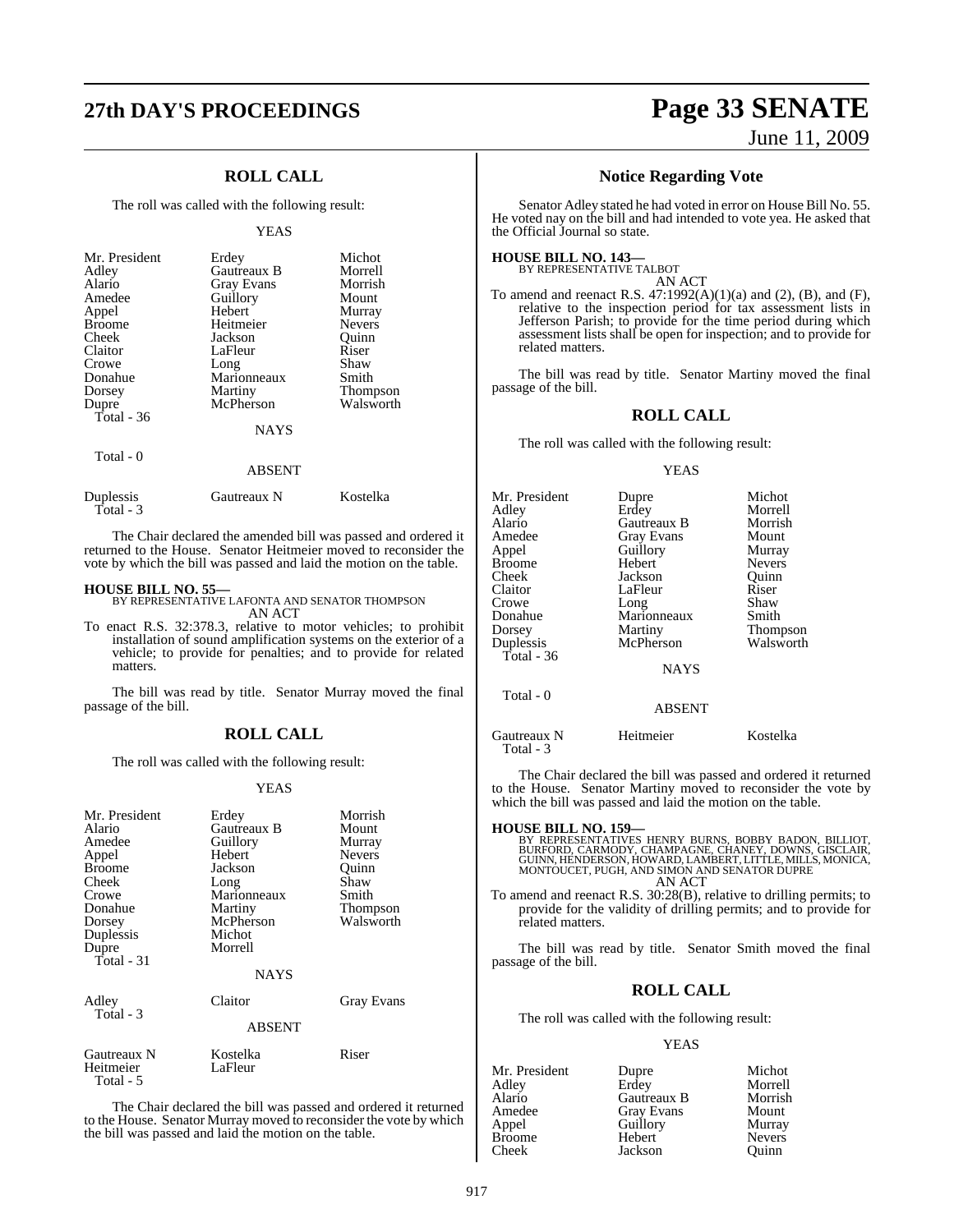| Claitor<br>Crowe<br>Donahue | LaFleur<br>Long<br>Marionneaux | Riser<br>Shaw<br>Smith |  |
|-----------------------------|--------------------------------|------------------------|--|
| Dorsey<br>Duplessis         | Martiny<br>McPherson           | Thompson<br>Walsworth  |  |
| Total - 36                  | <b>NAYS</b>                    |                        |  |
| Total - 0                   | <b>ABSENT</b>                  |                        |  |
| Gautreaux N<br>Total - 3    | Heitmeier                      | Kostelka               |  |

The Chair declared the bill was passed and ordered it returned to the House. Senator Smith moved to reconsider the vote by which the bill was passed and laid the motion on the table.

**HOUSE BILL NO. 168—** BY REPRESENTATIVE MICKEY GUILLORY AN ACT

To amend and reenact R.S. 40:384(16), relative to local housing authorities; to provide relative to the scope and nature of local housing authorities; and to provide for related matters.

The bill was read by title. Senator Guillory moved the final passage of the bill.

#### **ROLL CALL**

The roll was called with the following result:

#### YEAS

| Mr. President<br>Adley<br>Alario<br>Amedee<br>Appel<br><b>Broome</b><br>Cheek<br>Claitor<br>Crowe<br>Donahue<br>Dorsey<br>Duplessis<br>Dupre<br>Total - $37$ | Erdey<br>Gautreaux B<br><b>Gray Evans</b><br>Guillory<br>Hebert<br>Heitmeier<br>Jackson<br>LaFleur<br>Long<br>Marionneaux<br>Martiny<br>McPherson<br>Michot | Morrell<br>Morrish<br>Mount<br>Murray<br><b>Nevers</b><br>Ouinn<br>Riser<br>Shaw<br>Smith<br>Thompson<br>Walsworth |
|--------------------------------------------------------------------------------------------------------------------------------------------------------------|-------------------------------------------------------------------------------------------------------------------------------------------------------------|--------------------------------------------------------------------------------------------------------------------|
|                                                                                                                                                              | <b>NAYS</b>                                                                                                                                                 |                                                                                                                    |
| Total - 0                                                                                                                                                    | <b>ABSENT</b>                                                                                                                                               |                                                                                                                    |
| Gautreaux N<br>Total - 2                                                                                                                                     | Kostelka                                                                                                                                                    |                                                                                                                    |

The Chair declared the bill was passed and ordered it returned to the House. Senator Guillory moved to reconsider the vote by which the bill was passed and laid the motion on the table.

# **HOUSE BILL NO. 187—** BY REPRESENTATIVE PATRICIA SMITH

related matters.

AN ACT To amend and reenact R.S. 17:3973(2)(b)(iii) and (iv), relative to the creation of Type 3 and Type 4 charter schools; to provide relative to the approval by certain persons of a proposal to create a Type 3 or Type 4 charter school by means of converting a preexisting public school; to provide relative to attendance at such schools; to provide an effective date; and to provide for

The bill was read by title. Senator Duplessis moved the final passage of the bill.

# **Page 34 SENATE 27th DAY'S PROCEEDINGS**

## **ROLL CALL**

The roll was called with the following result:

YEAS

| Mr. President | Gautreaux B   | Michot          |
|---------------|---------------|-----------------|
| Adley         | Gray Evans    | Morrell         |
| Alario        | Guillory      | Morrish         |
| Amedee        | Hebert        | Mount           |
| Appel         | Heitmeier     | Murray          |
| Broome        | Jackson       | <b>Nevers</b>   |
| Cheek         | Kostelka      | Ouinn           |
| Claitor       | LaFleur       | Riser           |
| Donahue       | Long          | Shaw            |
| Dorsey        | Marionneaux   | Smith           |
| Duplessis     | Martiny       | <b>Thompson</b> |
| Erdey         | McPherson     | Walsworth       |
| Total - 36    |               |                 |
|               | <b>NAYS</b>   |                 |
| Total - 0     |               |                 |
|               | <b>ABSENT</b> |                 |

Crowe Dupre Gautreaux N Total - 3

The Chair declared the bill was passed and ordered it returned to the House. Senator Duplessis moved to reconsider the vote by which the bill was passed and laid the motion on the table.

# **HOUSE BILL NO. 233—** BY REPRESENTATIVE GALLOT

AN ACT

To amend and reenact R.S. 56:578.2(A)(1), relative to the Louisiana Seafood Promotion and Marketing Board; to place the board under the jurisdiction of the office of fisheries of the Department of Wildlife and Fisheries; and to provide for related matters.

The bill was read by title. Senator Dupre moved the final passage of the bill.

## **ROLL CALL**

The roll was called with the following result:

#### YEAS

| Mr. President            | Dupre             | Michot        |
|--------------------------|-------------------|---------------|
| Adlev                    | Erdey             | Morrell       |
| Alario                   | Gautreaux B       | Morrish       |
| Amedee                   | <b>Gray Evans</b> | Mount         |
| Appel                    | Heitmeier         | Murray        |
| Broome                   | Jackson           | <b>Nevers</b> |
| Cheek                    | Kostelka          | Quinn         |
| Claitor                  | LaFleur           | Riser         |
| Crowe                    | Long              | Shaw          |
| Donahue                  | Marionneaux       | Smith         |
| Dorsey                   | Martiny           | Thompson      |
| Duplessis                | McPherson         | Walsworth     |
| Total - 36               |                   |               |
|                          | <b>NAYS</b>       |               |
| Total - 0                |                   |               |
|                          | <b>ABSENT</b>     |               |
| Gautreaux N<br>Total - 3 | Guillory          | Hebert        |

The Chair declared the bill was passed and ordered it returned to the House. Senator Dupre moved to reconsider the vote by which the bill was passed and laid the motion on the table.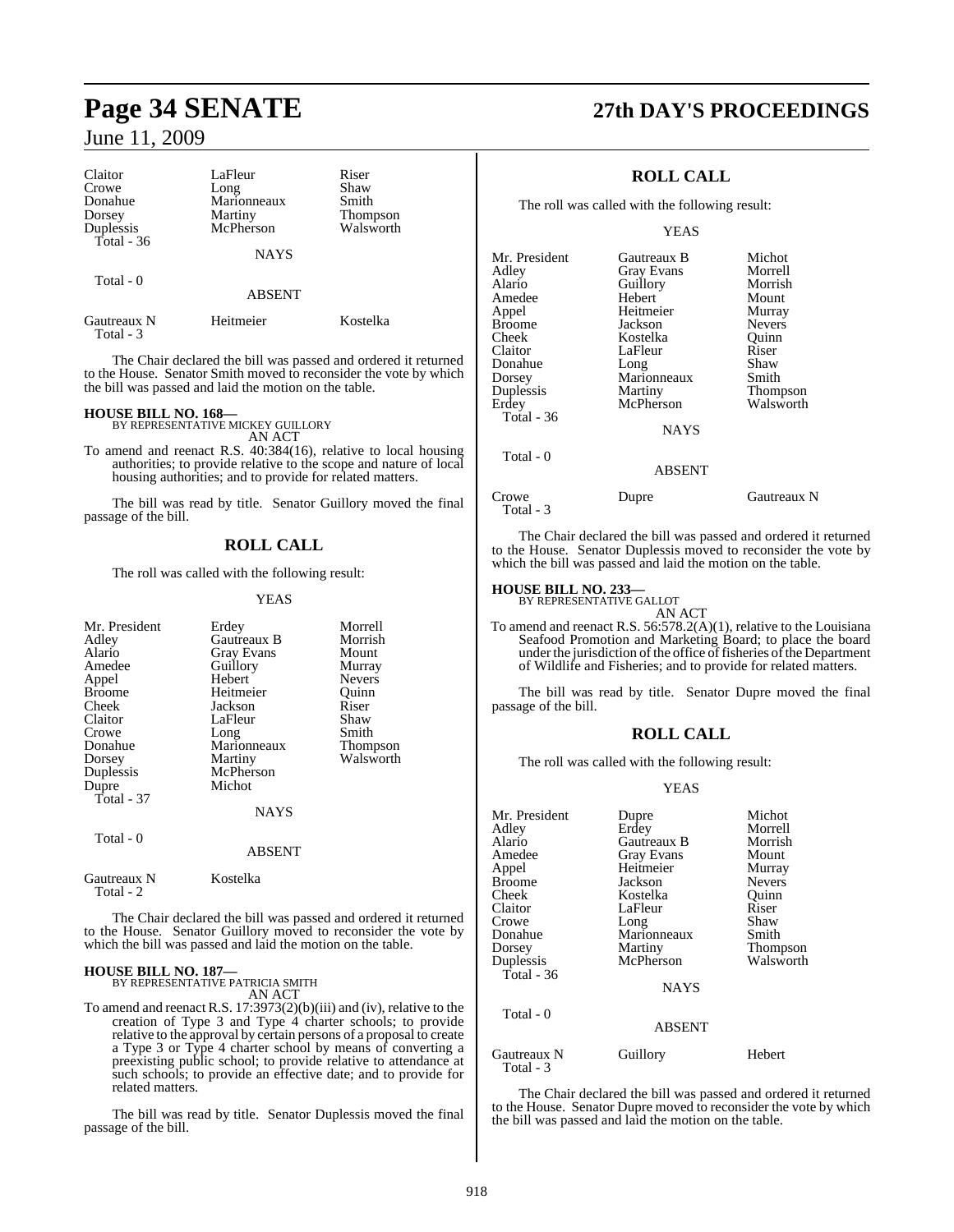# **27th DAY'S PROCEEDINGS Page 35 SENATE**

# **HOUSE BILL NO. 299—** BY REPRESENTATIVE ST. GERMAIN

AN ACT

To amend and reenact R.S. 56:497(C)(1), relative to bait shrimp; to increase the fee for a bait shrimp permit; to provide for a beginning date for when bait shrimp may be taken; and to provide for related matters.

The bill was read by title. Senator Dupre moved the final passage of the bill.

#### **ROLL CALL**

The roll was called with the following result:

#### YEAS

| Mr. President<br>Adley<br>Alario<br>Amedee<br>Appel<br><b>Broome</b><br>Cheek<br>Donahue<br>Dorsey | Gautreaux B<br><b>Gray Evans</b><br>Guillory<br>Hebert<br>Heitmeier<br>Jackson<br>Kostelka<br>LaFleur<br>Long<br>Marionneaux | Michot<br>Morrell<br>Morrish<br>Mount<br>Murray<br>Nevers<br>Ouinn<br>Riser<br>Shaw<br>Smith |
|----------------------------------------------------------------------------------------------------|------------------------------------------------------------------------------------------------------------------------------|----------------------------------------------------------------------------------------------|
| Duplessis<br>Dupre<br>Erdey<br>Total - 36                                                          | Martiny<br>McPherson<br><b>NAYS</b>                                                                                          | <b>Thompson</b><br>Walsworth                                                                 |
| Claitor<br>Total - 1                                                                               | ABSENT                                                                                                                       |                                                                                              |
| Crowe<br>Total - 2                                                                                 | Gautreaux N                                                                                                                  |                                                                                              |

The Chair declared the bill was passed and ordered it returned to the House. Senator Dupre moved to reconsider the vote by which the bill was passed and laid the motion on the table.

# **HOUSE BILL NO. 334—** BY REPRESENTATIVE CROMER

AN ACT

To authorize and provide for the sale of certain state property in St. Tammany Parish to the St. Tammany Parish School Board from the division of administration; and to provide forrelatedmatters.

The bill was read by title. Senator Crowe moved the final passage of the bill.

#### **ROLL CALL**

The roll was called with the following result:

#### YEAS

| Mr. President | Erdey       | Michot          |
|---------------|-------------|-----------------|
| Adlev         | Gautreaux B | Morrell         |
| Alario        | Gray Evans  | Morrish         |
| Amedee        | Guillory    | Mount           |
| Appel         | Hebert      | Murray          |
| <b>Broome</b> | Heitmeier   | <b>Nevers</b>   |
| Cheek         | Jackson     | Quinn           |
| Claitor       | Kostelka    | Riser           |
| Crowe         | LaFleur     | Shaw            |
| Donahue       | Long        | Smith           |
| Dorsey        | Marionneaux | <b>Thompson</b> |
| Duplessis     | Martiny     | Walsworth       |
| Dupre         | McPherson   |                 |
| Total - 38    |             |                 |

# June 11, 2009

**NAYS** 

ABSENT

Gautreaux N Total - 1

Total - 0

The Chair declared the bill was passed and ordered it returned to the House. Senator Crowe moved to reconsider the vote by which the bill was passed and laid the motion on the table.

#### **HOUSE BILL NO. 468—**

BY REPRESENTATIVE MICHAEL JACKSON AN ACT

To enact R.S. 33:9097.5, relative to East Baton Rouge Parish; to create the Melrose East Crime Prevention District within the parish; to provide relative to the purpose, governance, powers, and duties of the district; to provide for the imposition of a parcel fee and for the use thereof; and to provide for related matters.

The bill was read by title. Senator Dorsey moved the final passage of the bill.

#### **ROLL CALL**

The roll was called with the following result:

#### YEAS

| Mr. President     | Gautreaux B   | Morrell       |
|-------------------|---------------|---------------|
| Adley             | Gray Evans    | Morrish       |
| Alario            | Guillory      | Mount         |
| Amedee            | Hebert        | Murray        |
| Appel             | Heitmeier     | <b>Nevers</b> |
| Broome            | Jackson       | Ouinn         |
| Cheek             | Kostelka      | Riser         |
| Claitor           | LaFleur       | Shaw          |
| Donahue           | Long          | Smith         |
| Dorsey            | Marionneaux   | Thompson      |
| Duplessis         | Martiny       | Walsworth     |
| Dupre             | McPherson     |               |
| Erdey             | Michot        |               |
| <b>Total - 37</b> |               |               |
|                   | <b>NAYS</b>   |               |
| Total - 0         |               |               |
|                   | <b>ABSENT</b> |               |

Crowe Gautreaux N

Total - 2

The Chair declared the bill was passed and ordered it returned to the House. Senator Dorsey moved to reconsider the vote by which the bill was passed and laid the motion on the table.

**HOUSE BILL NO. 545—**

BY REPRESENTATIVE RITCHIE

AN ACT To amend and reenact R.S. 17:112(A)(1) and (B), relative to student education records; to require principals of certain schools to provide for the transfer of certain student education records; to require that such records include certain information relative to the suspension of students; and to provide for related matters.

The bill was read by title. Senator Nevers moved the final passage of the bill.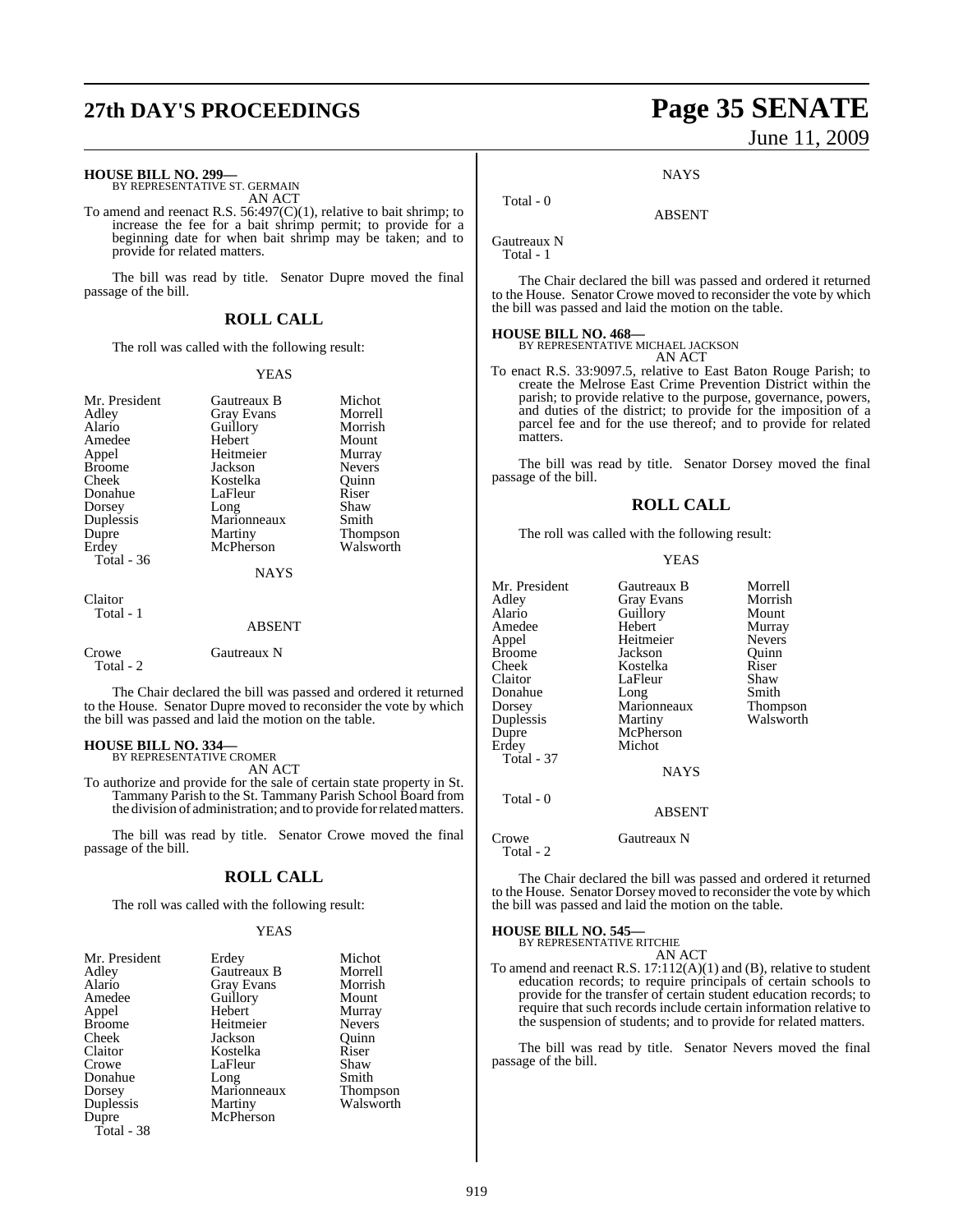## **ROLL CALL**

The roll was called with the following result:

#### YEAS

| Mr. President<br>Adley<br>Alario<br>Amedee<br>Appel<br><b>Broome</b><br>Cheek<br>Claitor<br>Crowe<br>Donahue<br>Dorsey<br>Duplessis<br>Dupre<br>Total - 37 | Erdey<br><b>Gautreaux B</b><br>Gray Evans<br>Guillory<br>Hebert<br>Heitmeier<br>Jackson<br>Kostelka<br>Long<br>Marionneaux<br>Martiny<br>McPherson<br>Michot<br>NAYS | Morrell<br>Morrish<br>Mount<br>Murray<br><b>Nevers</b><br>Ouinn<br>Riser<br>Shaw<br>Smith<br>Thompson<br>Walsworth |
|------------------------------------------------------------------------------------------------------------------------------------------------------------|----------------------------------------------------------------------------------------------------------------------------------------------------------------------|--------------------------------------------------------------------------------------------------------------------|
| Total - 0                                                                                                                                                  |                                                                                                                                                                      |                                                                                                                    |

Gautreaux N LaFleur Total - 2

The Chair declared the bill was passed and ordered it returned to the House. Senator Nevers moved to reconsider the vote by which the bill was passed and laid the motion on the table.

ABSENT

#### **HOUSE BILL NO. 570—**

BY REPRESENTATIVES HOFFMANN, HENRY BURNS, CHAMPAGNE,<br>CORTEZ, DOVE, FOIL, LITTLE, PERRY, PUGH, ROBIDEAUX, SIMON,<br>SMILEY, JANE SMITH, AND THIBAUT AND SENATORS APPEL,<br>CROWE, DUPLESSIS, KOSTELKA, MICHOT, SMITH, AND<br>WALSWORTH

#### AN ACT

To enact R.S. 17:81(Q) and 3996(B)(21), to require the governing authority of a public elementary or secondary school to formulate, develop, adopt, and implement policies, procedures, and practices applicable to school employees relative to electronic communications by an employee at a school to a student at that school; to provide policy guidelines and requirements; to provide limitations and exceptions; to provide that the occurrence of certain electronic communications be reported by the school employee; to provide for immunity from civil liability; to provide an effective date; and to provide for related matters.

The bill was read by title. Senator Long moved the final passage of the bill.

#### **ROLL CALL**

The roll was called with the following result:

#### YEAS

| Mr. President | Erdey       | Morrell       |
|---------------|-------------|---------------|
| Adley         | Gautreaux B | Morrish       |
| Alario        | Gray Evans  | Mount         |
| Amedee        | Hebert      | Murray        |
| Appel         | Heitmeier   | <b>Nevers</b> |
| <b>Broome</b> | Jackson     | Ouinn         |
| Cheek         | Kostelka    | Riser         |
| Claitor       | LaFleur     | Shaw          |
| Crowe         | Long        | Smith         |
| Donahue       | Marionneaux | Thompson      |
| Dorsey        | Martiny     | Walsworth     |
| Duplessis     | McPherson   |               |
| Dupre         | Michot      |               |
| Total - 37    |             |               |

# **Page 36 SENATE 27th DAY'S PROCEEDINGS**

#### **NAYS**

ABSENT

Gautreaux N Guillory

Total - 0

Total - 2

The Chair declared the bill was passed and ordered it returned to the House. Senator Long moved to reconsider the vote by which the bill was passed and laid the motion on the table.

# **HOUSE BILL NO. 576—** BY REPRESENTATIVE JOHNSON

AN ACT

To enact R.S. 17:24.3, relative to the state superintendent of education; to authorize the superintendent to set certain rates and fees for the Cecil J. Picard Educational and Recreational Center; to provide that the setting of such rates and fees by the superintendent shall be subject to approval by the State Board of Elementary and SecondaryEducation; and to provide forrelated matters.

The bill was read by title. Senator LaFleur moved the final passage of the bill.

#### **ROLL CALL**

The roll was called with the following result:

#### YEAS

Mr. President Dupre McPherson<br>
Adlev Erdev Michot Adley Erdey Michot Alario Gautreaux B Morrell Amedee Gray Evans Morrish<br>
Appel Guillory Mount Broome Hebert Murray<br>Cheek Heitmeier Nevers Eheek Heitmeier Nevers<br>Claitor Jackson Quinn Claitor Jackson Quinn Donahue Long Smith Dorsey Marionneaux<br>
Duplessis Martiny Total - 36

Application Guillory<br>
Hebert Murray LaFleur Shaw<br>Long Smith

Walsworth

**NAYS** 

#### ABSENT

Gautreaux N Kostelka Total - 2

Riser Total - 1

The Chair declared the bill was passed and ordered it returned to the House. Senator LaFleur moved to reconsider the vote by which the bill was passed and laid the motion on the table.

#### **HOUSE BILL NO. 602—**

BY REPRESENTATIVE LEBAS AND SENATOR LAFLEUR AN ACT

To enact R.S. 17:436.1(J), relative to the administration of medication to public school students; to require public school governing authorities to permit students with certain conditions to self-administer certain medications; to provide relative to authorization and documentation; to provide a limitation of liability and indemnification of schools and school employees; to provide for definitions; to provide for duration of permission granted to self-administer medications; to provide relative to disciplinary actions for misuse of permitted medications; and to provide for related matters.

The bill was read by title. Senator LaFleur moved the final passage of the bill.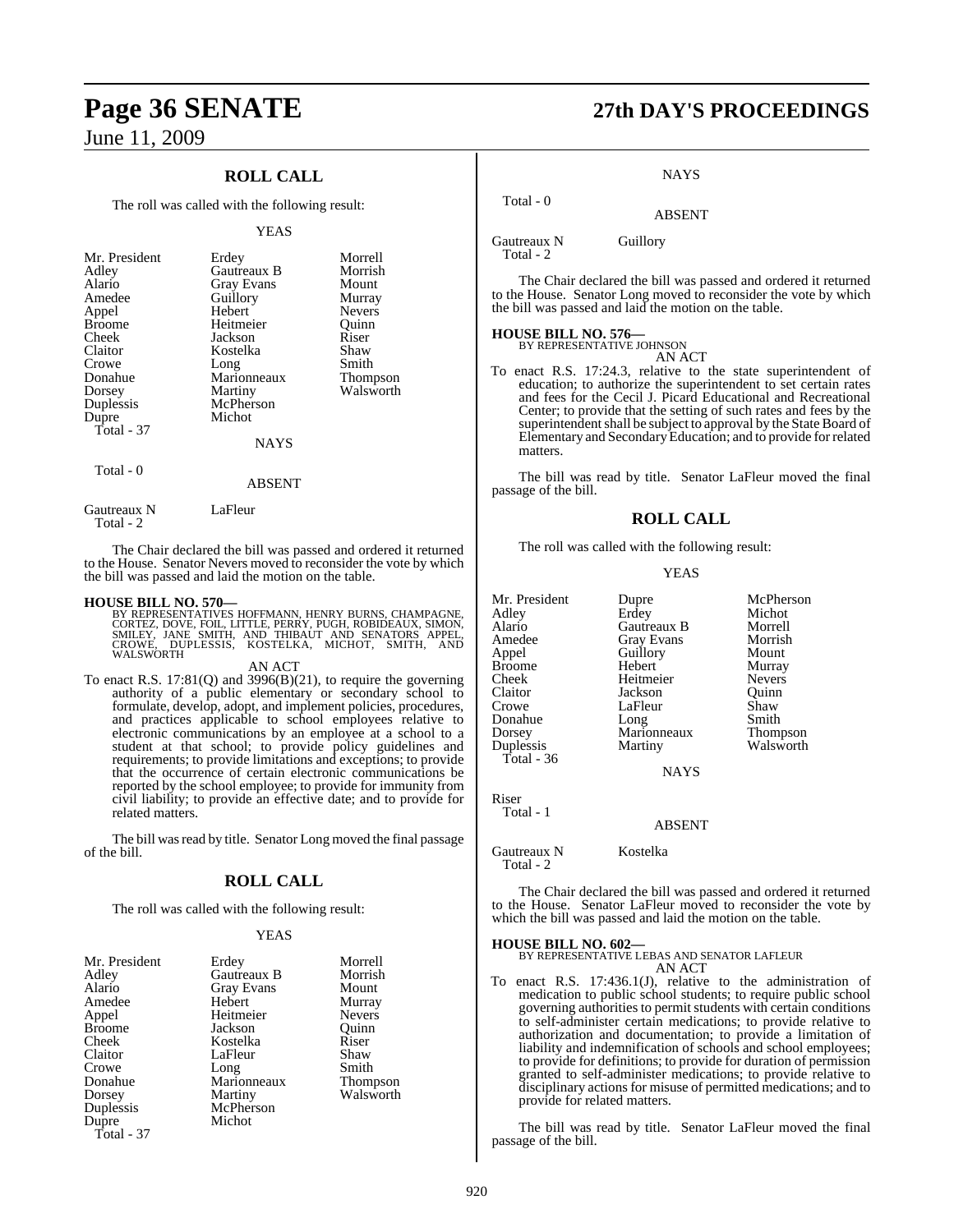# **27th DAY'S PROCEEDINGS Page 37 SENATE**

## **ROLL CALL**

The roll was called with the following result:

#### YEAS

| Mr. President<br>Adley<br>Alario<br>Amedee<br>Appel<br><b>Broome</b><br>Cheek<br>Claitor<br>Crowe<br>Donahue<br>Dorsey<br>Duplessis | Dupre<br>Erdey<br>Gautreaux B<br>Gray Evans<br>Hebert<br>Heitmeier<br>Jackson<br>Kostelka<br>LaFleur<br>Long<br>Marionneaux<br>Martiny | McPherson<br>Michot<br>Morrish<br>Mount<br>Murray<br><b>Nevers</b><br>Quinn<br>Riser<br>Shaw<br>Smith<br>Thompson<br>Walsworth |
|-------------------------------------------------------------------------------------------------------------------------------------|----------------------------------------------------------------------------------------------------------------------------------------|--------------------------------------------------------------------------------------------------------------------------------|
| Total - 36                                                                                                                          | <b>NAYS</b>                                                                                                                            |                                                                                                                                |
| Total - 0                                                                                                                           |                                                                                                                                        |                                                                                                                                |

|                          | <b>ABSENT</b> |         |
|--------------------------|---------------|---------|
| Gautreaux N<br>Total - 3 | Guillory      | Morrell |

The Chair declared the bill was passed and ordered it returned to the House. Senator LaFleur moved to reconsider the vote by which the bill was passed and laid the motion on the table.

#### **HOUSE BILL NO. 609—**

BY REPRESENTATIVES ROSALIND JONES AND KATZ AN ACT

To enact Subpart D of Part IV of Chapter 5 of Subtitle III of Title 47 of the Louisiana Revised Statutes of 1950, to be comprised of R.S. 47:2238.1 through 2238.8, relative to property adjudicated to the city of Monroe; to provide for the authorization of the city of Monroe to sell ortransfer adjudicated property; to provide for notice to the owner and other interested parties; to provide for a deposit of monies sufficient to cover the expenses of the sale, advertisement, taxes due, and other costs associated with the sale; to provide for applicability; to provide for an effective date; and to provide for related matters.

The bill was read by title. Senator Kostelka moved the final passage of the bill.

#### **ROLL CALL**

The roll was called with the following result:

#### YEAS

| Mr. President<br>Adley<br>Alario<br>Amedee<br>Appel<br><b>Broome</b><br>Cheek<br>Claitor<br>Crowe<br>Donahue<br>Dorsey<br>Duplessis<br>Total - 36 | Dupre<br>Erdey<br>Gautreaux B<br><b>Gray Evans</b><br>Hebert<br>Heitmeier<br>Jackson<br>Kostelka<br>LaFleur<br>Long<br>Marionneaux<br>Martiny<br><b>NAYS</b> | McPherson<br>Morrell<br>Morrish<br>Mount<br>Murray<br><b>Nevers</b><br>Ouinn<br>Riser<br>Shaw<br>Smith<br><b>Thompson</b><br>Walsworth |
|---------------------------------------------------------------------------------------------------------------------------------------------------|--------------------------------------------------------------------------------------------------------------------------------------------------------------|----------------------------------------------------------------------------------------------------------------------------------------|
| Total - 0                                                                                                                                         | <b>ABSENT</b>                                                                                                                                                |                                                                                                                                        |
| Gautreaux N                                                                                                                                       | Guillory                                                                                                                                                     | Michot                                                                                                                                 |

Total - 3

# June 11, 2009

The Chair declared the bill was passed and ordered it returned to the House. Senator Kostelka moved to reconsider the vote by which the bill was passed and laid the motion on the table.

**HOUSE BILL NO. 624—**<br>BY REPRESENTATIVES GIROD JACKSON, BOBBY BADON, HENRY<br>BURNS, GISCLAIR, GUINN, LAMBERT, MONTOUCET, AND ST.<br>GERMAIN

AN ACT To enact R.S. 3:4674.1, relative to biodiesel fuel manufacturing; to provide for collection and use of waste fats, oils, and grease; to provide for monitoring; to provide for notices; and to provide for related matters.

The bill was read by title. Senator Morrell moved the final passage of the bill.

#### **ROLL CALL**

The roll was called with the following result:

#### YEAS

| Mr. President      | Gautreaux B   | Michot          |
|--------------------|---------------|-----------------|
| Adlev              | Gray Evans    | Morrell         |
| Alario             | Guillory      | Morrish         |
| Amedee             | Hebert        | Mount           |
| Appel              | Heitmeier     | Murray          |
| Broome             | Jackson       | <b>Nevers</b>   |
| Cheek              | Kostelka      | Quinn           |
| Claitor            | LaFleur       | Riser           |
| Dorsey             | Long          | Shaw            |
| Duplessis          | Marionneaux   | Smith           |
| Dupre              | Martiny       | <b>Thompson</b> |
| Erdev              | McPherson     | Walsworth       |
| Total - 36         |               |                 |
|                    | <b>NAYS</b>   |                 |
| Total $-0$         |               |                 |
|                    | <b>ABSENT</b> |                 |
| Crowe<br>Total - 3 | Donahue       | Gautreaux N     |

The Chair declared the bill was passed and ordered it returned to the House. Senator Morrell moved to reconsider the vote by which the bill was passed and laid the motion on the table.

# **HOUSE BILL NO. 699—** BY REPRESENTATIVE ERNST

AN ACT To amend and reenact R.S.  $33:9091.1(F)(2)(a)$ , relative to the Lakeview Crime Prevention District; to provide relative to the parcel fee imposed within the district; to require the governing authority of the city of New Orleans to impose the fee on all parcels located within the district, subject to voter approval; and to provide for related matters.

The bill was read by title. Senator Murray moved the final passage of the bill.

#### **ROLL CALL**

The roll was called with the following result:

#### YEAS

Mr. President Erdey Michot<br>Adley Gautreaux B Morrell Adley Gautreaux B Morrell Gray Evans Morrish<br>
Hebert Mount Amedee Hebert Mount<br>
Appel Heitmeier Murray Heitmeier Murray<br>Jackson Nevers Broome Jackson Nevers<br>Cheek Kostelka Quinn Cheek Kostelka Quinn LaFleur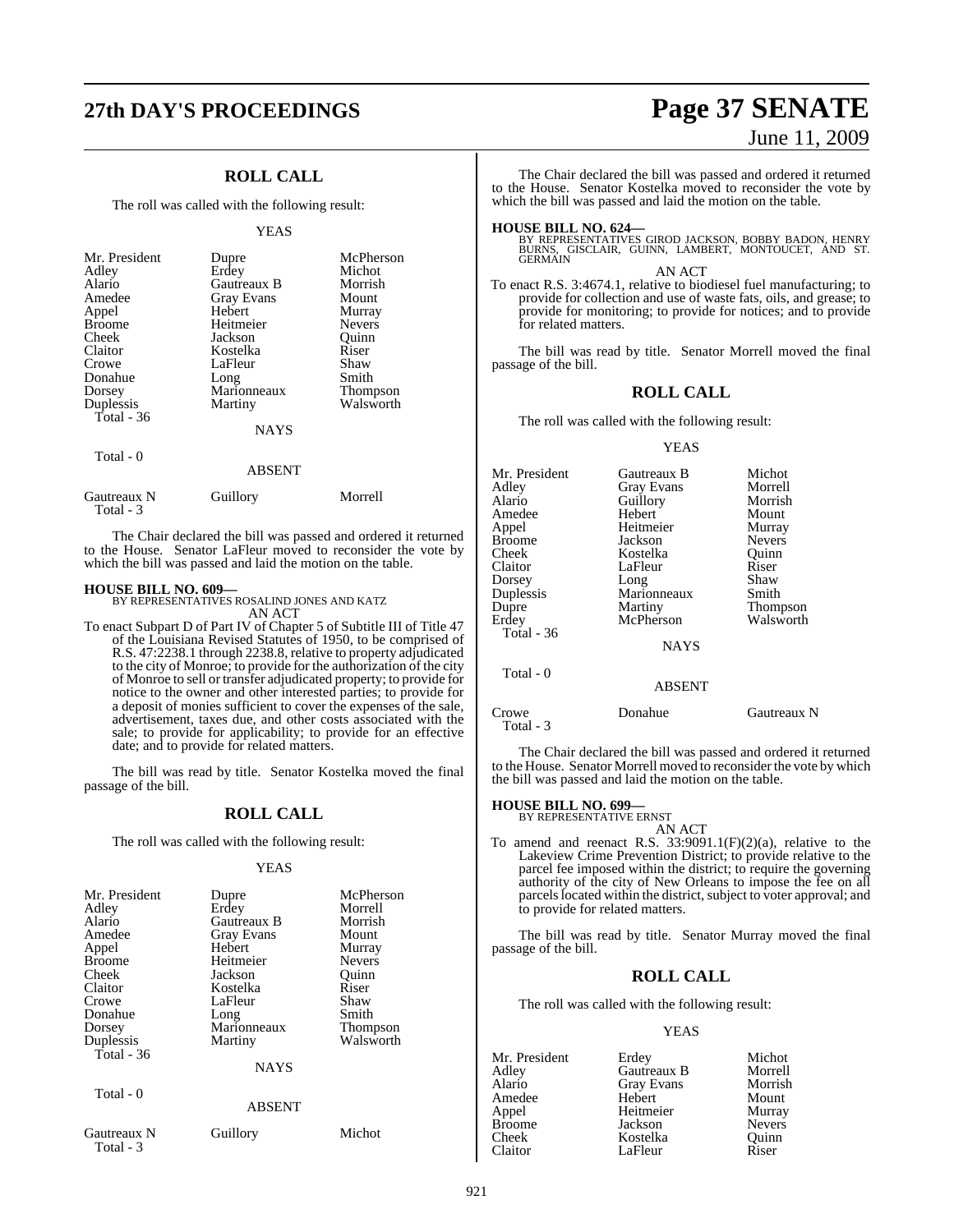| Donahue<br>Dorsey  | Long<br>Marionneaux  | Shaw<br>Smith                |
|--------------------|----------------------|------------------------------|
| Duplessis<br>Dupre | Martiny<br>McPherson | <b>Thompson</b><br>Walsworth |
| Total - 36         | <b>NAYS</b>          |                              |
| Total - 0          | <b>ABSENT</b>        |                              |
| Crowe<br>Total - 3 | Gautreaux N          | Guillory                     |

The Chair declared the bill was passed and ordered it returned to the House. Senator Murray moved to reconsider the vote by which the bill was passed and laid the motion on the table.

# **HOUSE BILL NO. 718—** BY REPRESENTATIVE HENRY BURNS

AN ACT

To enact R.S. 38:214.1, relative to drainage systems; to authorize governing authorities to adopt ordinances with respect to blocking of drainage systems under certain circumstances; and to provide for related matters.

#### **Floor Amendments Sent Up**

Senator Shaw sent up floor amendments.

## **SENATE FLOOR AMENDMENTS**

Amendments proposed by Senator Shaw to Engrossed House Bill No. 718 by Representative Henry Burns

AMENDMENT NO. 1

On page 1, delete line 7, and insert the following:

"§214.1. Prohibiting interference with drainage systems; ordinances authorized

On motion of Senator Shaw, the amendments were adopted.

The bill was read by title. Senator McPherson moved the final passage of the amended bill.

## **ROLL CALL**

The roll was called with the following result:

#### YEAS

| Mr. President<br>Adley<br>Alario<br>Amedee<br>Appel<br><b>Broome</b><br>Cheek<br>Claitor<br>Crowe<br>Donahue<br>Dorsey<br>Duplessis<br>Dupre<br>Total - 37 | Erdey<br>Gautreaux B<br><b>Gray Evans</b><br>Guillory<br>Hebert<br>Heitmeier<br>Jackson<br>Kostelka<br>LaFleur<br>Long<br>Martiny<br>McPherson<br>Michot<br><b>NAYS</b> | Morrell<br>Morrish<br>Mount<br>Murray<br><b>Nevers</b><br>Quinn<br>Riser<br>Shaw<br>Smith<br>Thompson<br>Walsworth |
|------------------------------------------------------------------------------------------------------------------------------------------------------------|-------------------------------------------------------------------------------------------------------------------------------------------------------------------------|--------------------------------------------------------------------------------------------------------------------|
|                                                                                                                                                            |                                                                                                                                                                         |                                                                                                                    |
| Marionneaux<br>Total - 1                                                                                                                                   | ABSENT                                                                                                                                                                  |                                                                                                                    |

Gautreaux N

Total - 1

# **Page 38 SENATE 27th DAY'S PROCEEDINGS**

The Chair declared the amended bill was passed and ordered it returned to the House. Senator McPherson moved to reconsider the vote by which the bill was passed and laid the motion on the table.

HOUSE BILL NO. 725—<br>BY REPRESENTATIVES MICHAEL JACKSON, GEYMANN, HINES, EXEPRESENTATIVES MICHAEL JACKSON, AUBERT, AUSTIN BADON, BOBBY BADON, BALDONE, BARROW, BILLIOT, BROSSETT, HENRY BURNS, BURRELL, CARMODY, CARTEZ, GONNIC AN ACT

To enact R.S. 32:76.1 and 201, relative to bicycles; to provide a method by which drivers of vehicles shall pass bicyclists; to provide for penalties; to provide for publications, signage, and a public awareness campaign; to prohibit certain actions against bicyclists; to provide for penalties; and to provide for related matters.

The bill was read by title. Senator Broome moved the final passage of the bill.

## **ROLL CALL**

The roll was called with the following result:

#### YEAS

| Mr. President | Gautreaux B   | Morrell         |
|---------------|---------------|-----------------|
| Adlev         | Gray Evans    | Morrish         |
| Alario        | Guillory      | Mount           |
| Amedee        | Hebert        | Murray          |
| Appel         | Heitmeier     | <b>Nevers</b>   |
| Broome        | Jackson       | Ouinn           |
| Cheek         | Kostelka      | Riser           |
| Claitor       | LaFleur       | Shaw            |
| Donahue       | Long          | Smith           |
| Dorsey        | Marionneaux   | <b>Thompson</b> |
| Duplessis     | Martiny       | Walsworth       |
| Dupre         | McPherson     |                 |
| Erdey         | Michot        |                 |
| Total - 37    |               |                 |
|               | <b>NAYS</b>   |                 |
| Total - 0     |               |                 |
|               | <b>ABSENT</b> |                 |

Crowe Gautreaux N

Total - 2

The Chair declared the bill was passed and ordered it returned to the House. Senator Broome moved to reconsider the vote by which the bill was passed and laid the motion on the table.

# **HOUSE BILL NO. 766—** BY REPRESENTATIVE ABRAMSON

AN ACT

To amend and reenact R.S. 33:9091.6, relative to the Upper Hurstville Security District; to provide relative to the purpose, governance, powers, and duties of the district; to provide relative to the funding of the district, including the levy of a parcel fee; to provide for the merger of the district or a part thereof with another district or a part thereof; to provide for indemnification and exculpation of board members; and to provide for related matters.

The bill was read by title. Senator Gray Evans moved the final passage of the bill.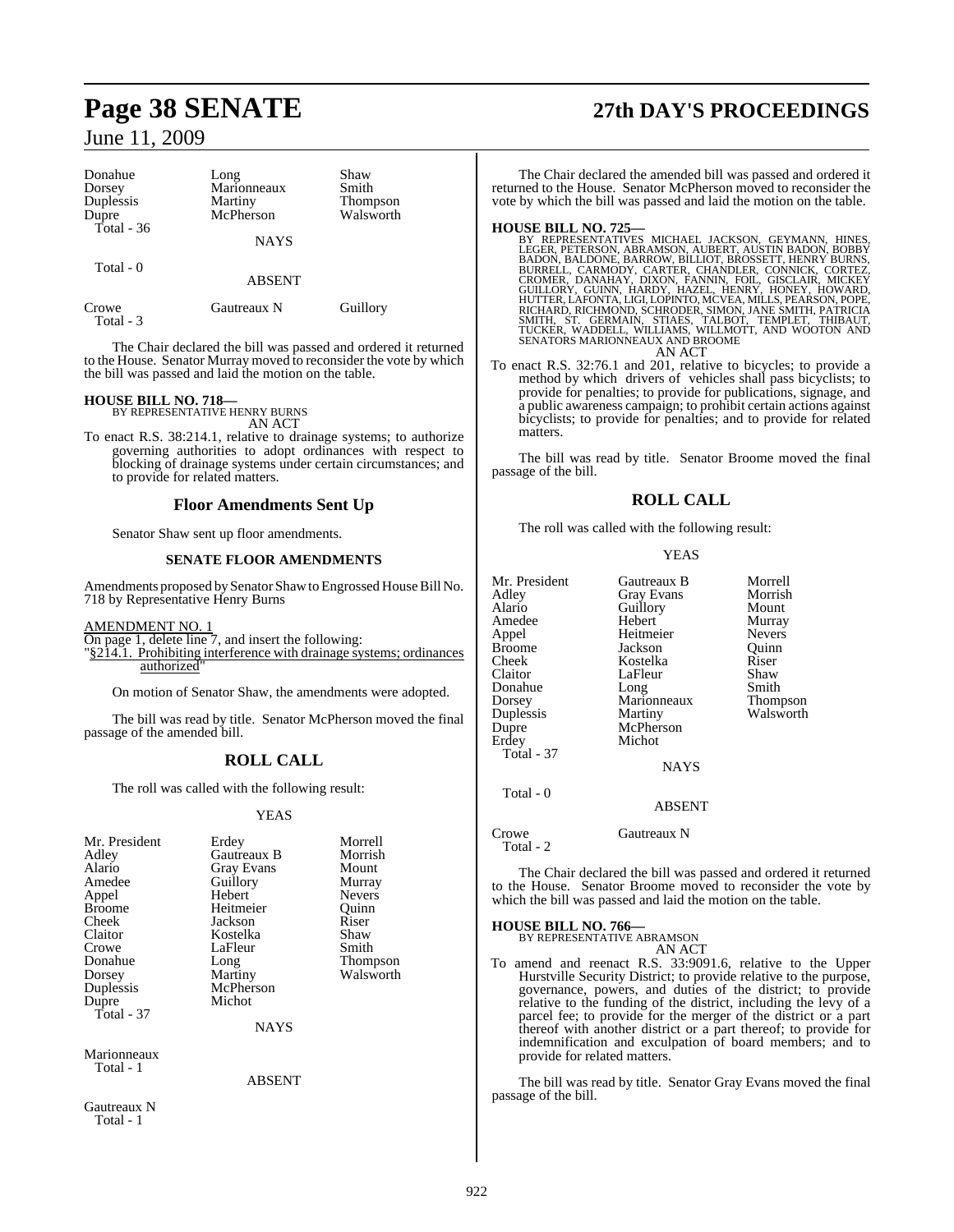# **27th DAY'S PROCEEDINGS Page 39 SENATE**

## **ROLL CALL**

The roll was called with the following result:

#### YEAS

## Total - 0

ABSENT

Total - 2

Dupre Gautreaux N

The Chair declared the bill was passed and ordered it returned to the House. Senator Gray Evans moved to reconsider the vote by which the bill was passed and laid the motion on the table.

# **HOUSE BILL NO. 779—** BY REPRESENTATIVE TUCKER

AN ACT

To amend and reenact R.S. 34:1(A) through (H) and 21(A), relative to the Board of Commissioners of the Port of New Orleans; to provide relative to the members of the Board of Commissioners; to provide for their appointment and term of office; to provide relative to the territorial jurisdiction of the Port of New Orleans; to provide for financial disclosure; and to provide for related matters.

Senator Heitmeier moved to place the bill on the Involuntary Calendar.

Senator Appel objected.

## **ROLL CALL**

The roll was called with the following result:

#### YEAS

| Adley<br>Alario<br>Amedee<br><b>Broome</b><br>Crowe<br>Dorsey<br>Duplessis<br>Total - 19 | Erdey<br>Gautreaux B<br>Guillory<br>Hebert<br>Heitmeier<br>Jackson<br>Marionneaux<br><b>NAYS</b> | McPherson<br>Michot<br>Mount<br>Ouinn<br>Smith |
|------------------------------------------------------------------------------------------|--------------------------------------------------------------------------------------------------|------------------------------------------------|
| Appel<br>Claitor<br>Donahue<br>Total - 9                                                 | Morrell<br>Morrish<br>Murray<br><b>ABSENT</b>                                                    | <b>Nevers</b><br>Shaw<br><b>Thompson</b>       |
| Mr. President<br>Cheek                                                                   | Gray Evans<br>Kostelka                                                                           | Martiny<br>Riser                               |

# June 11, 2009

Dupre LaFleur Walsworth<br>
Gautreaux N Long Gautreaux N Total - 11

The Chair declared the bill was placed on the Involuntary Calendar.

#### **HOUSE BILL NO. 785—** BY REPRESENTATIVE SAM JONES

AN ACT

To enact Chapter 10-E of Title 33 of the Louisiana Revised Statutes of 1950, to be comprised of R.S. 33:4550.1 through 4550.12, relative to St. Mary Parish; to create and provide for the St. Mary Hydroelectric Authority as a political subdivision within such parish; to provide for the boundaries, governance, and powers and duties of the district; to provide for district funding, including the issuance of bonds and the use of district funds; and to provide for related matters.

The bill was read by title. Senator B. Gautreaux moved the final passage of the bill.

#### **ROLL CALL**

The roll was called with the following result:

#### YEAS

| Mr. President<br>Adley | Gautreaux B<br>Guillory | Morrell<br>Morrish |
|------------------------|-------------------------|--------------------|
| Alario                 | Hebert                  | Mount              |
| Amedee                 | Heitmeier               | Murray             |
| <b>Broome</b>          | Jackson                 | <b>Nevers</b>      |
| Cheek                  | Kostelka                | Ouinn              |
| Claitor                | LaFleur                 | Riser              |
| Crowe                  | Long                    | Shaw               |
| Donahue                | Marionneaux             | Smith              |
| Dorsey                 | Martiny                 | Thompson           |
| Duplessis              | McPherson               | Walsworth          |
| Erdey                  | Michot                  |                    |
| <b>Total - 35</b>      |                         |                    |
|                        | <b>NAYS</b>             |                    |
| Total - 0              |                         |                    |
|                        | <b>ABSENT</b>           |                    |
| Appel                  | Gautreaux N             |                    |

Appel Gautreaux N Dupre Gray Evans Total - 4

The Chair declared the bill was passed and ordered it returned to the House. Senator B. Gautreaux moved to reconsider the vote by which the bill was passed and laid the motion on the table.

# **HOUSE BILL NO. 859—** BY REPRESENTATIVE ST. GERMAIN

AN ACT

To enact R.S. 33:226, relative to the Central Thruway; to grant East Baton Rouge Parish the authority to name a bridge after a living person; and to provide for related matters.

On motion of Senator Erdey, the bill was read by title and returned to the Calendar, subject to call.

#### **Rules Suspended**

Senator Mount asked for and obtained a suspension of the rules to revert to the Morning Hour.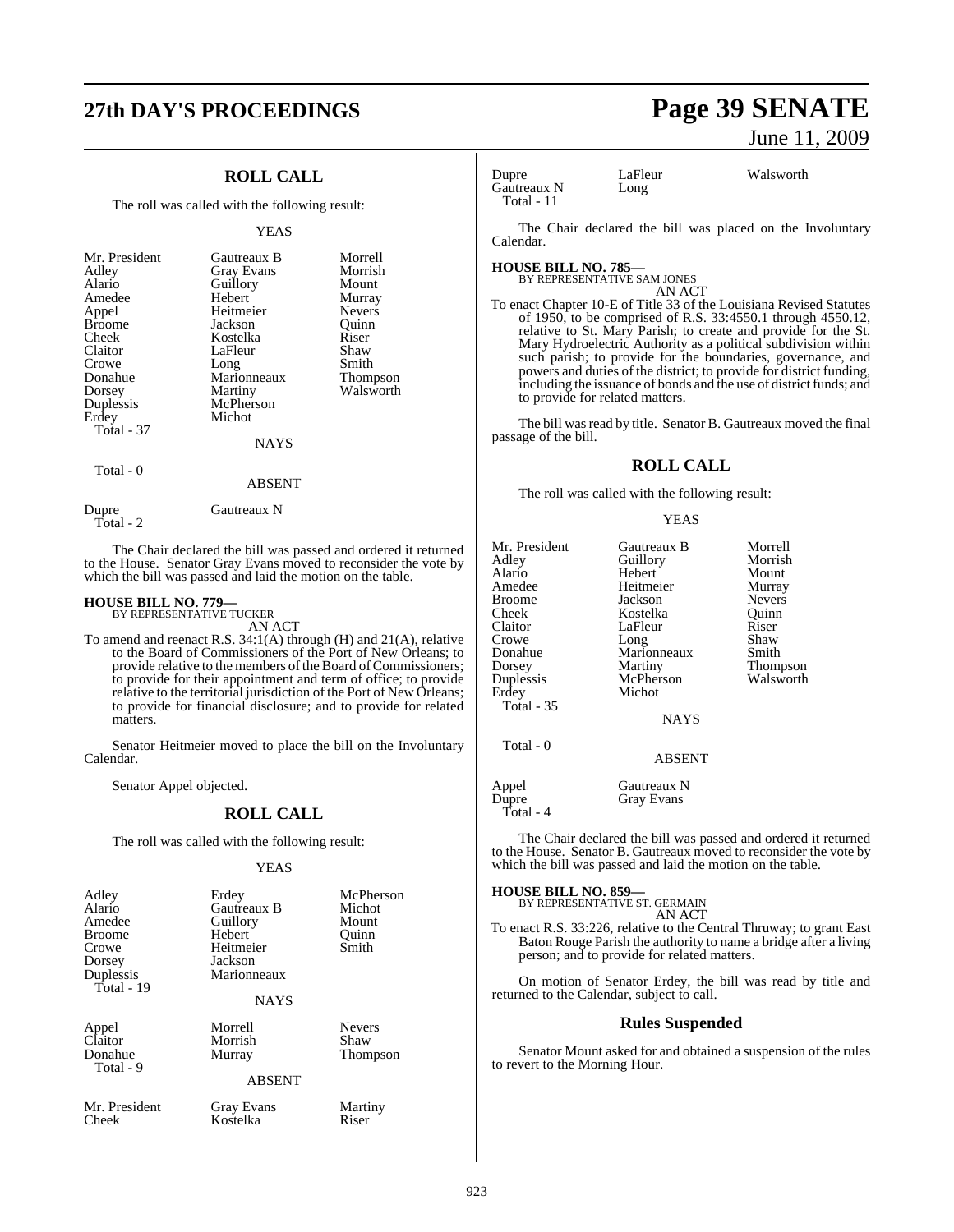#### **Message from the House**

#### **PASSED SENATE BILLS AND JOINT RESOLUTIONS**

#### June 11, 2009

To the Honorable President and Members of the Senate:

I am directed to inform your honorable body that the House of Representatives has finally passed the following Senate Bills and Joint Resolutions:

**SENATE BILL NO. 146—**<br>BY SENATORS DUPLESSIS, APPEL, CROWE, MICHOT, SMITH AND<br>WALSWORTH AND REPRESENTATIVES HENRY BURNS,<br>CHAMPAGNE, CORTEZ, FOIL, LITTLE, PUGH, ROBIDEAUX, SIMON,<br>SMILEY, JANE SMITH AND THIBAUT

#### AN ACT

To amend and reenact R.S. 17:3981(4), 3982(A)(1)(a) and (B),  $3983(C)(1)(a)$ , and  $3991(C)(1)(c)(iii)$  and  $(E)$ , relative to charter schools; to provide relative to the review and evaluation of charter school proposals; to provide relative to public school facilities and property made available to charter schools; to provide relative to the vote required to convert an existing public school to a charter school; to provide relative to enrollment preferences; to provide relative to support or affiliation with charter schools by certain religious organizations or institutions; and to provide for related matters.

Reported with amendments.

#### **SENATE BILL NO. 166—**

BY SENATORS DUPRE, APPEL, CHEEK, CROWE, DUPLESSIS,<br>KOSTELKA, LONG, MICHOT, QUINN, SHAW, SMITH AND<br>WALSWORTHAND.REPRESENTATIVES.HENRY.BURNS,TIMBURNS,<br>CHAMPAGNE,DOWNS,FOIL,GISCLAIR,MICKEY.GUILLORY,LITTLE,<br>MILLS,PEARSON,PERRY SIMON, SMILEY AND JANE SMITH

AN ACT

To enact R.S. 14:98.3, relative to public safety; to create the crime of operating a vehicle while under suspension for certain prior offenses; to provide for elements of the crime; to provide for penalties; to provide for a prior offense involving operation under the influence of an intoxicant; to provide for certain criteria; and to provide for related matters.

Reported with amendments.

#### **SENATE BILL NO. 177—** BY SENATOR MARTINY

AN ACT

To amend and reenact R.S. 22:14(B), 16, 18(A), 33(A)(introductory paragraph), 35(C), 72(B), 88(E), (I), and (O), 236.4(C) and (E), 255, 259, 264, 267(D), 310, 337(B), 369, 371, 389, 391, 457(C),  $584(D)(1)(b)$ ,  $588(A)(1)$ ,  $590(B)$ ,  $595$ ,  $613(A)(3)$ , (C)(2), and  $(D)(3)(b)$ ,  $614(A)(9)$  and  $(C)(2)$ ,  $615(A)(5)$ ,  $616(A)(3)$ , 634(A)(3), (C)(2), and (D)(2),  $635(A)(3)$ , (7), and (9) and  $(C)(2)$ ,  $636(A)(3)$  and  $(5)$ ,  $637(A)$ (introductory paragraph) and  $(A)(3)$ , 638(introductory paragraph), 656(B), 661, 674(A)(3) and (B), 694(D)(1)(introductory paragraph), 709(A), (B), and (C), 731(D), 732(A) and (C), 821(G), 833(C)(3), 855(E)(1), 972(A) and (B), 974, 1071(C)(3)(d), 1141, 1143(A)(introductory paragraph) and (B)(introductory paragraph), 1211(B), 1451(E),  $1453(A)(1)$ ,  $1465(A)(3)(a)$ ,  $(B)$ , and  $(C)$ ,  $1466(A)$ ,  $(B)$ ,  $(D)$ , and (E), 1469(A), 1470(B), 1471(C), 1529(A), 1546(B)(1)(d), 1547(G), 1549(G), 1550(G), 1554(B), (C), and (D), 1559(G), 1571(H), 1627(A)(introductory paragraph), 1671(C), 1672(B) and  $(C)$ , 1699 $(B)$ , 1700 $(C)$ ,  $(D)$ , and  $(E)$ , 1731 $(A)$ (introductory paragraph), 1793(C), 1837(A)(introductory paragraph) and (B)(introductory paragraph), 1860(A)(introductory paragraph) and (B)(introductory paragraph), 1968, 1969, 1970, 1995(B), 2060(B)(2), 2090(B), 2147(A)(2), 2191, 2193, 2194, 2198, 2204, 2205, 2206, 2208, 2242(C)(3), Article VIII(4)(a) of R.S.

# **Page 40 SENATE 27th DAY'S PROCEEDINGS**

22:2381, and R.S. 22:2401, to enact R.S. 22:33(D), 588(C), 694(D)(4), 709(E), 731(F), 833(D), 1143(D), 1211(C), 1453(D), 1471(E), 1472(C), 1529(C), 1549(K), 1550(K), 1837(C), 1860(C), 2060(C), and 2422(C), and to repeal R.S. 22:2192, 2196, and 2199 through 2203, relative to the Department of Insurance; to provide with respect to administrative hearings for that department held by the Division of Administrative Law; to provide for public hearings held by that department; to make certain technical changes; and to provide for related matters.

Reported with amendments.

**SENATE BILL NO. 188—** BY SENATORS ALARIO, APPEL, MARTINY AND MORRELL AND REPRESENTATIVES GIROD JACKSON, LABRUZZO AND TEMPLET AN ACT

To amend and reenact R.S. 27:93(A)(4)(a), relative to the Louisiana Riverboat Economic Development and Gaming Control Act; to provide for the expenditure of riverboat gaming revenue in the parish of Jefferson; and to provide for related matters.

Reported with amendments.

#### **SENATE BILL NO. 230—** BY SENATOR SHAW

AN ACT To amend and reenact R.S. 46:236.1.11(A) and (C) and to enact R.S. 46:236.11.1 through 236.11.4, relative to the family and child support program; to provide for certain electronic data matching and cooperation between the Department of Social Services and insurance companies; to provide relative to disclosure of certain information and penalties for intentional or willful unauthorized disclosure; to provide definitions; to provide for procedures and requirements for notice of payment to the state disbursement units; to provide for the redirection of income assignment payments; to provide for the amendment and use of certain records as evidence; and to provide for related matters.

Reported with amendments.

# **SENATE BILL NO. 294—** BY SENATOR NEVERS

AN ACT

To amend and reenact Code of Criminal Procedure Article 644(A) and  $(D)(1)$  and  $905.5.1(F)$ , R.S.  $9:2800.2(A)$ , R.S. 15:560.2(B)(1), R.S. 17:7.1(D), R.S. 22:998(A) and (C), and 1043(A)(4), R.S. 23:1371.1(2), R.S. 28:2(12.1) and (22)(b),  $51.1(A)(2)(a)$  and  $221(10)$ , R.S.  $37:1744(A)(2)$ ,  $1745(A)(2)$ ,  $1745.14(C)(4)$ ,  $2360(A)(1)$ ,  $(2)$  and  $(3)$ ,  $2365(A)$  and  $(B)$ , and 3386.1(15)(b), R.S. 40:1098.2(5)(b) and 2114(B), and R.S. 44:4(29) and to enact Part VI of Chapter 15 of Title 37 of the Louisiana Revised Statutes of 1950, to be comprised of R.S. 37:1360.51 through 1360.72 and R.S. 37:2356.1, and to repeal Part II of Chapter 28 of Title 37 of the Louisiana Revised Statutes of 1950, comprised of R.S. 37:2371 through 2378, relative to medical psychologists; to transfer the regulation of medical psychologists from the State Board of Examiners of Psychologists to the Louisiana State Board of Medical Examiners; to provide for definitions; to provide for powers and duties of the Louisiana State Board of Medical Examiners; to provide for licensure; to provide for a certificate of advanced practice; to provide for standards of practice; to create the Medical Psychology Advisory Committee; to provide for privileged communications; to provide for continuing medical education; to provide for violations and penalties; to provide for orders to nurses; to provide for transfer of files; to direct the Louisiana State Law Institute to make certain language corrections to current law; to provide for rules and regulations; and to provide for related matters.

Reported with amendments.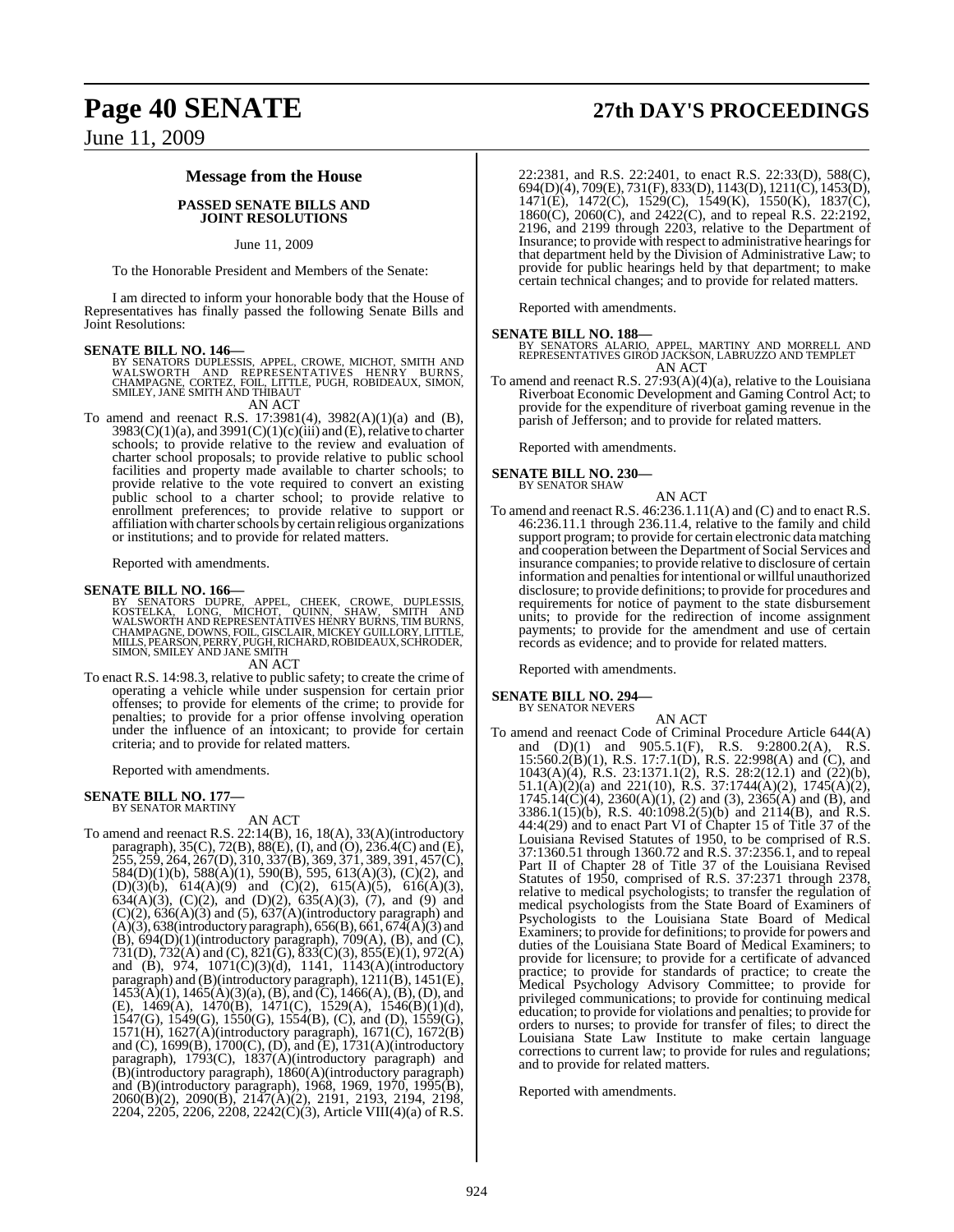# **27th DAY'S PROCEEDINGS Page 41 SENATE**

# June 11, 2009

**SENATE BILL NO. 318—** BY SENATOR QUINN

AN ACT

To amend and reenact R.S. 22:2081, 2083 (B)(2)(d)(i), (C)(2)(b) and (c), and (D), 2084(8)(f) and (g), the introductory paragraph of  $2086(A)$ ,  $2086(A)(2)$ ,  $(3)$  and  $(6)$  and  $(D)$ ,  $2087(G)$ ,  $(L)$  and (N)(5), 2088(C)(1), (D) and (E)(1), 2090(D), 2092(A), 2093(C) and (E)(3) and (5), 2097, and 2098(A) and to enact R.S.  $22:2083(B)(2)(h)$  and (i),  $2084(8)(h)$ ,  $2087(M)(4)$  and (5) and (P),  $2088(I)$  and (J) and  $2089(C)(8)$  and (9), relative to the Louisiana Life and Health Insurance Guaranty Association Law; to provide for coverage limitations of the association; to provide for benefit limitations of the association; to provide for definitions; to provide for the membership of the board of directors; to provide for the powers and duties of the association; to provide for venue; to provide for assessments of member insurers; to provide for protests of assessments; to provide for the plan of operation of the association; to provide for premium tax liability offsets for assessments paid; to provide for a stay of proceedings against insolvent insurers; to provide for prohibited advertising; and to provide for related matters.

Reported with amendments.

**SENATE BILL NO. 143—** BY SENATORS AMEDEE AND MARIONNEAUX AN ACT

To amend and reenact R.S. 9:2603(B)(4)(b) and to enact R.S. 9:2603.1 and 2603.2, relative to electronic transactions; to provide for the authorization and utilization of electronic applications for warrants and for electronic signatures; to provide for the electronic approval of such applications; to provide for processing of warrant applications, approvals of applications and documented returns of completed warrants for the judicial branch of state government; to provide for the authorization and utilization of electronic applications for testimony transcripts and electronic signatures; to provide for certification of testimony transcripts with electronic signatures; and to provide for related matters.

Reported with amendments.

Respectfully submitted, ALFRED W. SPEER Clerk of the House of Representatives

#### **Message from the House**

#### **CONCURRING IN SENATE CONCURRENT RESOLUTIONS**

June 11, 2009

To the Honorable President and Members of the Senate:

I am directed to inform your honorable body that the House of Representatives has finally concurred in the following Senate Concurrent Resolutions:

# **SENATE CONCURRENT RESOLUTION NO. 113—** BY SENATOR MICHOT

A CONCURRENT RESOLUTION

To commend US Airways and Doug Parker for their commitment to Louisiana Honor Air.

Reported without amendments.

# **SENATE CONCURRENT RESOLUTION NO. 117—**<br>BY SENATOR RISER AND REPRESENTATIVE ELLINGTON A CONCURRENT RESOLUTION

To recognize and commend Kenneth Blackson for his commitment and service as a senior member of the first Legislative Youth Advisory Council.

Reported without amendments.

# **SENATE CONCURRENT RESOLUTION NO. 118—**<br>BY SENATOR RISER AND REPRESENTATIVE CHANDLER<br>A CONCURRENT RESOLUTION

To recognize and commend Brett Jones for his commitment and service as a senior member of the first Legislative Youth Advisory Council.

Reported without amendments.

**SENATE CONCURRENT RESOLUTION NO. 119—BY SENATORS MARTINY AND APPEL AND REPRESENTATIVE WILLMOTT** 

### A CONCURRENT RESOLUTION

To recognize and commend Kaci McGuire for her service and leadership as communications officer of the first Legislative Youth Advisory Council.

Reported without amendments.

# **SENATE CONCURRENT RESOLUTION NO. 120—**<br>BY SENATOR NEVERS AND REPRESENTATIVE RITCHIE<br>A CONCURRENT RESOLUTION

To recognize and commend Evan Scott Tageant for his commitment and service as a senior member of the first Legislative Youth Advisory Council.

Reported without amendments.

# **SENATE CONCURRENT RESOLUTION NO. 121—**<br>BY SENATOR MORRELL AND REPRESENTATIVE BROSSETT A CONCURRENT RESOLUTION

To recognize and commend Ashton John Pruitt for his commitment and service as a senior member of the first Legislative Youth Advisory Council.

Reported without amendments.

## **SENATE CONCURRENT RESOLUTION NO. 122—** BY SENATOR CHEEK AND REPRESENTATIVE WADDELL A CONCURRENT RESOLUTION

To recognize and commend Mark Dupee for his commitment and service as a senior member of the first Legislative Youth Advisory Council.

Reported without amendments.

## **SENATE CONCURRENT RESOLUTION NO. 123—** BY SENATOR HEBERT AND REPRESENTATIVE CHAMPAGNE A CONCURRENT RESOLUTION

To recognize and commend Jasmine Paul-Olivier for her commitment and service as a senior member of the first Legislative Youth Advisory Council.

Reported without amendments.

## **SENATE CONCURRENT RESOLUTION NO. 124—** BY SENATOR CHAISSON A CONCURRENT RESOLUTION

To commend C.H. "Sonny" Savoie of St. Charles Parish upon being named president of the National School Boards Association.

Reported without amendments.

## **SENATE CONCURRENT RESOLUTION NO. 125—** BY SENATOR MICHOT AND REPRESENTATIVE ROBIDEAUX A CONCURRENT RESOLUTION

To commend John Patrick Casey for being named USA Today 2nd Team Academic All-American and a National Science Foundation Graduate Fellowship.

Reported without amendments.

Respectfully submitted, ALFRED W. SPEER Clerk of the House of Representatives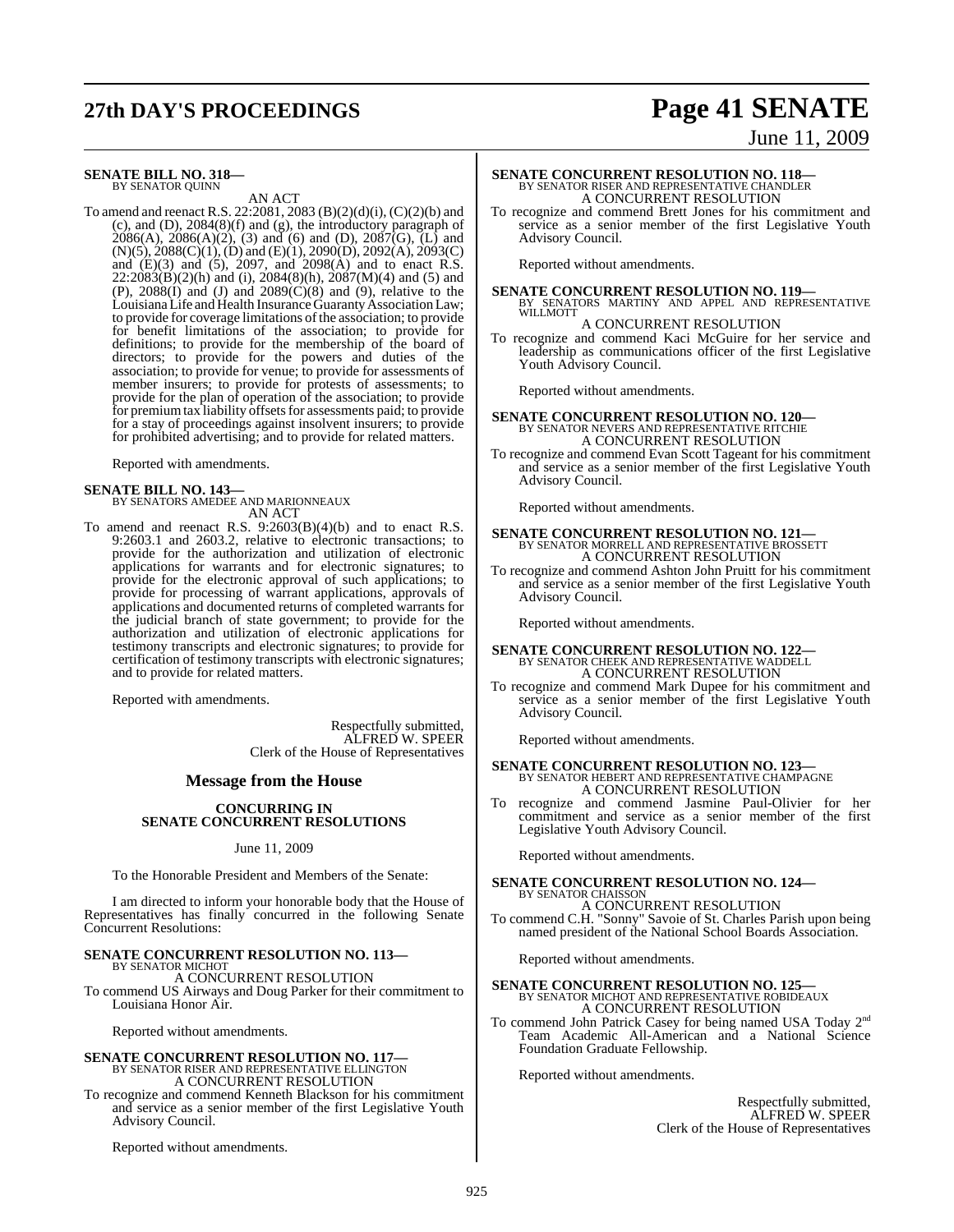## **Introduction of Senate Resolutions**

Senator Smith asked for and obtained a suspension of the rules to read Senate Resolutions a first and second time.

#### **SENATE RESOLUTION NO. 97—**

BY SENATOR SMITH A RESOLUTION

To commend Michael Rhea on being named to USA TODAY's 2009 All-USA College Academic Second Team.

On motion of Senator Smith the resolution was read by title and adopted.

## **SENATE RESOLUTION NO. 98—**

BY SENATOR N. GAUTREAUX A RESOLUTION

To commend the members of the 1-244th Assault Helicopter Battalion on their service to the United States of America.

The resolution was read by title and placed on the Calendar for a second reading.

# **SENATE RESOLUTION NO. 99—** BY SENATOR HEITMEIER

A RESOLUTION

To urge and request the United States Army Corps of Engineers to explore all of its other options regarding its plan to place a floodwall across Highway 23, near Oakville, Plaquemines Parish.

On motion of Senator Heitmeier the resolution was read by title and adopted.

#### **SENATE RESOLUTION NO. 100—** BY SENATOR MOUNT

A RESOLUTION

To urge and request the Department of Health and Hospitals to make changes to, and enhance the effectiveness of, the Medical Care Advisory Committee pursuant to 42 CFR 431.12 of Federal Regulations.

On motion of Senator Mount the resolution was read by title and adopted.

#### **Introduction of Senate Concurrent Resolutions**

Senator Mount asked for and obtained a suspension of the rules to read Senate Concurrent Resolutions a first and second time.

## **SENATE CONCURRENT RESOLUTION NO. 127—** BY SENATOR MOUNT AND REPRESENTATIVE GEYMANN A CONCURRENT RESOLUTION

To recognize and commend Darrell Guidry, Jr., for his commitment and service as a senior member of the first Legislative Youth Advisory Council.

The resolution was read by title. Senator Mount moved to adopt the Senate Concurrent Resolution.

## **ROLL CALL**

The roll was called with the following result:

#### YEAS

| Mr. President | Erdey             | Michot        |
|---------------|-------------------|---------------|
| Adley         | Gautreaux B       | Morrell       |
| Alario        | <b>Gray Evans</b> | Morrish       |
| Amedee        | Guillory          | Mount         |
| Appel         | Hebert            | Murray        |
| <b>Broome</b> | Heitmeier         | <b>Nevers</b> |
| Cheek         | Jackson           | Ouinn         |
| Claitor       | Kostelka          | Riser         |

Crowe LaFleur Shaw<br>
Donahue Long Thom Donahue Long Thompson Duplessis<br>Dupre Total - 37

Total - 0

Marionneaux<br>Martiny McPherson **NAYS** 

ABSENT

Gautreaux N Smith Total - 2

The Chair declared the Senate adopted the Senate Concurrent Resolution and ordered it sent to the House.

## **Reports of Committees**

The following reports of committees were received and read:

#### **REPORT OF COMMITTEE ON**

## **INSURANCE**

Senator Troy Hebert, Chairman on behalf of the Committee on Insurance, submitted the following report:

#### June 10, 2009

To the President and Members of the Senate:

I am directed by your Committee on Insurance to submit the following report:

**HOUSE BILL NO. 813—** BY REPRESENTATIVE CONNICK

AN ACT

To amend and reenact R.S. 45:200.4, relative to motor vehicle liability policies; to increase the minimal automobile insurance policy limits for public carrier vehicles; and to provide for related matters.

Reported with amendments.

Respectfully submitted, TROY HEBERT Chairman

## **Rules Suspended**

Senator Murray asked for and obtained a suspension of the rules to recall House Bill No. 782 from the Committee on Revenue and Fiscal Affairs.

**HOUSE BILL NO. 782—** BY REPRESENT

AN ACT

To enact R.S. 33:9109.1, relative to communications districts; to provide for intent; to provide for definitions; to provide for collection and remittance of prepaid wireless telecommunications service charge; to provide for the administration of the prepaid wireless service charge; to provide for distribution of funds to communications districts; to provide for issues of liability; to provide for exclusivity of the service charge; to provide an effective date; and to provide for related matters.

The bill was read by title and referred to the Legislative Bureau.

# **Page 42 SENATE 27th DAY'S PROCEEDINGS**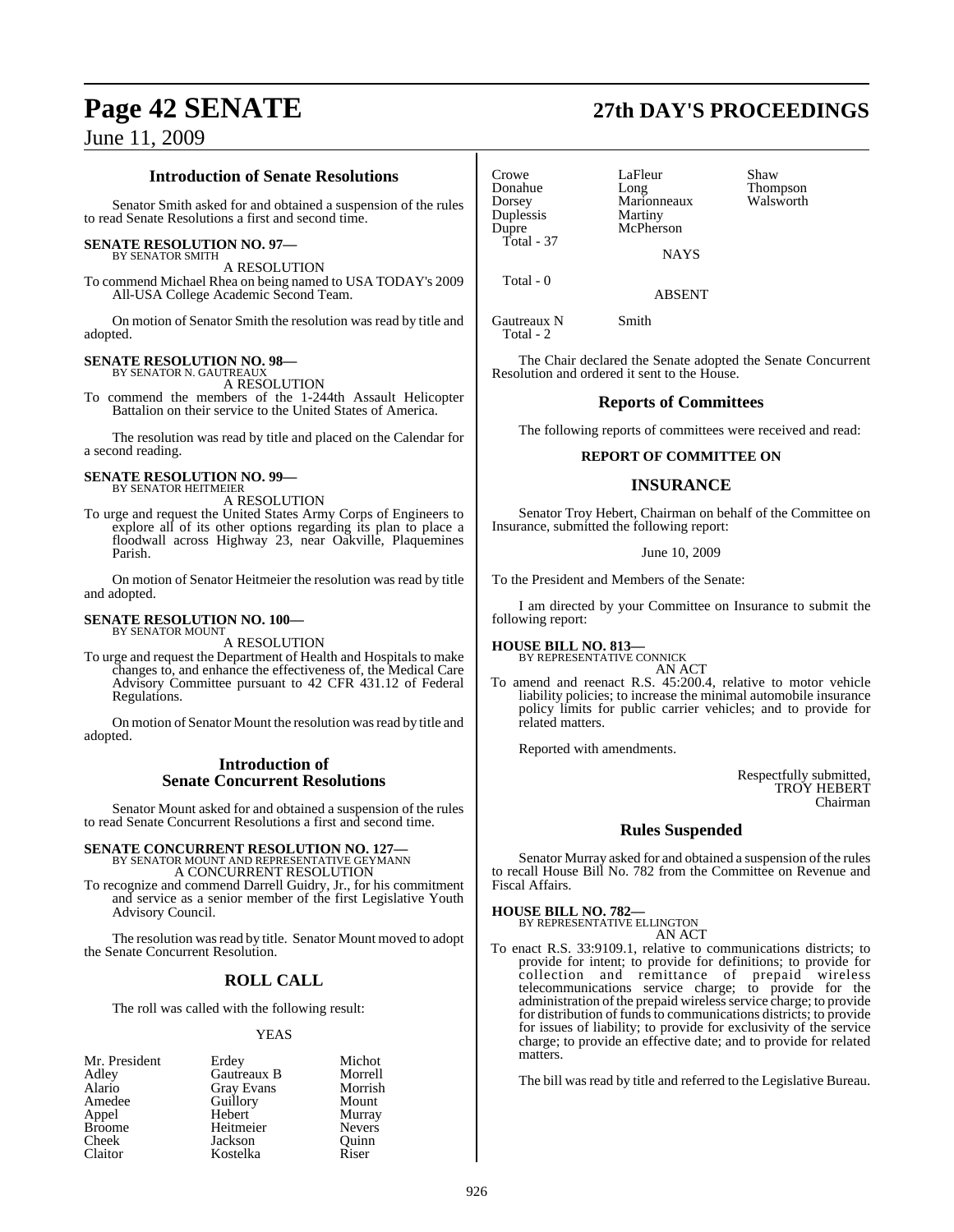# **27th DAY'S PROCEEDINGS Page 43 SENATE**

# June 11, 2009

#### **Privilege Report of the Committee on Senate and Governmental Affairs**

## **ENROLLMENTS**

Senator Kostelka, Chairman on behalf of the Committee on Senate and Governmental Affairs, submitted the following report:

June 11, 2009

To the President and Members of the Senate:

I am directed by your Committee on Senate and Governmental Affairs to submit the following report:

The following Senate Concurrent Resolutions have been properly enrolled:

#### **SENATE CONCURRENT RESOLUTION NO. 35—** BY SENATORS MCPHERSON AND B. GAUTREAUX

A CONCURRENT RESOLUTION

To urge and request the Department of Transportation and Development to conduct a pilotstudy on alternative truck-trailer configurations to support the bio-fuels industry.

# **SENATE CONCURRENT RESOLUTION NO. 111—**<br>BY SENATOR NEVERS AND REPRESENTATIVE RITCHIE<br>A CONCURRENT RESOLUTION

To urge and request each city, parish, and other local public school board and school superintendent to encourage all schools under their jurisdiction and administration to support the formation and ongoing activities of a Parent-Teacher Association unit.

## **SENATE CONCURRENT RESOLUTION NO. 112—** BY SENATOR BROOME AND REPRESENTATIVE BARROW A CONCURRENT RESOLUTION

To commend Archbishop Alfred C. Hughes, the leader of the Archdiocese of New Orleans, for his outstanding devotion to his faith, for his many contributions of spiritual leadership and tireless community service, and for his solace rendered to the citizens of the state of Louisiana in their time of need.

**SENATE CONCURRENT RESOLUTION NO. 114—BY SENATOR DUPLESSIS AND REPRESENTATIVES ARNOLD AND WOOTON** 

A CONCURRENT RESOLUTION

To memorialize the United States Congress to maintain the private, dual charter banking system as well as to preserve the thrift charter and mutuality.

# **SENATE CONCURRENT RESOLUTION NO. 115—**<br>BY SENATOR CROWE AND REPRESENTATIVE WOOTON A CONCURRENT RESOLUTION

To commend the Belle Chasse High School Lady Cardinals on winning the Class 4A girls' softball state championship title.

> Respectfully submitted, ROBERT W. "BOB" KOSTELKA Chairman

The foregoing Senate Concurrent Resolutions were signed by the President of the Senate.

#### **Privilege Report of the Committee on Senate and Governmental Affairs**

## **ENROLLMENTS**

Senator Kostelka, Chairman on behalf of the Committee on Senate and Governmental Affairs, submitted the following report:

#### June 11, 2009

To the President and Members of the Senate:

I am directed by your Committee on Senate and Governmental Affairs to submit the following report:

The following Senate Bills have been properly enrolled:

#### **SENATE BILL NO. 4—** BY SENATOR AMEDEE

AN ACT To enact R.S. 15:255(M), relative to the special witness fee funds in each of the parishes in the Twenty-Third Judicial District; to provide for the transfer of surplus monies in those funds to the criminal court fund of that district court; and to provide for related matters.

#### **SENATE BILL NO. 38—** BY SENATOR MICHOT

AN ACT

To amend and reenact R.S. 51:2101(D), relative to the Louisiana Immersive Technologies Enterprise Commission; to provide for the membership of the commission; and to provide for related matters.

#### **SENATE BILL NO. 70—** BY SENATOR MURRAY

AN ACT

To enact R.S. 44:181.7, relative to Orleans Parish; to specify the amount of fees to be collected for notarial archives records by the clerk of court, as ex officio recorder, of the Forty-First Judicial District Court; to provide relative to the uses of such fee amounts; to provide an effective date; and to provide for related matters.

# **SENATE BILL NO. 110—** BY SENATOR MARIONNEAUX

- AN ACT
- To amend and reenact R.S. 9:3573.3(5), 3573.4(F), 3573.6(B), and 3573.11(B), and to repeal R.S. 9:3573.11(C), relative to the Credit Repair Services Organizations Act; to provide for the filing of a registration statement with the attorney general; to provide for certain terms, notifications, procedures, conditions, and requirements; to provide for orders, injunctions, publication, and availability of records to the general public; and to provide for related matters.

# **SENATE BILL NO. 151—**<br>BY SENATOR DUPLESSIS

AN ACT

To enact R.S. 35:191.4, relative to notaries public and registration of notary instructors; to require the secretary of state to develop and administer a program for the registration and reporting of notary instructors; to provide relative to administration and procedures for registration and reporting; to provide for the duties of the secretary of state; to provide for penalties; and to provide for related matters.

**SENATE BILL NO. 184—** BY SENATOR MURRAY AND REPRESENTATIVES ABRAMSON, CHANEY, ERNST, HINES, MILLS AND WILLMOTT AN ACT

To amend and reenact Code of Civil Procedure Articles 3421, 3431, 3432, and 3434, and to repeal Code of Civil Procedure Article 3433, relative to small successions; to define a small succession; to provide relative to small succession procedure and effects; to authorize recognition and conveyance of an ownership interest in certain immovable property through a small succession; to provide certain definitions, procedures, conditions, and requirements; to provide a prescriptive period for certain actions; and to provide for related matters.